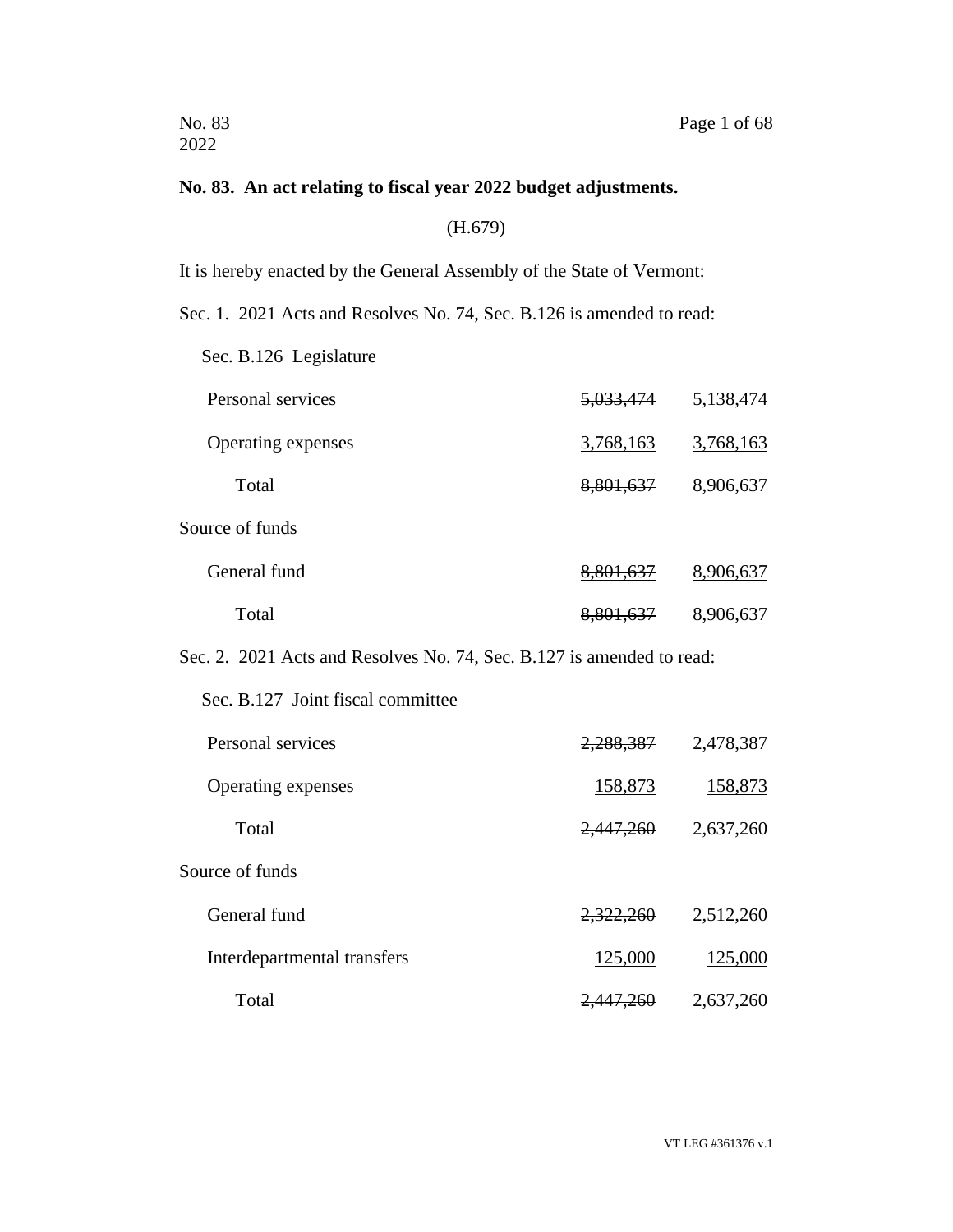# Sec. 3. 2021 Acts and Resolves No. 74, Sec. B.145 is amended to read:

Sec. B.145 Total general government

#### Source of funds

| General fund                | <del>98,982,912</del>  | 99,277,912  |
|-----------------------------|------------------------|-------------|
| <b>Transportation fund</b>  | 3,911,594              | 3,911,594   |
| Special funds               | 16,446,601             | 16,446,601  |
| Federal funds               | 1,150,041              | 1,150,041   |
| Internal service funds      | 138,310,838            | 138,310,838 |
| Interdepartmental transfers | 7,551,641              | 7,551,641   |
| Enterprise funds            | 6,840                  | 6,840       |
| Pension trust funds         | 7,169,079              | 7,169,079   |
| Private purpose trust funds | 1,135,286              | 1,135,286   |
| Total                       | <del>274,664,832</del> | 274,959,832 |

Sec. 4. 2021 Acts and Resolves No. 74, Sec. B.225.2 is amended to read:

Sec. B.225.2 Agriculture, Food and Markets - Clean Water

| Personal services  | 3,249,011            | 3,249,011 |
|--------------------|----------------------|-----------|
| Operating expenses | 486,344              | 486,344   |
| <b>Grants</b>      | 4,060,891            | 5,503,348 |
| Total              | 7,796,246            | 9,238,703 |
| Source of funds    |                      |           |
| General fund       | 1,087,080            | 1,087,080 |
| Special funds      | <del>6,089,920</del> | 7,532,377 |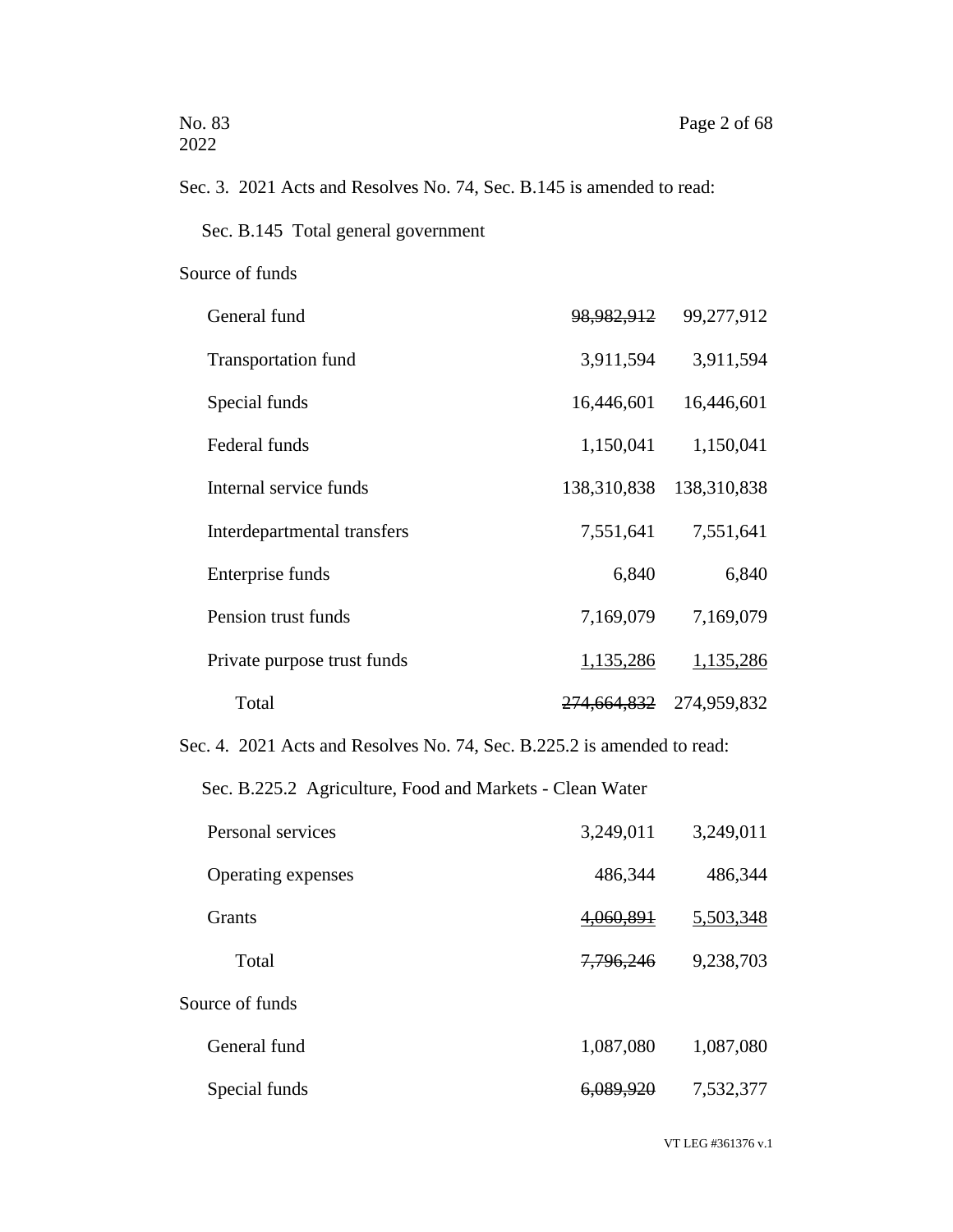| No. 83<br>2022                                                        |                    | Page 3 of 68            |
|-----------------------------------------------------------------------|--------------------|-------------------------|
| Federal funds                                                         | 133,534            | 133,534                 |
| Interdepartmental transfers                                           | <u>485,712</u>     | <u>485,712</u>          |
| Total                                                                 |                    | 7,796,246 9,238,703     |
| Sec. 5. 2021 Acts and Resolves No. 74, Sec. B.240 is amended to read: |                    |                         |
| Sec. B.240 Cannabis Control Board                                     |                    |                         |
| Personal services                                                     | <del>650,000</del> | 850,000                 |
| Total                                                                 | <del>650,000</del> | 850,000                 |
| Source of funds                                                       |                    |                         |
| Special funds                                                         | 650,000            | 850,000                 |
| Total                                                                 | <del>650,000</del> | 850,000                 |
| Sec. 6. 2021 Acts and Resolves No. 74, Sec. B.241 is amended to read: |                    |                         |
| Sec. B.241 Total protection to persons and property                   |                    |                         |
| Source of funds                                                       |                    |                         |
| General fund                                                          |                    | 171,360,524 171,360,524 |
| Transportation fund                                                   | 20,250,000         | 20,250,000              |
| Special funds                                                         | 91,319,879         | 92,962,336              |
| Tobacco fund                                                          | 561,843            | 561,843                 |
| Federal funds                                                         | 70,315,412         | 70,315,412              |
| <b>ARRA</b> funds                                                     | 520,000            | 520,000                 |
| Interdepartmental transfers                                           | 14,457,347         | 14,457,347              |
| Enterprise funds                                                      | <u>12,785,618</u>  | <u>12,785,618</u>       |

Total 381,570,623 383,213,080

VT LEG #361376 v.1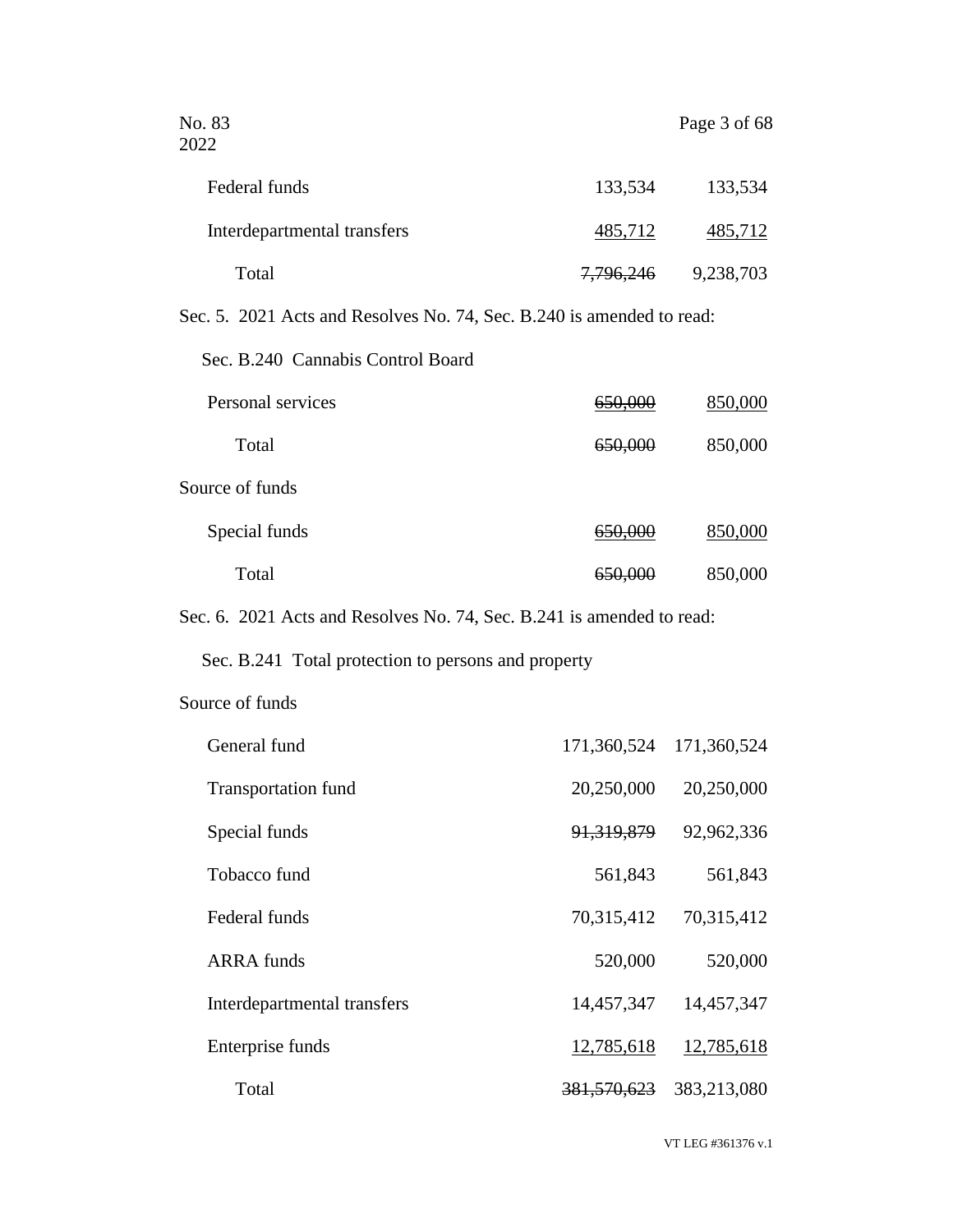Sec. 7. 2021 Acts and Resolves No. 74, Sec. B.300 is amended to read:

Sec. B.300 Human services - agency of human services - secretary's office

| Personal services           | 11,427,819            | 11,346,910 |
|-----------------------------|-----------------------|------------|
| Operating expenses          | 5,214,621             | 5,214,621  |
| Grants                      | 2,895,202             | 2,895,202  |
| Total                       | 19,537,642            | 19,456,733 |
| Source of funds             |                       |            |
| General fund                | 8,430,401             | 8,802,492  |
| Special funds               | 135,517               | 135,517    |
| Federal funds               | 9,959,398             | 9,959,398  |
| Global Commitment fund      | 453,000               | $\Omega$   |
| Interdepartmental transfers | 559,326               | 559,326    |
| Total                       | <del>19,537,642</del> | 19,456,733 |

Sec. 8. 2021 Acts and Resolves No. 74, Sec. B.301 is amended to read:

Sec. B.301 Secretary's office - global commitment

| Grants                           | 1,680,637,999 1,839,201,185 |             |
|----------------------------------|-----------------------------|-------------|
| Total                            | 1,680,637,999 1,839,201,185 |             |
| Source of funds                  |                             |             |
| General fund                     | <del>559,592,034</del>      | 585,702,238 |
| Special funds                    | 33,370,086                  | 33,228,937  |
| Tobacco fund                     | 21,049,373                  | 21,049,373  |
| State health care resources fund | <del>17,078,501</del>       | 16,023,501  |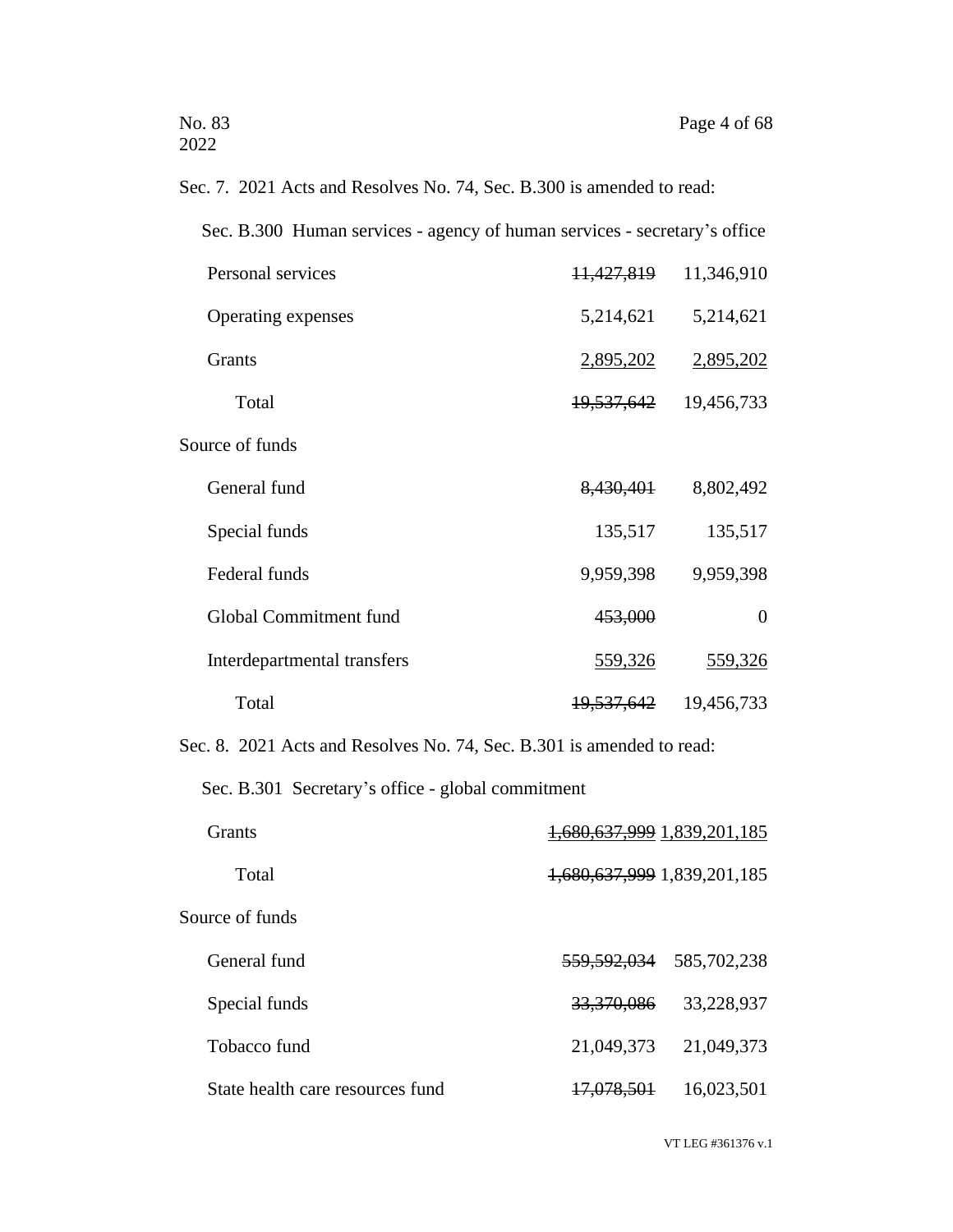| Federal funds                                                          | 1,044,929,568 1,179,162,966 |               |
|------------------------------------------------------------------------|-----------------------------|---------------|
| Interdepartmental transfers                                            | 4,618,437                   | 4,034,170     |
| Total                                                                  | 1,680,637,999 1,839,201,185 |               |
| Sec. 9. 2021 Acts and Resolves No. 74, Sec. B.306 is amended to read:  |                             |               |
| Sec. B.306 Department of Vermont health access - administration        |                             |               |
| Personal services                                                      | <del>130,163,425</del>      | 130, 170, 447 |
| Operating expenses                                                     | <del>26,394,423</del>       | 26,444,423    |
| Grants                                                                 | <u>3,192,301</u>            | 2,912,301     |
| Total                                                                  | <del>159,750,149</del>      | 159,527,171   |
| Source of funds                                                        |                             |               |
| General fund                                                           | <del>32,776,219</del>       | 33,116,885    |
| Special funds                                                          | <del>3,363,758</del>        | 5,678,861     |
| Federal funds                                                          | 114,469,002                 | 111,590,255   |
| Global Commitment fund                                                 | 4,314,039                   | 4,314,039     |
| Interdepartmental transfers                                            | 4,827,131                   | 4,827,131     |
| Total                                                                  | <del>159,750,149</del>      | 159,527,171   |
| Sec. 10. 2021 Acts and Resolves No. 74, Sec. B.307 is amended to read: |                             |               |
| Sec. B.307 Department of Vermont health access - Medicaid program      |                             |               |
| global commitment                                                      |                             |               |

| Personal services | 547,983 | 547,983                                |
|-------------------|---------|----------------------------------------|
| <b>Grants</b>     |         | <del>757, 772, 233</del> 855, 581, 847 |
| Total             |         | 758, 320, 216 856, 129, 830            |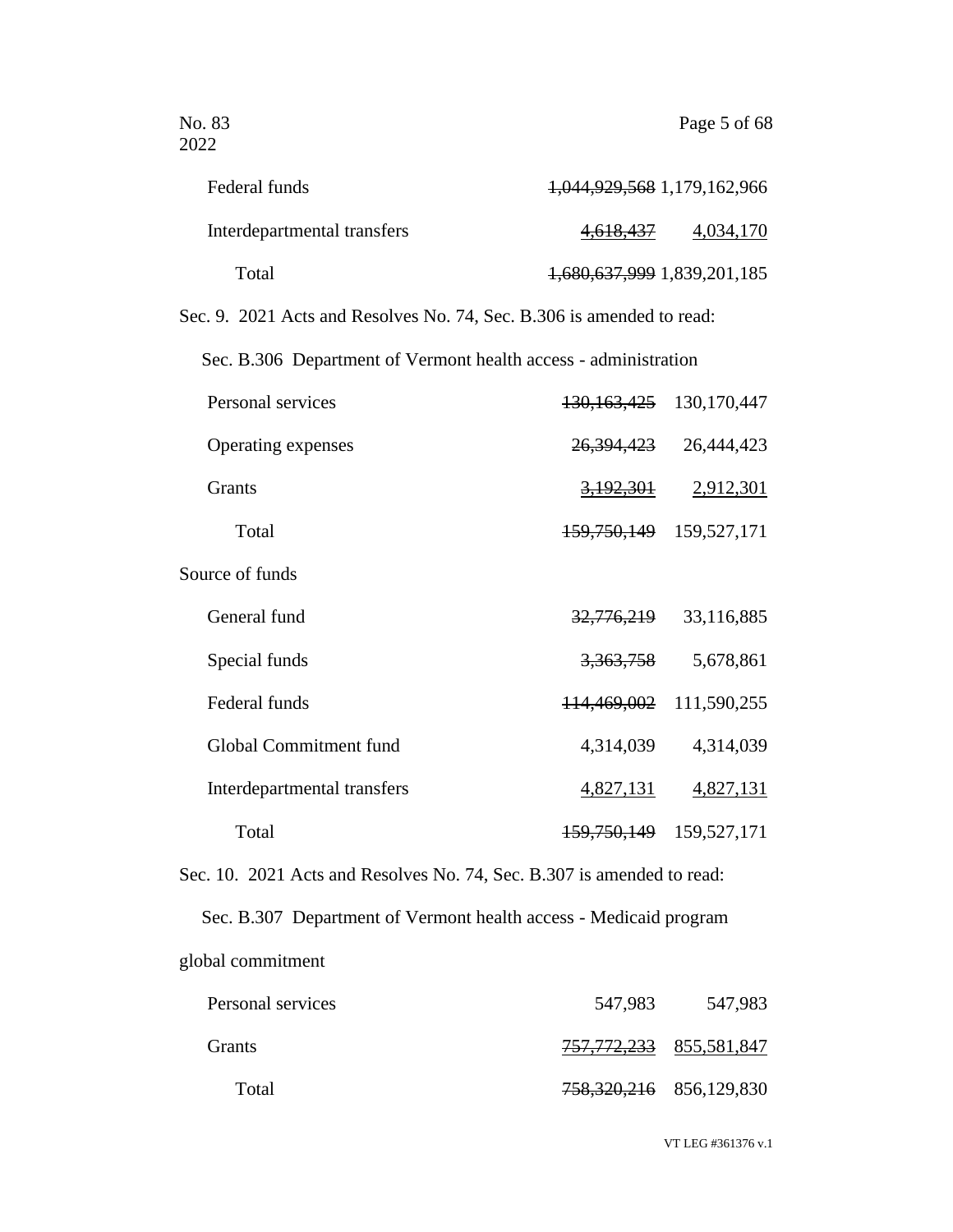| Source of funds                                                        |                                |                           |
|------------------------------------------------------------------------|--------------------------------|---------------------------|
| Global Commitment fund                                                 | <u>758,320,216</u> 856,129,830 |                           |
| Total                                                                  | 758, 320, 216 856, 129, 830    |                           |
| Sec. 11. 2021 Acts and Resolves No. 74, Sec. B.309 is amended to read: |                                |                           |
| Sec. B.309 Department of Vermont health access - Medicaid program -    |                                |                           |
| state only                                                             |                                |                           |
| Grants                                                                 | <del>42,367,754</del>          | 50,029,823                |
| Total                                                                  | 4 <del>2,367,75</del> 4        | 50,029,823                |
| Source of funds                                                        |                                |                           |
| General fund                                                           | <del>42,315,703</del>          | 40,459,853                |
| Global Commitment fund                                                 | <del>52,051</del>              | 9,569,970                 |
| Total                                                                  |                                | 42, 367, 754 50, 029, 823 |
| Sec. 12. 2021 Acts and Resolves No. 74, Sec. B.310 is amended to read: |                                |                           |
| Sec. B.310 Department of Vermont health access - Medicaid non-waiver   |                                |                           |
| matched                                                                |                                |                           |
| Grants                                                                 | <del>U∪0</del>                 | 34,768,604                |
| Total                                                                  | 32,842,006                     | 34,768,604                |
| Source of funds                                                        |                                |                           |
| General fund                                                           | <del>12,664,602</del>          | 12,817,789                |
| Federal funds                                                          | <del>20,177,404</del>          | <u>21,950,815</u>         |

Total 32,842,006 34,768,604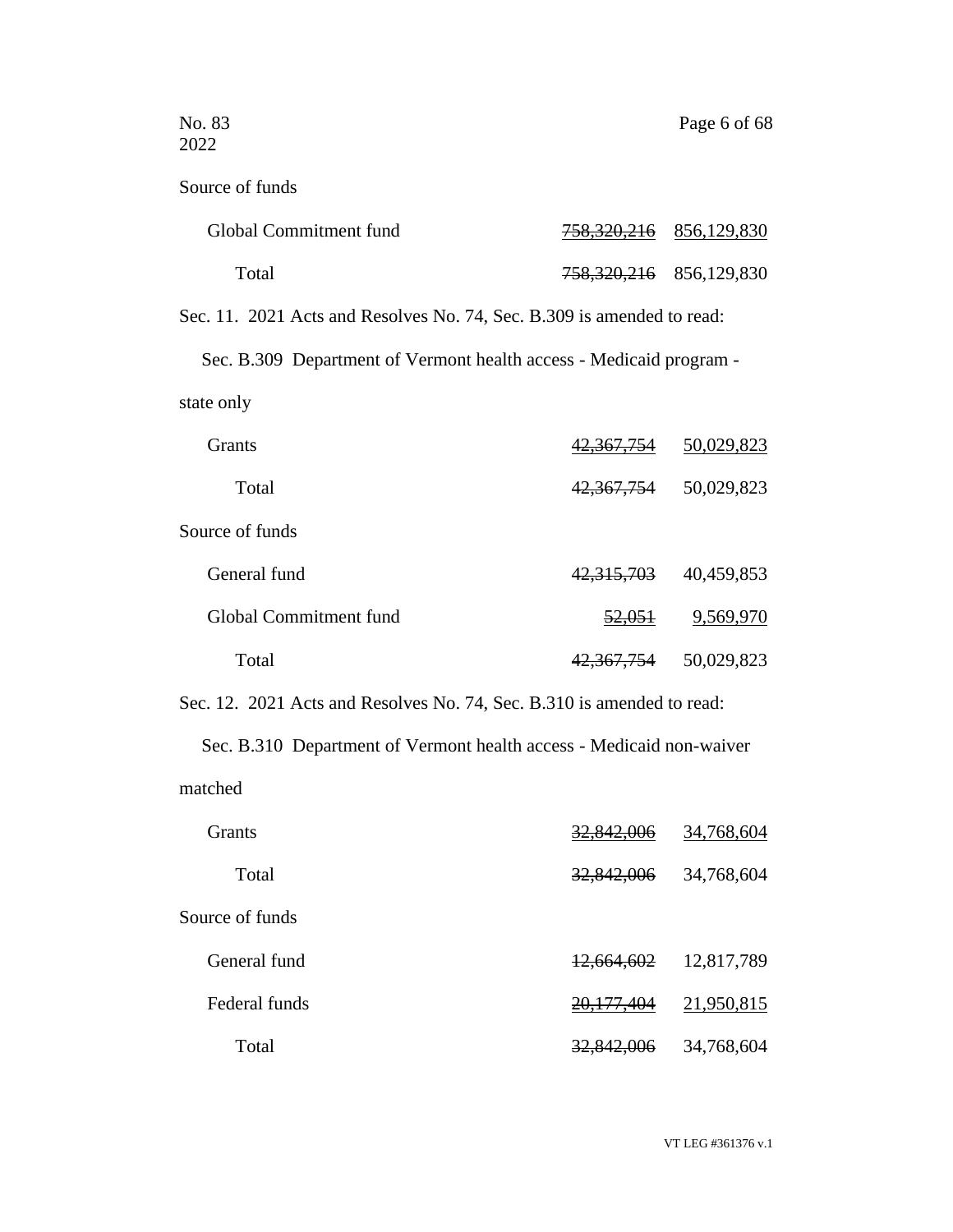# Sec. 13. 2021 Acts and Resolves No. 74, Sec. B.311 is amended to read:

| Personal services           | 5,753,602             | 5,753,602  |
|-----------------------------|-----------------------|------------|
| Operating expenses          | 6,567,686             | 5,946,041  |
| Grants                      | 6,313,608             | 6,313,608  |
| Total                       | 18,634,896            | 18,013,251 |
| Source of funds             |                       |            |
| General fund                | 2,982,217             | 2,360,572  |
| Special funds               | 2,061,857             | 2,061,857  |
| Federal funds               | 7,777,658             | 7,777,658  |
| Global Commitment fund      | 5,748,858             | 5,748,858  |
| Interdepartmental transfers | 64,306                | 64,306     |
| Total                       | <del>18,634,896</del> | 18,013,251 |

Sec. 14. 2021 Acts and Resolves No. 74, Sec. B.314 is amended to read:

Sec. B.314 Mental health - mental health

| Personal services  | 32,985,332             | 34,712,990    |
|--------------------|------------------------|---------------|
| Operating expenses | 4,700,264              | 4,850,264     |
| <b>Grants</b>      | <del>246,498,959</del> | 234, 392, 478 |
| Total              | 284, 184, 555          | 273,955,732   |
| Source of funds    |                        |               |
| General fund       | 10,281,092             | 10,850,067    |
| Special funds      | 1,685,284              | 1,685,284     |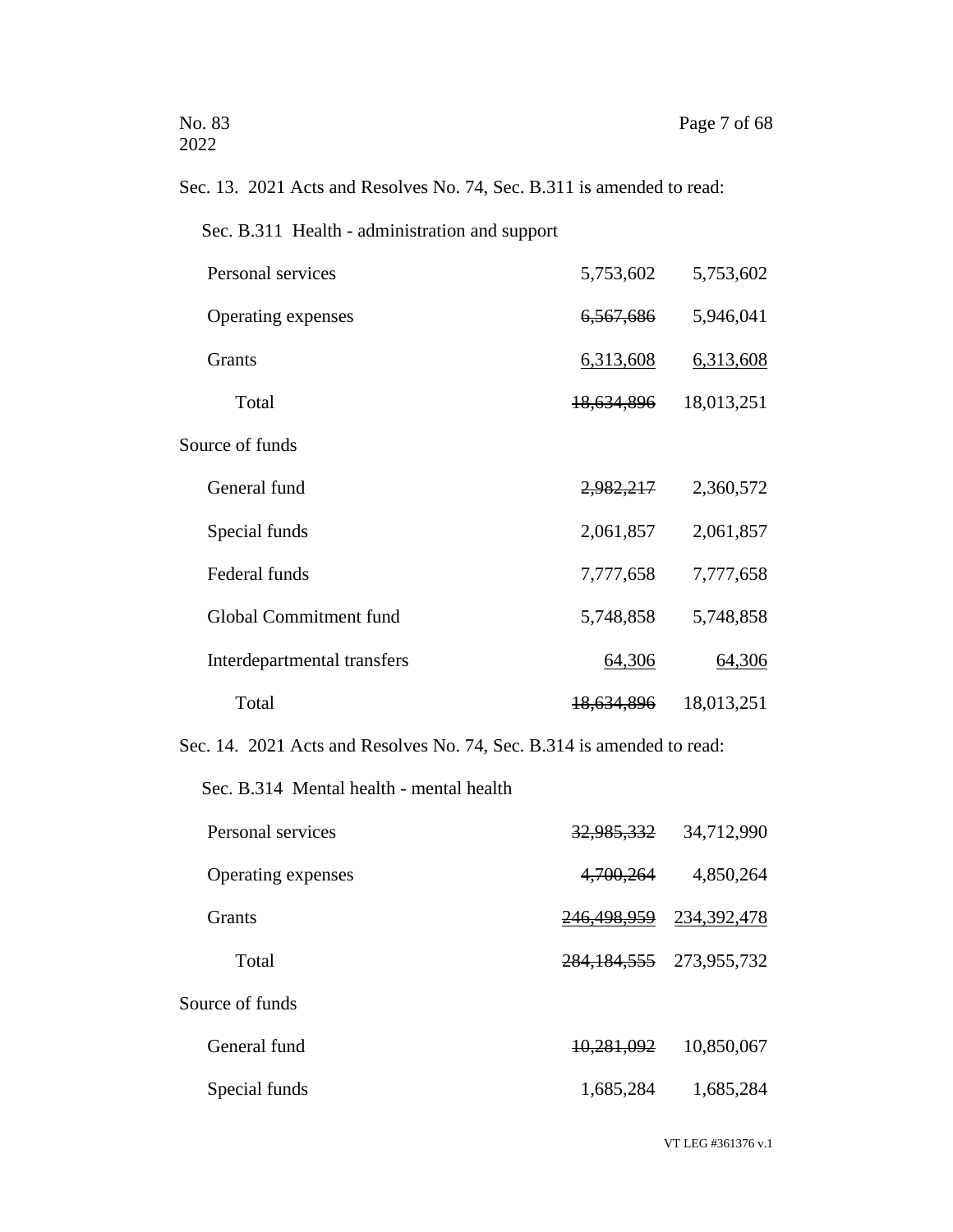| Federal funds               | <del>9,398,13</del> 4 | 9,377,108                   |
|-----------------------------|-----------------------|-----------------------------|
| Global Commitment fund      |                       | 262, 745, 408 251, 968, 636 |
| Interdepartmental transfers | 74,637                | 74,637                      |
| Total                       |                       | 284, 184, 555 273, 955, 732 |

Sec. 15. 2021 Acts and Resolves No. 74, Sec. B.316 is amended to read:

Sec. B.316 Department for children and families - administration & support services

| Personal services           | 38, 362, 798          | 39,823,024 |
|-----------------------------|-----------------------|------------|
| Operating expenses          | <del>17,035,520</del> | 19,109,020 |
| Grants                      | 3,819,106             | 3,819,106  |
| Total                       | 59,217,424            | 62,751,150 |
| Source of funds             |                       |            |
| General fund                | 33,091,620            | 34,739,860 |
| Special funds               | 2,711,682             | 2,761,682  |
| Federal funds               | 21,062,298            | 23,494,784 |
| Global Commitment fund      | 2,000,936             | 1,403,936  |
| Interdepartmental transfers | 350,888               | 350,888    |
| Total                       | 59, 217, 424          | 62,751,150 |

Sec. 16. 2021 Acts and Resolves No. 74, Sec. B.317 is amended to read:

Sec. B.317 Department for children and families - family services

| Personal services  | <del>39,332,995</del> | 39,636,555 |
|--------------------|-----------------------|------------|
| Operating expenses | 4,997,338             | 4,997,338  |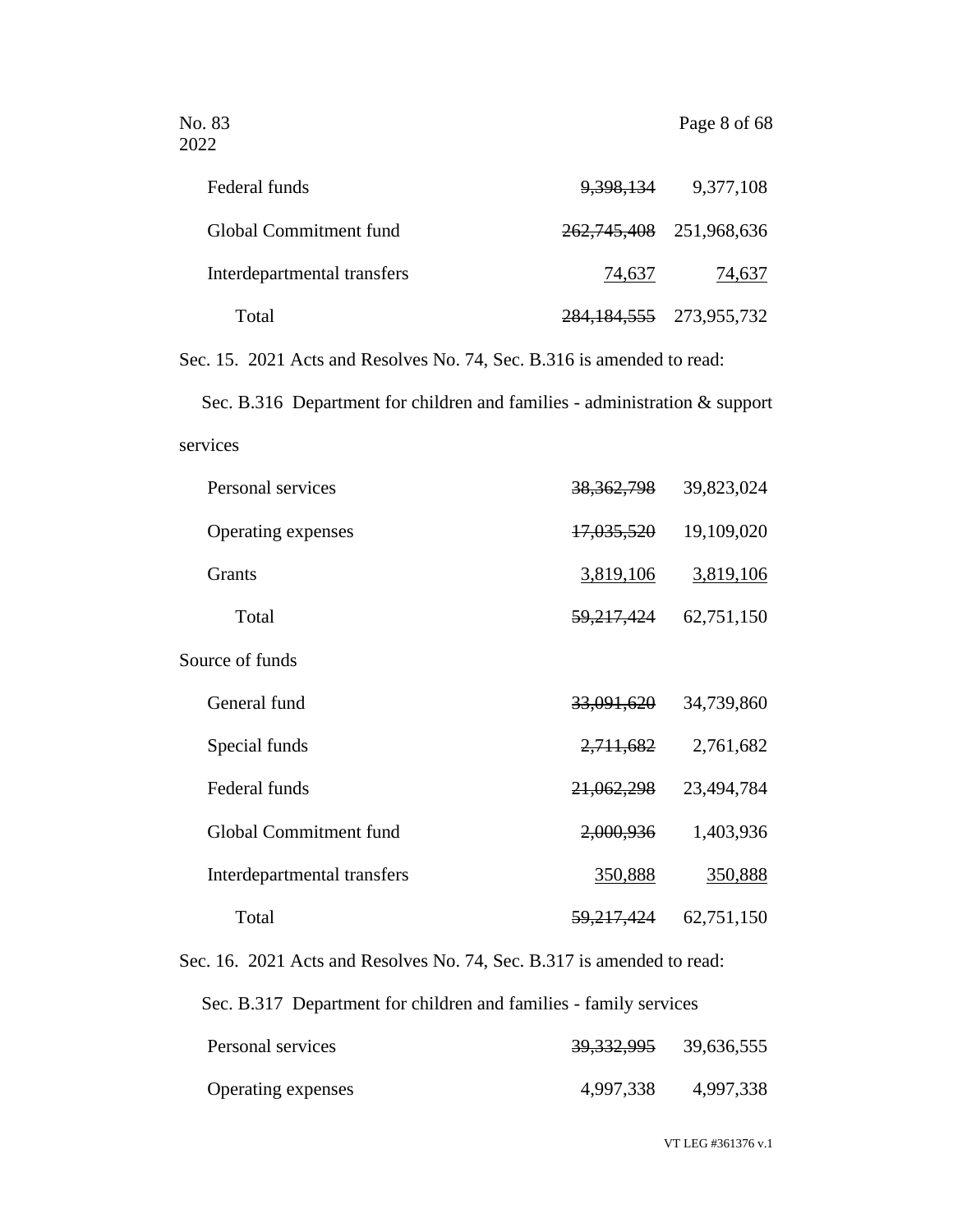| No. 83<br>2022                                                         |                               | Page 9 of 68                    |
|------------------------------------------------------------------------|-------------------------------|---------------------------------|
| Grants                                                                 |                               | $\frac{81,171,012}{83,187,102}$ |
| Total                                                                  | 125, 501, 345 127, 820, 995   |                                 |
| Source of funds                                                        |                               |                                 |
| General fund                                                           |                               | 49,047,462 49,543,086           |
| Special funds                                                          | 729,587                       | 729,587                         |
| Federal funds                                                          |                               | 31, 365, 138 32, 373, 091       |
| Global Commitment fund                                                 | <del>44,344,158</del>         | 45,137,731                      |
| Interdepartmental transfers                                            | <del>15,000</del>             | <u>37,500</u>                   |
| Total                                                                  | 125, 501, 345 127, 820, 995   |                                 |
| Sec. 17. 2021 Acts and Resolves No. 74, Sec. B.318 is amended to read: |                               |                                 |
| Sec. B.318 Department for children and families - child development    |                               |                                 |
| Personal services                                                      | <del>5,020,429</del>          | 5,624,306                       |
| Operating expenses                                                     | <del>848,079</del>            | 921,579                         |
| <b>Grants</b>                                                          | <u>100,111,841</u> 97,958,128 |                                 |
| Total                                                                  | 105,980,349 104,504,013       |                                 |
| Source of funds                                                        |                               |                                 |
| General fund                                                           | <del>27,348,614</del>         | 25,996,178                      |
| Special funds                                                          | 16,820,000                    | 16,820,000                      |
| Federal funds                                                          | 50,874,814                    | 50,623,626                      |
| Global Commitment fund                                                 | 10,914,421                    | 11,064,209                      |
| Interdepartmental transfers                                            | 22.500                        | $\overline{0}$                  |
| Total                                                                  | 105,980,349                   | 104,504,013                     |

VT LEG #361376 v.1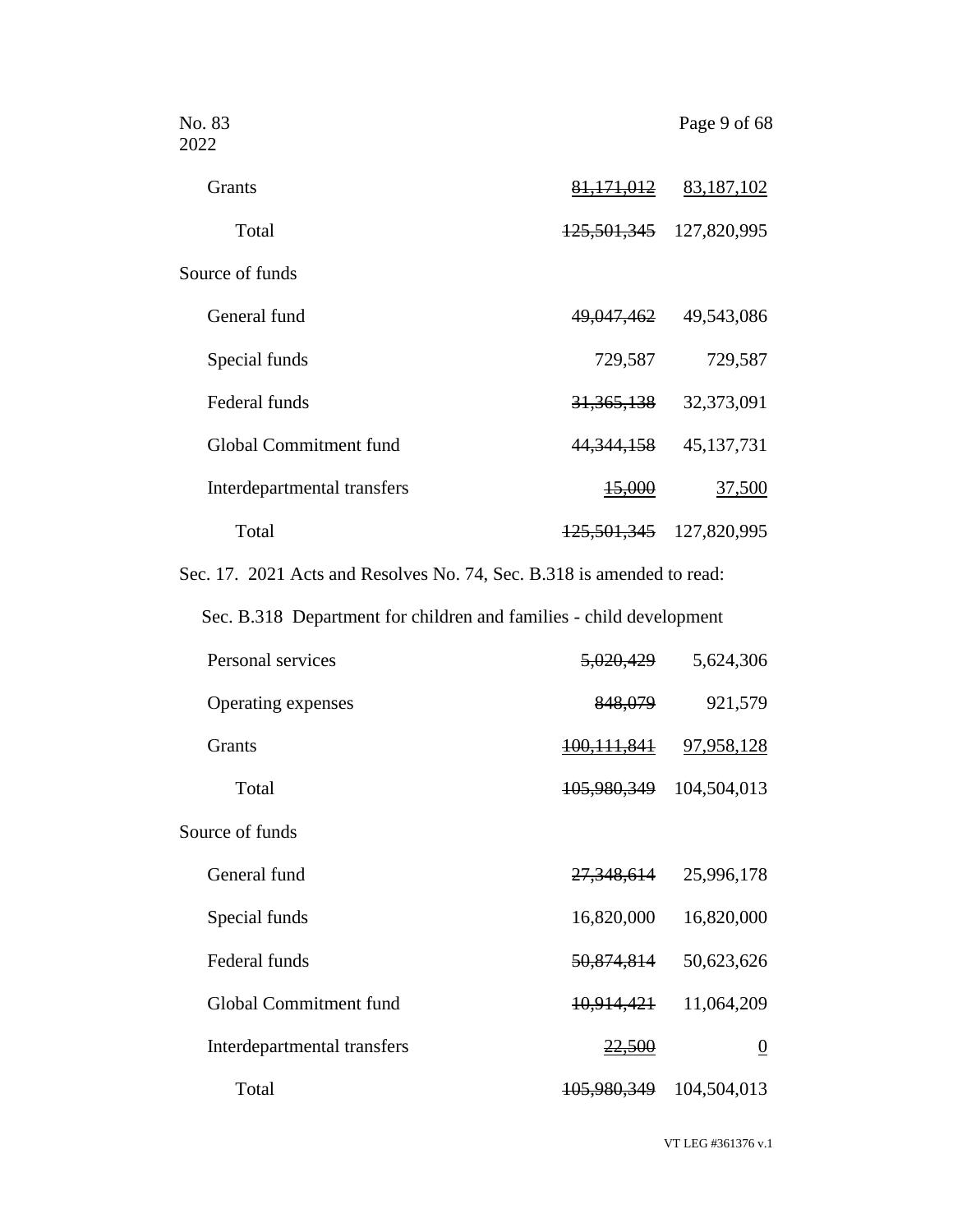Sec. 18. 2021 Acts and Resolves No. 74, Sec. B.321 is amended to read:

Sec. B.321 Department for children and families - general assistance

| Personal services      | 15,000    | 15,000    |
|------------------------|-----------|-----------|
| <b>Grants</b>          | 2,823,574 | 2,823,574 |
| Total                  | 2,838,574 | 2,838,574 |
| Source of funds        |           |           |
| General fund           | 2,441,239 | 2,541,239 |
| Federal funds          | 111,320   | 11,320    |
| Global Commitment fund | 286,015   | 286,015   |
| Total                  | 2,838,574 | 2,838,574 |

Sec. 19. 2021 Acts and Resolves No. 74, Sec. B.323 is amended to read:

Sec. B.323 Department for children and families - reach up

| Operating expenses            | 29,119     | 29,119     |
|-------------------------------|------------|------------|
| <b>Grants</b>                 | 31,842,843 | 31,842,843 |
| Total                         | 31,871,962 | 31,871,962 |
| Source of funds               |            |            |
| General fund                  | 19,904,694 | 19,704,694 |
| Special funds                 | 5,854,320  | 5,954,320  |
| Federal funds                 | 3,431,330  | 3,531,330  |
| <b>Global Commitment fund</b> | 2,681,618  | 2,681,618  |
| Total                         | 31,871,962 | 31,871,962 |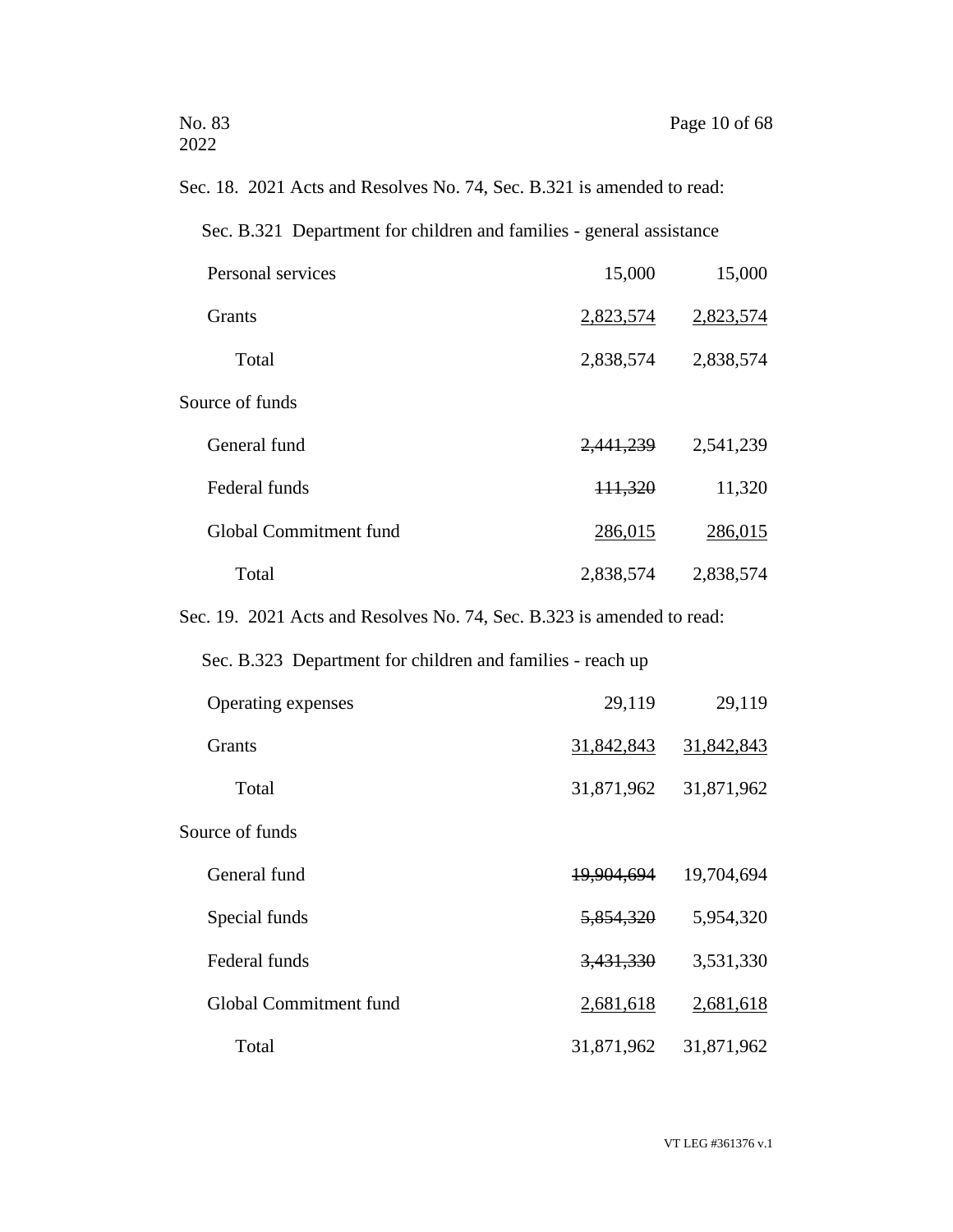Sec. 20. 2021 Acts and Resolves No. 74, Sec. B.325 is amended to read: Sec. B.325 Department for children and families - office of economic opportunity

| Personal services      | 636,177               | 636,177    |
|------------------------|-----------------------|------------|
| Operating expenses     | 43,488                | 43,488     |
| <b>Grants</b>          | 19,383,262            | 25,483,262 |
| Total                  | 20,062,927            | 26,162,927 |
| Source of funds        |                       |            |
| General fund           | 14,225,798            | 20,325,798 |
| Special funds          | 57,990                | 57,990     |
| Federal funds          | 4,423,154             | 4,423,154  |
| Global Commitment fund | 1,355,985             | 1,355,985  |
| Total                  | <del>20,062,927</del> | 26,162,927 |

Sec. 21. 2021 Acts and Resolves No. 74, Sec. B.327 is amended to read:

Sec. B.327 Department for Children and Families - Secure Residential

Treatment

| Personal services  | 258,100              | 258,100   |
|--------------------|----------------------|-----------|
| Operating expenses | 650,463              | 650,463   |
| Grants             | <del>3,476,862</del> | 3,773,834 |
| Total              | 4, 385, 425          | 4,682,397 |
| Source of funds    |                      |           |
| General fund       | <del>4,355,425</del> | 4,652,397 |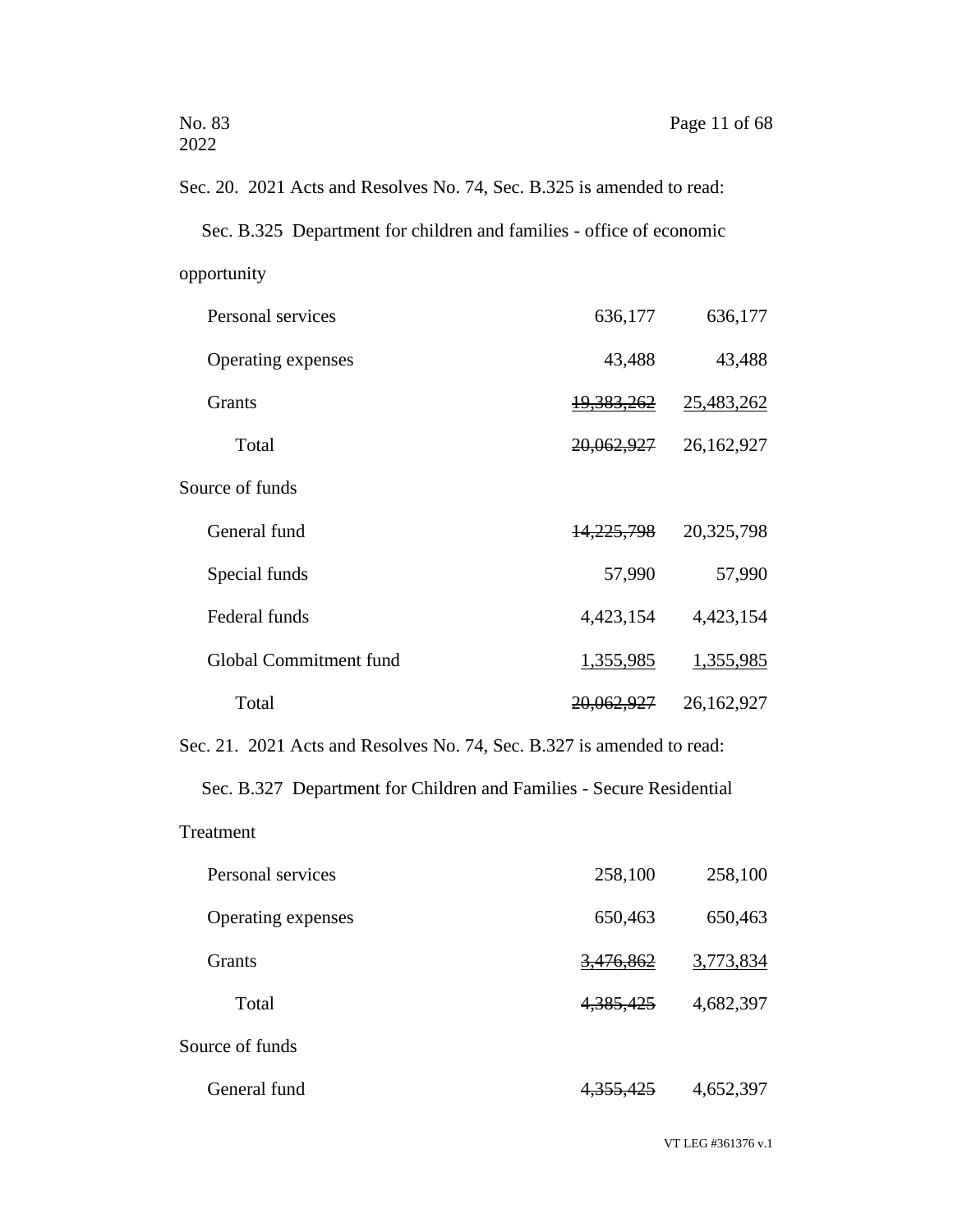| No. 83<br>2022                                                         |           | Page 12 of 68 |
|------------------------------------------------------------------------|-----------|---------------|
| Global Commitment fund                                                 | 30,000    | 30,000        |
| Total                                                                  | 4,385,425 | 4,682,397     |
| Sec. 22. 2021 Acts and Resolves No. 74, Sec. B.328 is amended to read: |           |               |

Sec. B.328 Department for children and families - disability determination services

| Personal services  | 7,139,139            | 6,991,600 |
|--------------------|----------------------|-----------|
| Operating expenses | 460,858              | 460,858   |
| Total              | 7,599,997            | 7,452,458 |
| Source of funds    |                      |           |
| General fund       | 111,120              | 111,120   |
| Federal funds      | 7,488,877            | 7,341,338 |
| Total              | <del>7,599,997</del> | 7,452,458 |

Sec. 23. 2021 Acts and Resolves No. 74, Sec. B.329 is amended to read:

Sec. B.329 Disabilities, aging, and independent living - administration & support

| Personal services  | 33,906,585            | 35,498,760 |
|--------------------|-----------------------|------------|
| Operating expenses | 5,953,426             | 5,953,426  |
| Total              | <del>39,860,011</del> | 41,452,186 |
| Source of funds    |                       |            |
| General fund       | 17,731,954            | 19,174,129 |
| Special funds      | 1,390,457             | 1,390,457  |
| Federal funds      | <del>19,671,316</del> | 19,821,316 |
|                    |                       |            |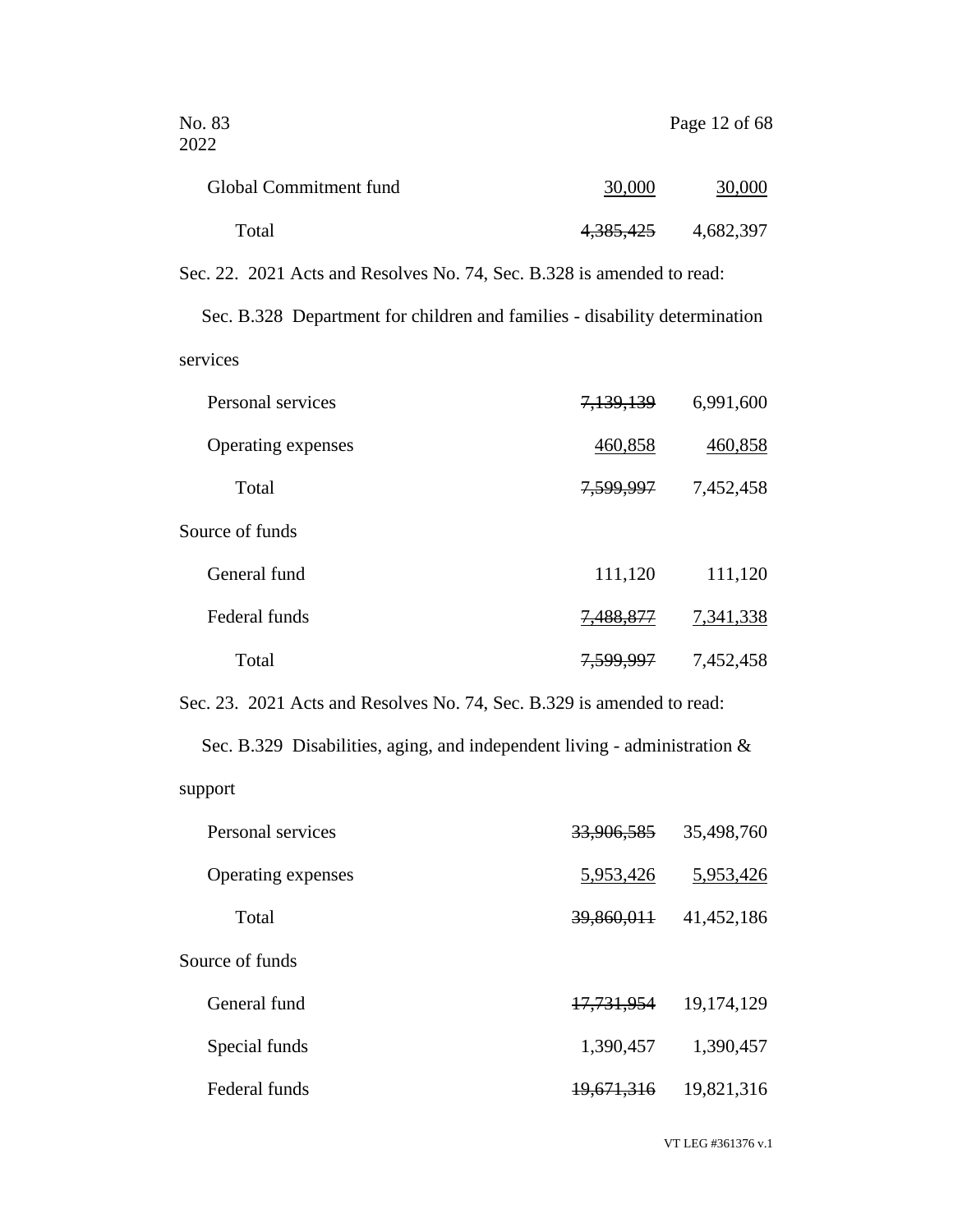| No. 83<br>2022                                                         |                       | Page 13 of 68 |
|------------------------------------------------------------------------|-----------------------|---------------|
| Interdepartmental transfers                                            | 1,066,284             | 1,066,284     |
| Total                                                                  | 39,860,011            | 41,452,186    |
| Sec. 24. 2021 Acts and Resolves No. 74, Sec. B.330 is amended to read: |                       |               |
| Sec. B.330 Disabilities, aging, and independent living - advocacy and  |                       |               |
| independent living grants                                              |                       |               |
| <b>Grants</b>                                                          | <del>19,352,893</del> | 19,921,075    |
| Total                                                                  | <del>19,352,893</del> | 19,921,075    |

| Source of funds        |                       |            |
|------------------------|-----------------------|------------|
| General fund           | 7,644,654             | 7,644,654  |
| Federal funds          | 7,148,466             | 7,148,466  |
| Global Commitment fund | 4, 559, 773           | 5,127,955  |
| Total                  | <del>19,352,893</del> | 19,921,075 |

Sec. 25. 2021 Acts and Resolves No. 74, Sec. B.334 is amended to read:

Sec. B.334 Disabilities, aging, and independent living - Brain injury home and community based waiver

| Grants                 | 5,564,689 | 5,714,689 |
|------------------------|-----------|-----------|
| Total                  | 5,564,689 | 5,714,689 |
| Source of funds        |           |           |
| Global Commitment fund | 5,564,689 | 5,714,689 |
| Total                  | 5,564,689 | 5,714,689 |

VT LEG #361376 v.1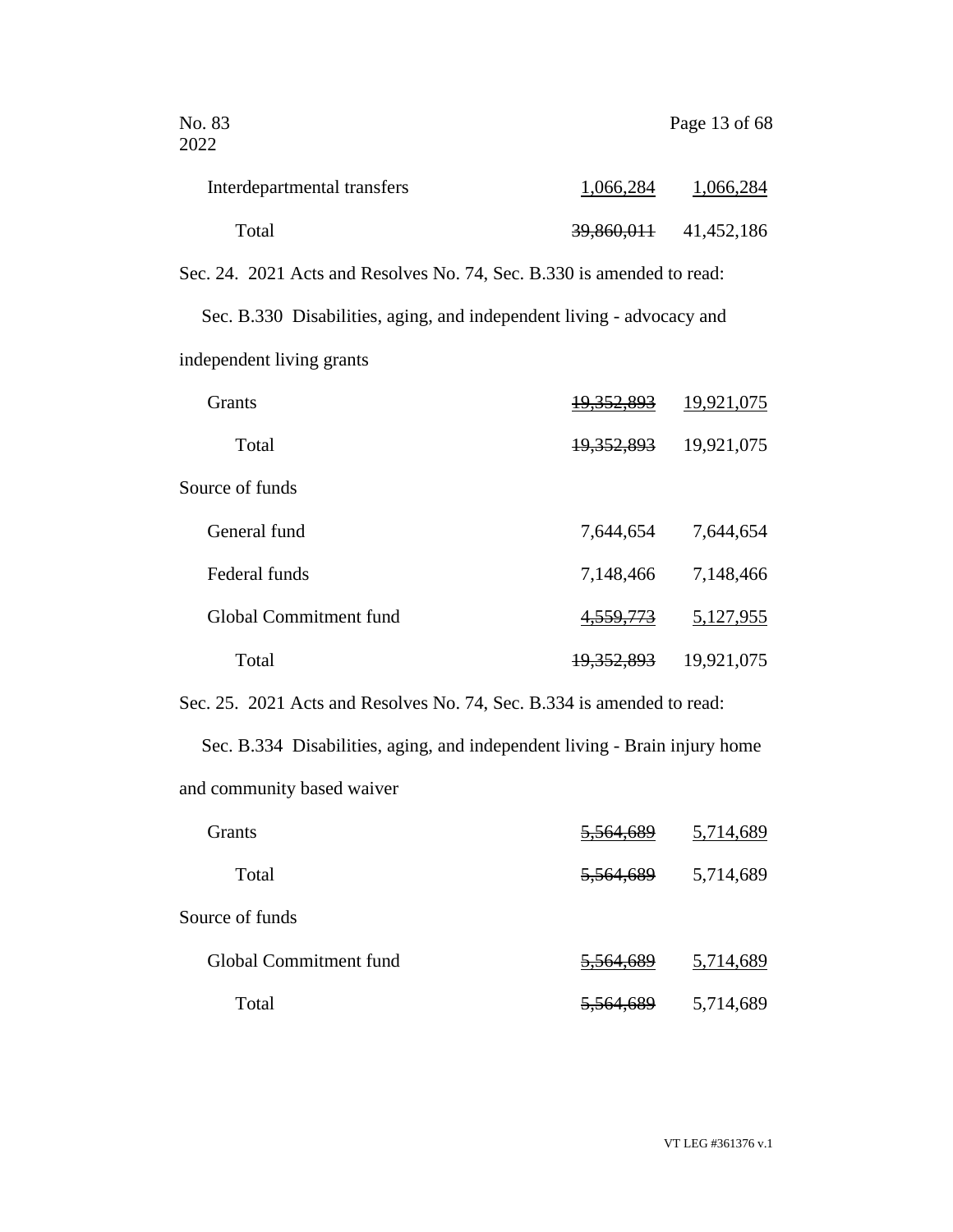| Sec. 26. 2021 Acts and Resolves No. 74, Sec. B.334.1 is amended to read: |                        |                             |
|--------------------------------------------------------------------------|------------------------|-----------------------------|
| Sec. B.334.1 Disabilities, aging and independent living - Long Term Care |                        |                             |
| Grants                                                                   | <del>230,505,916</del> | 238,018,868                 |
| Total                                                                    |                        | 230, 505, 916 238, 018, 868 |
| Source of funds                                                          |                        |                             |
| General fund                                                             | 498,579                | 498,579                     |
| Federal funds                                                            | 2,083,333              | 2,083,333                   |
| Global Commitment fund                                                   | <del>227,924,004</del> | 235,436,956                 |
| Total                                                                    |                        | 230, 505, 916 238, 018, 868 |
| Sec. 27. 2021 Acts and Resolves No. 74, Sec. B.339 is amended to read:   |                        |                             |
| Sec. B.339 Corrections - Correctional services-out of state beds         |                        |                             |
| Personal services                                                        | <del>5,640,604</del>   | <u>5,223,574</u>            |
| Total                                                                    | <del>5,640,604</del>   | 5,223,574                   |
| Source of funds                                                          |                        |                             |
| General fund                                                             | <u>5,640,604</u>       | <u>5,223,574</u>            |
| Total                                                                    | <del>5,640,604</del>   | 5,223,574                   |
| Sec. 28. 2021 Acts and Resolves No. 74, Sec. B.342 is amended to read:   |                        |                             |
| Sec. B.342 Vermont veterans' home - care and support services            |                        |                             |
| Personal services                                                        | 19,020,560             | 20,520,560                  |
| Operating expenses                                                       | <del>5,426,960</del>   | 5,899,095                   |
| Total                                                                    | 24,447,520             | 26,419,655                  |

VT LEG #361376 v.1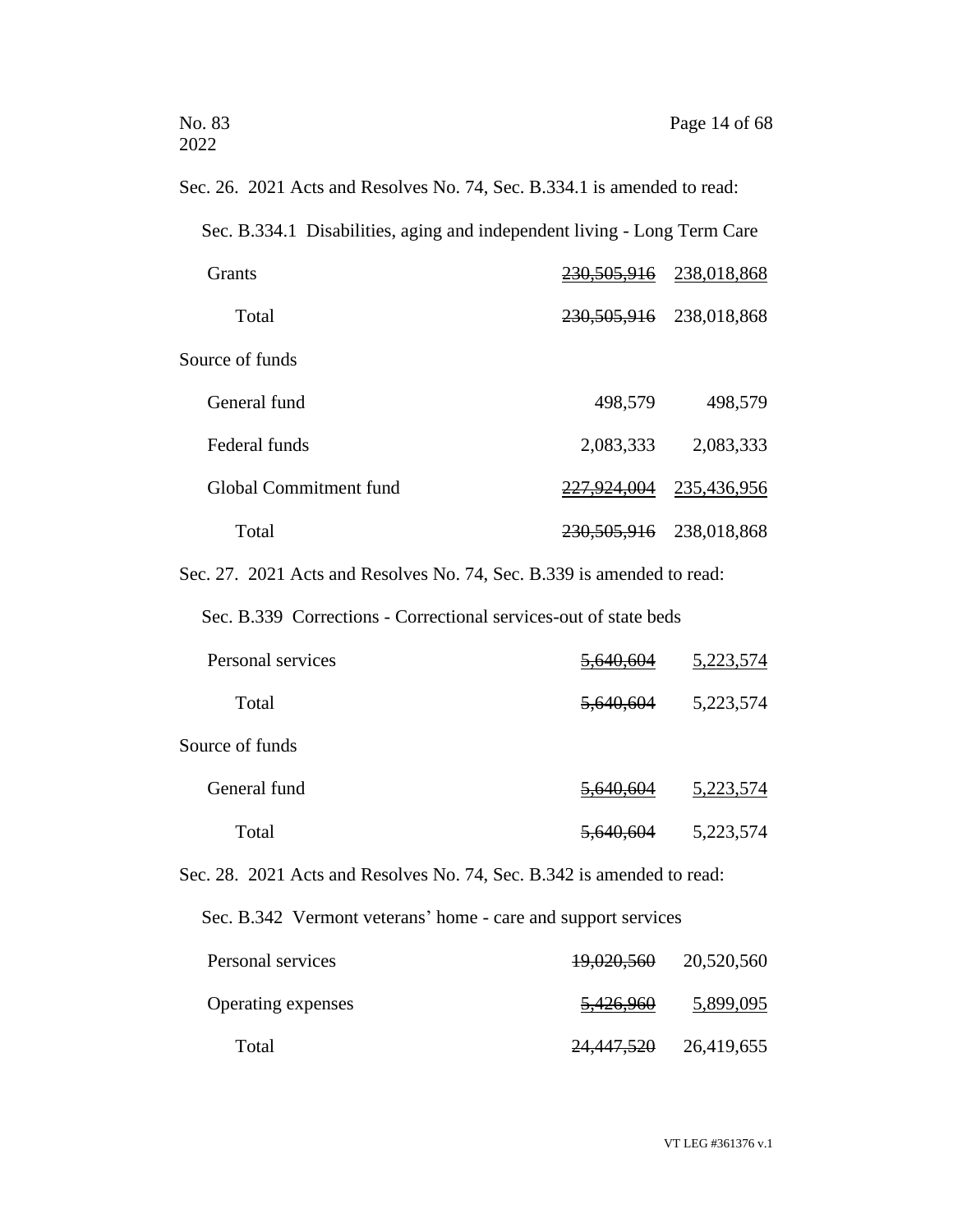| No. 83<br>2022                                                         |                             | Page 15 of 68    |
|------------------------------------------------------------------------|-----------------------------|------------------|
| Source of funds                                                        |                             |                  |
| General fund                                                           | <del>2,843,321</del>        | 4,025,456        |
| Special funds                                                          | <del>11,868,942</del>       | 12,658,942       |
| Federal funds                                                          | <u>9,735,257</u>            | <u>9,735,257</u> |
| Total                                                                  | <del>24,447,520</del>       | 26,419,655       |
| Sec. 29. 2021 Acts and Resolves No. 74, Sec. B.346 is amended to read: |                             |                  |
| Sec. B.346 Total human services                                        |                             |                  |
| Source of funds                                                        |                             |                  |
| General fund                                                           | 1,022,527,917 1,056,891,225 |                  |
| Special funds                                                          | <del>116,659,874</del>      | 119,773,828      |
| Tobacco fund                                                           | 23,088,208                  | 23,088,208       |
| State health care resources fund                                       | <del>17,078,501</del>       | 16,023,501       |
| <b>Federal Coronavirus Relief Fund</b>                                 | 15,000,000                  | 15,000,000       |
| Federal funds                                                          | 1,497,837,906 1,634,136,654 |                  |
| Global Commitment fund                                                 | 1,641,496,441 1,746,171,697 |                  |
| Internal service funds                                                 | 1,951,982                   | 1,951,982        |
| Interdepartmental transfers                                            | <del>25,329,631</del>       | 24,745,364       |
| Permanent trust funds                                                  | <u>25,000</u>               | <u>25,000</u>    |
| Total                                                                  | 4,360,995,460 4,637,807,459 |                  |
| Sec. 30. [Deleted.]                                                    |                             |                  |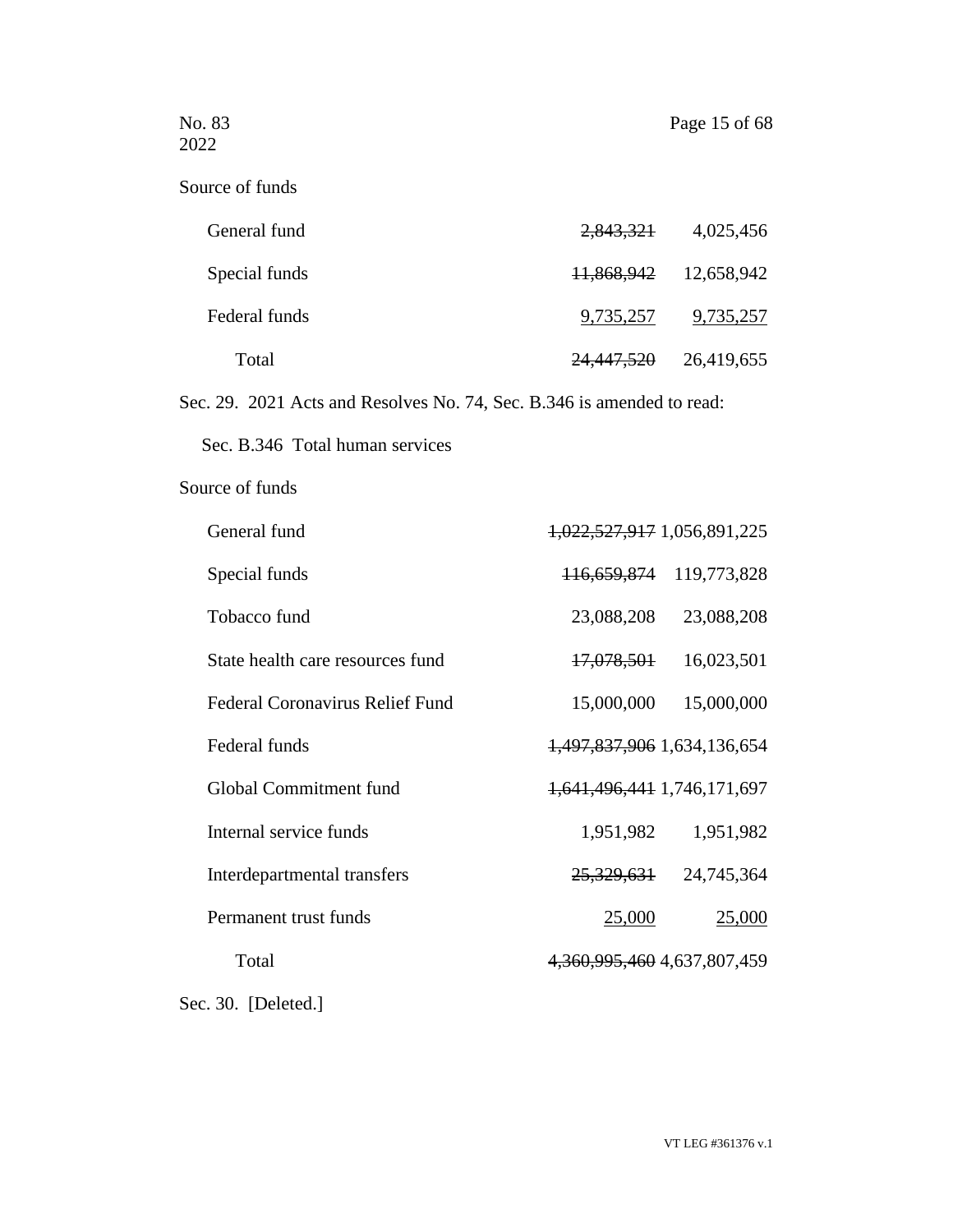# Sec. 31. 2021 Acts and Resolves No. 74, Sec. B.400 is amended to read:

| Sec. B.400 Labor - programs |            |            |
|-----------------------------|------------|------------|
| Personal services           | 31,359,103 | 30,259,103 |
| Operating expenses          | 7,701,210  | 7,701,210  |
| <b>Grants</b>               | 1,822,409  | 1,822,409  |
| Total                       | 40,882,722 | 39,782,722 |
| Source of funds             |            |            |
| General fund                | 5,394,154  | 5,394,154  |
| Special funds               | 6,422,539  | 6,422,539  |
| Federal funds               | 28,658,417 | 27,558,417 |
| Interdepartmental transfers | 407,612    | 407,612    |
| Total                       | 40,882,722 | 39,782,722 |
|                             |            |            |

Sec. 32. 2021 Acts and Resolves No. 74, Sec. B.401 is amended to read:

Sec. B.401 Total labor

## Source of funds

| General fund                | 5,394,154  | 5,394,154  |
|-----------------------------|------------|------------|
| Special funds               | 6,422,539  | 6,422,539  |
| Federal funds               | 28,658,417 | 27,558,417 |
| Interdepartmental transfers | 407,612    | 407,612    |
| Total                       | 40,882,722 | 39,782,722 |

Sec. 33. [Deleted.]

Sec. 34. [Deleted.]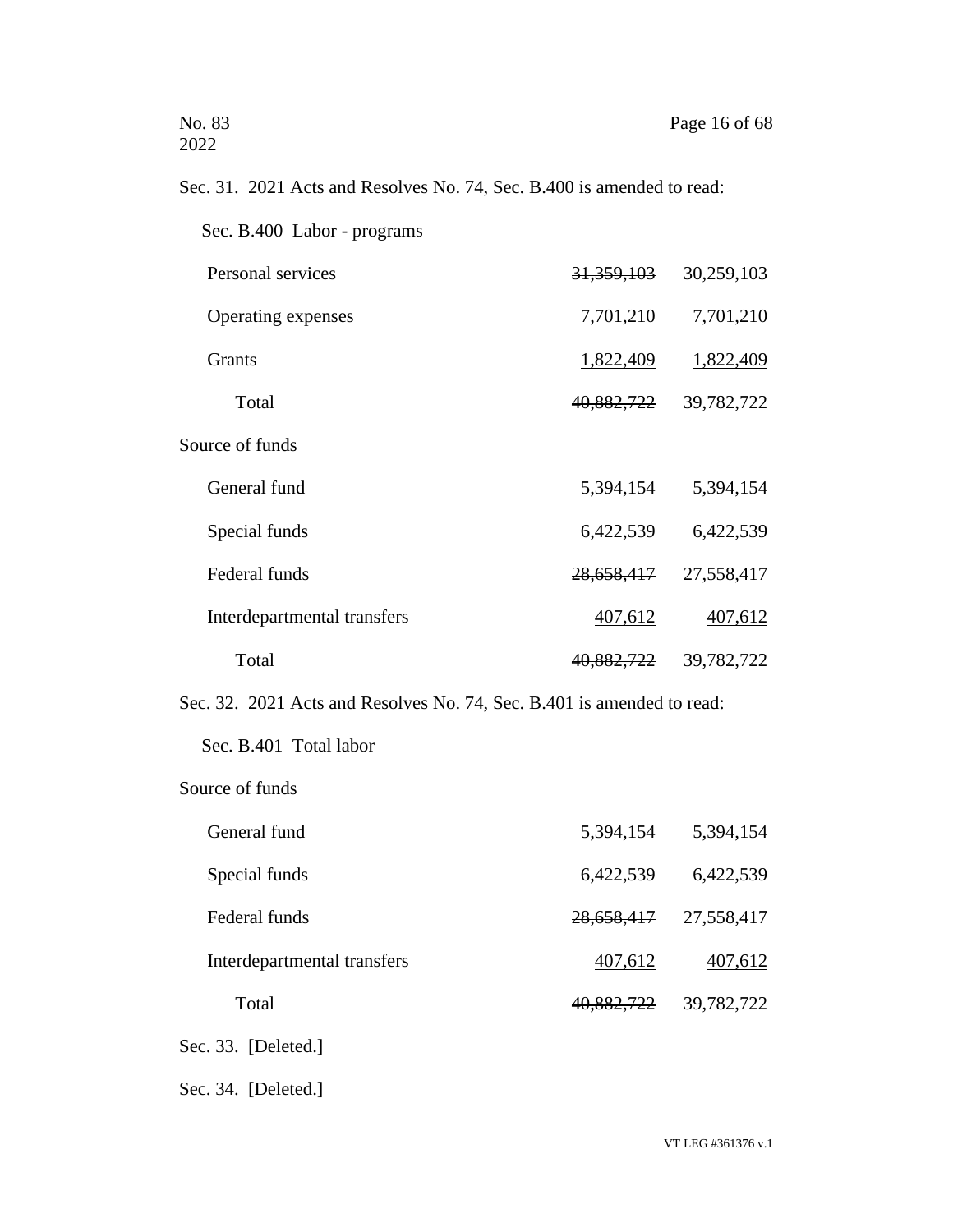Sec. 35. 2021 Acts and Resolves No. 74, Sec. B.605 is amended to read:

Sec. B.605 Vermont student assistance corporation

| <b>Grants</b>               | 22,251,315           | 19,978,588 |
|-----------------------------|----------------------|------------|
| Total                       | 22, 251, 315         | 19,978,588 |
| Source of funds             |                      |            |
| General fund                | 19,978,588           | 19,978,588 |
| Interdepartmental transfers | <del>2,272,727</del> |            |
| Total                       | 22,251,315           | 19,978,588 |

Sec. 36. 2021 Acts and Resolves No. 74, Sec. B.608 is amended to read:

Sec. B.608 Total higher education

## Source of funds

| General fund                | 98,861,685             | 98,861,685   |
|-----------------------------|------------------------|--------------|
| <b>Education</b> fund       | 41,225                 | 41,225       |
| Global Commitment fund      | 409,461                | 409,461      |
| Interdepartmental transfers | <del>2,272,727</del>   | 0            |
| Total                       | <del>101,585,098</del> | 99, 312, 371 |

Sec. 37. 2021 Acts and Resolves No. 74, Sec. B.702 is amended to read:

Sec. B.702 Fish and wildlife - support and field services

| Personal services         |                      | 18,654,752 18,754,752 |
|---------------------------|----------------------|-----------------------|
| <b>Operating expenses</b> | <del>6,717,480</del> | 7,617,480             |
| Grants                    | 670,446              | 670,446               |
| Total                     | 26,042,678           | 27,042,678            |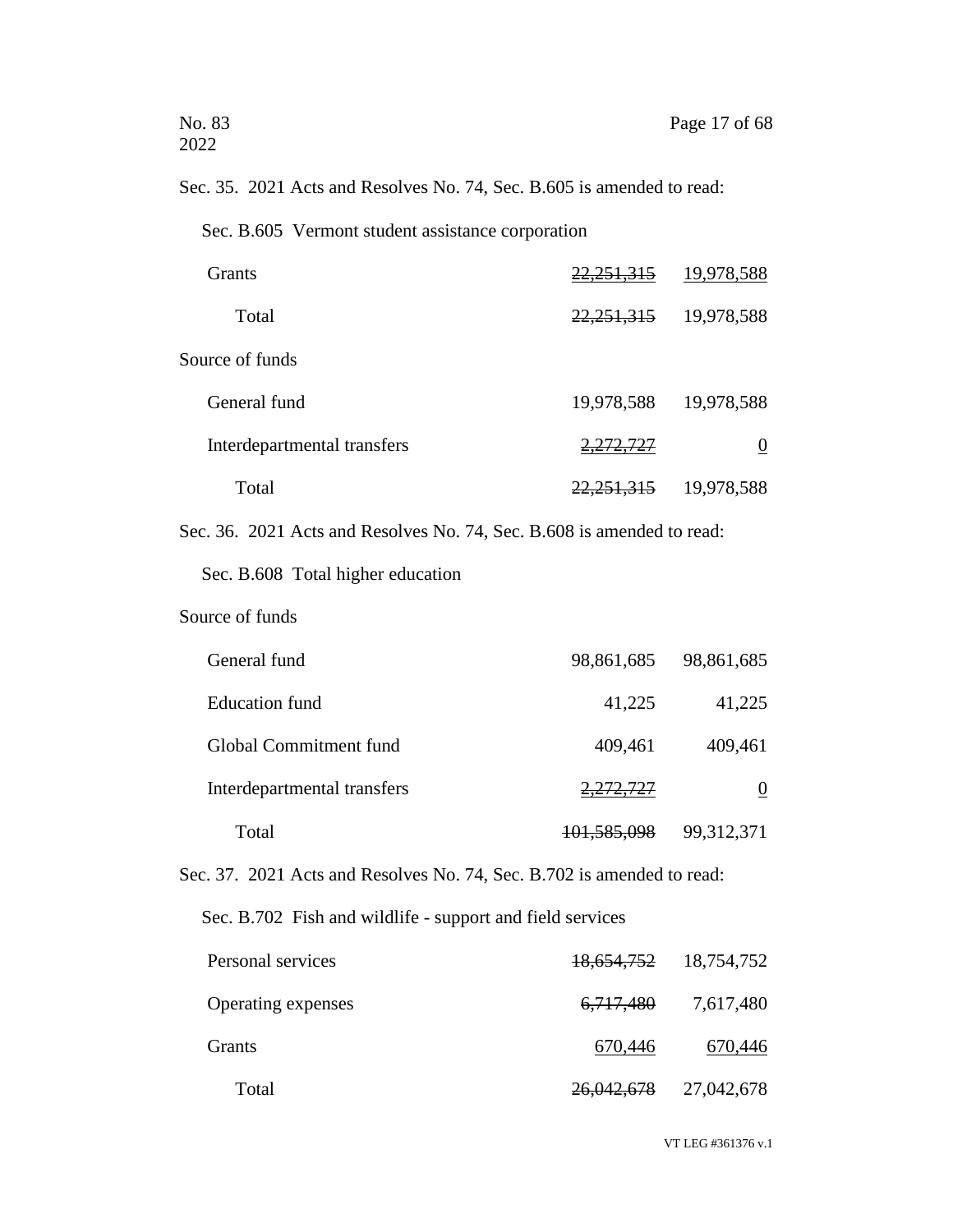No. 83 Page 18 of 68

| Source of funds |  |  |
|-----------------|--|--|
|-----------------|--|--|

| General fund                | 6,403,816             | 6,403,816  |
|-----------------------------|-----------------------|------------|
| Special funds               | 239,657               | 1,239,657  |
| Fish and wildlife fund      | 9,561,364             | 9,561,364  |
| Federal funds               | 8,504,410             | 8,504,410  |
| Interdepartmental transfers | 1,322,431             | 1,322,431  |
| Permanent trust funds       | 11,000                | 11,000     |
| Total                       | <del>26,042,678</del> | 27,042,678 |

Sec. 38. 2021 Acts and Resolves No. 74, Sec. B.711 is amended to read:

Sec. B.711 Environmental conservation - office of water programs

| Personal services           | 28,652,311              | 28,652,311 |
|-----------------------------|-------------------------|------------|
| Operating expenses          | 6,722,953               | 6,722,953  |
| Grants                      | 31,819,350              | 29,319,350 |
| Total                       | 67,194,614              | 64,694,614 |
| Source of funds             |                         |            |
| General fund                | 7,926,170               | 7,926,170  |
| Special funds               | 22,601,929              | 20,101,929 |
| Federal funds               | 36,003,082              | 36,003,082 |
| Interdepartmental transfers | 663,433                 | 663,433    |
| Total                       | <del>67, 194, 614</del> | 64,694,614 |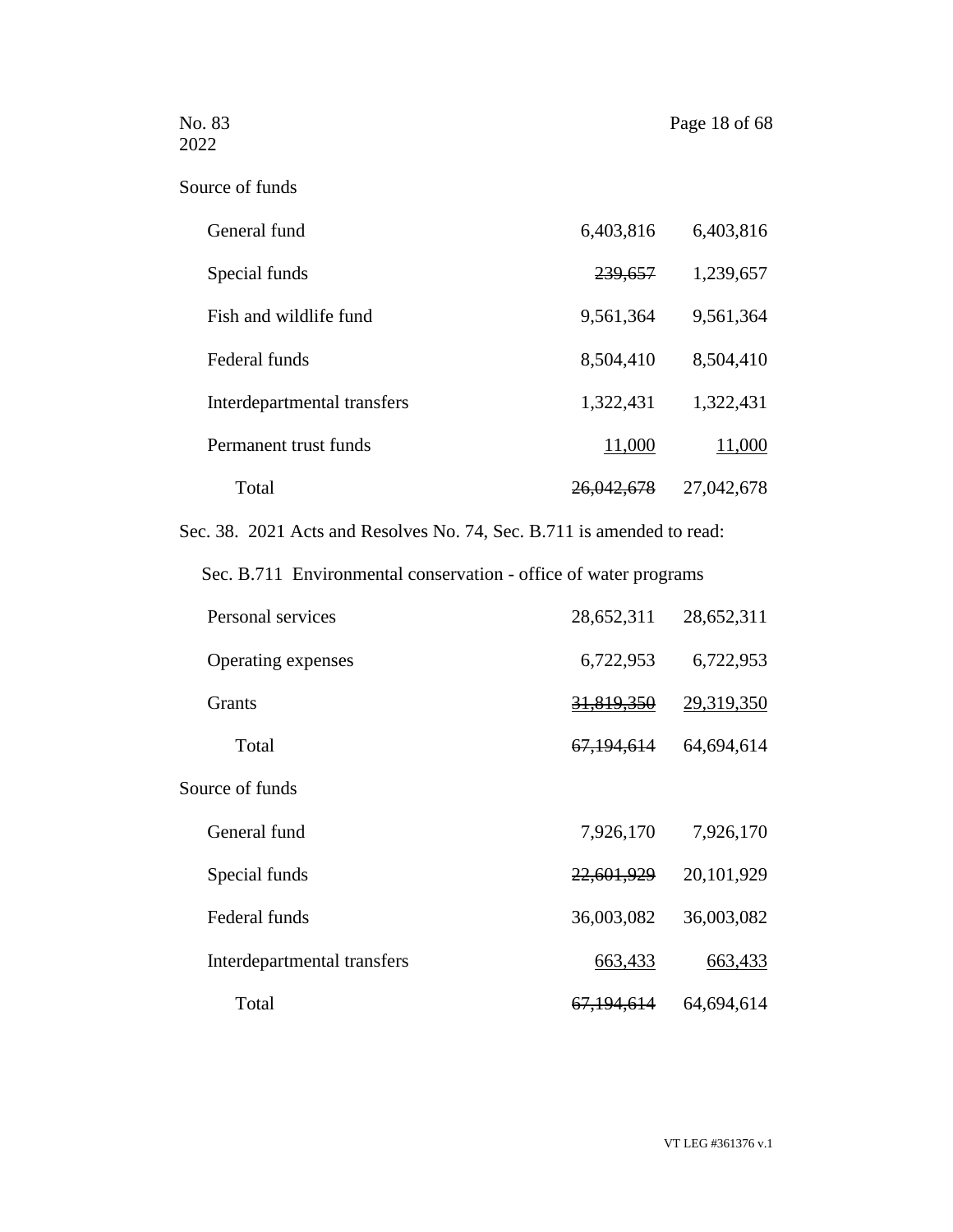# Sec. 39. 2021 Acts and Resolves No. 74, Sec. B.713 is amended to read:

| Sec. B.713 Natural resources board                                     |                    |           |
|------------------------------------------------------------------------|--------------------|-----------|
| Personal services                                                      | 2,597,208          | 2,747,096 |
| Operating expenses                                                     | <del>545,630</del> | 395,742   |
| Total                                                                  | 3,142,838          | 3,142,838 |
| Source of funds                                                        |                    |           |
| General fund                                                           | 631,629            | 631,629   |
| Special funds                                                          | 2,511,209          | 2,511,209 |
| Total                                                                  | 3,142,838          | 3,142,838 |
| Sec. 40. 2021 Acts and Resolves No. 74, Sec. B.714 is amended to read: |                    |           |
| Sec. B.714 Total natural resources                                     |                    |           |

#### Source of funds

| General fund                | 31,693,115             | 31,693,115  |
|-----------------------------|------------------------|-------------|
| Special funds               | 78,151,968             | 76,651,968  |
| Fish and wildlife fund      | 9,561,364              | 9,561,364   |
| Federal funds               | 54,981,735             | 54,981,735  |
| Interdepartmental transfers | 11,534,344             | 11,534,344  |
| Permanent trust funds       | 11,000                 | 11,000      |
| Total                       | <del>185,933,526</del> | 184,433,526 |

Sec. 41. 2021 Acts and Resolves No. 74, Sec. B.900 is amended to read:

Sec. B.900 Transportation - finance and administration

| Personal services | 13.654.880<br>13.03 <del>1</del> .000 | 13,558,021 |
|-------------------|---------------------------------------|------------|
|                   |                                       |            |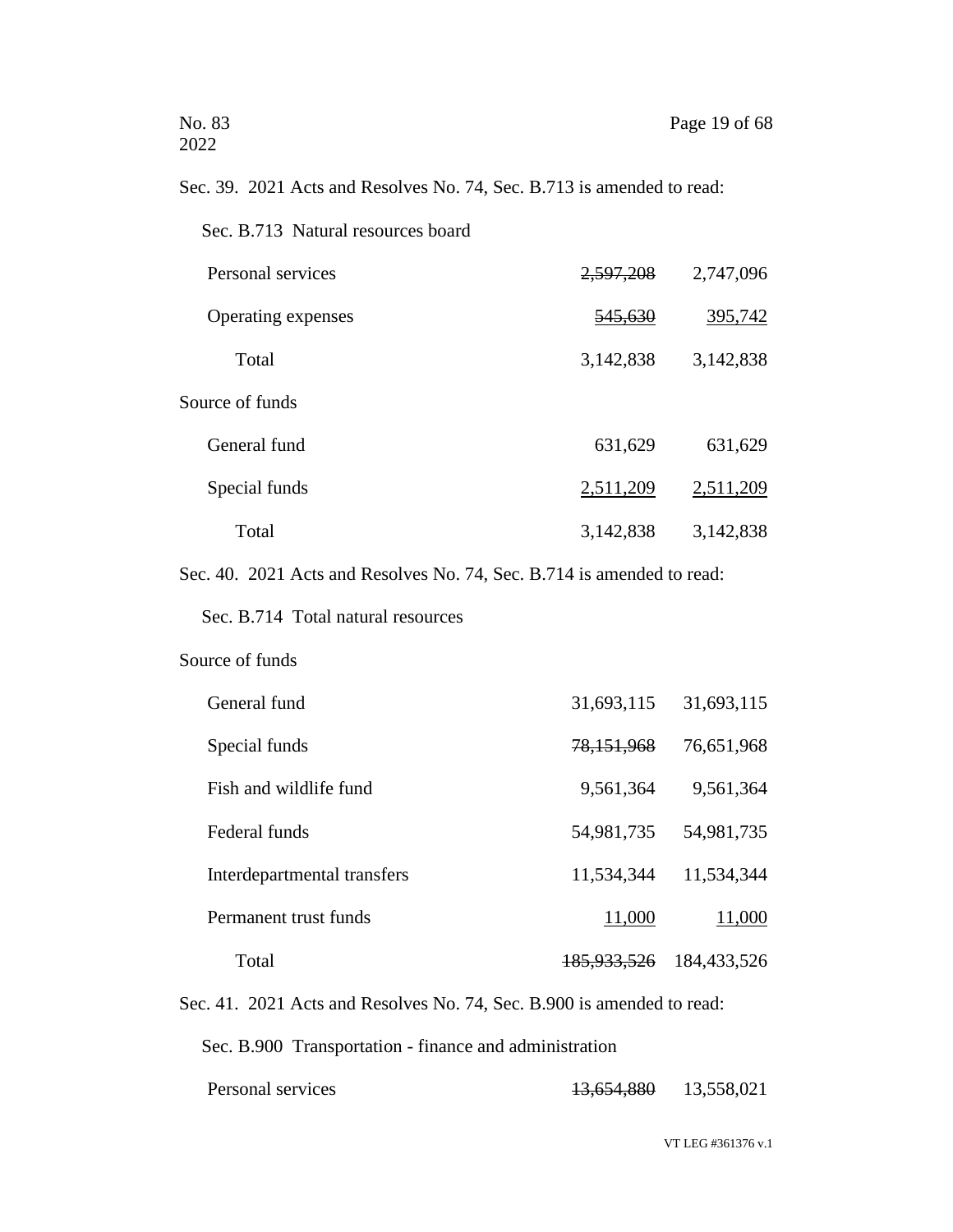| No. 83<br>2022                                                         |            | Page 20 of 68 |
|------------------------------------------------------------------------|------------|---------------|
| Operating expenses                                                     | 2,507,103  | 2,507,103     |
| <b>Grants</b>                                                          | 50,000     | 50,000        |
| Total                                                                  | 16,211,983 | 16,115,124    |
| Source of funds                                                        |            |               |
| <b>Transportation fund</b>                                             | 15,815,083 | 15,718,224    |
| Federal funds                                                          | 396,900    | 396,900       |
| Total                                                                  | 16,211,983 | 16,115,124    |
| Sec. 42. 2021 Acts and Resolves No. 74, Sec. B.903 is amended to read: |            |               |
| Sec. B.903 Transportation - program development                        |            |               |

| Personal services          | 58,611,534             | 58,092,913  |
|----------------------------|------------------------|-------------|
| Operating expenses         | 227,109,245            | 226,965,577 |
| <b>Grants</b>              | 28,813,660             | 28,813,660  |
| Total                      | <del>314,534,439</del> | 313,872,150 |
| Source of funds            |                        |             |
| <b>Transportation fund</b> | 48,717,849             | 48,055,560  |
| TIB fund                   | 10,597,637             | 10,597,637  |
| Federal funds              | 254,737,875            | 254,737,875 |
| Local match                | 481,078                | 481,078     |
| Total                      | <del>314,534,439</del> | 313,872,150 |

Sec. 43. 2021 Acts and Resolves No. 74, Sec. B.905 is amended to read:

Sec. B.905 Transportation - maintenance state system

| Personal services | 45 330 700<br>70.000.170 | 45,955,270 |
|-------------------|--------------------------|------------|
|                   |                          |            |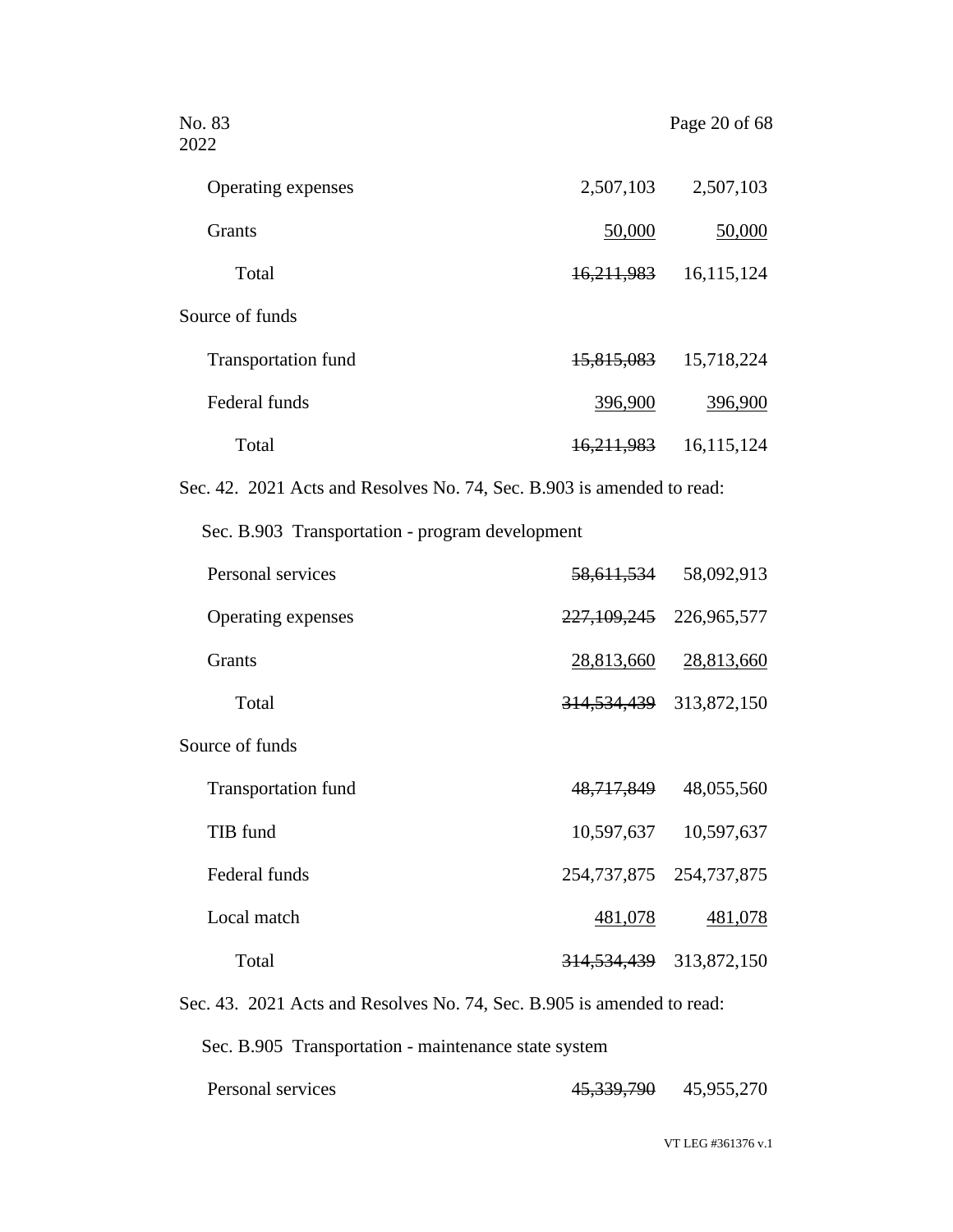| No. 83<br>2022                                                         |                        | Page 21 of 68             |
|------------------------------------------------------------------------|------------------------|---------------------------|
| Operating expenses                                                     |                        | 57,902,709 58,046,377     |
| Grants                                                                 | 277,000                | 277,000                   |
| Total                                                                  | <del>103,519,499</del> | 104,278,647               |
| Source of funds                                                        |                        |                           |
| <b>Transportation fund</b>                                             |                        | 87, 191, 712 87, 950, 860 |
| Federal funds                                                          | 16,227,787             | 16,227,787                |
| Interdepartmental transfers                                            | 100,000                | 100,000                   |
| Total                                                                  | <del>103,519,499</del> | 104,278,647               |
| Sec. 44. 2021 Acts and Resolves No. 74, Sec. B.919 is amended to read: |                        |                           |
| Sec. B.919 Transportation - municipal mitigation assistance program    |                        |                           |
| Operating expenses                                                     | 265,000                | 265,000                   |
| Grants                                                                 | 5,845,000              | 8,020,150                 |
| Total                                                                  | <del>6,110,000</del>   | 8,285,150                 |
| Source of funds                                                        |                        |                           |
| <b>Transportation fund</b>                                             | 705,000                | 705,000                   |
| Special funds                                                          | <del>3,977,000</del>   | 6,152,150                 |
| Federal funds                                                          | 1,428,000              | 1,428,000                 |
| Total                                                                  | 6,110,000              | 8,285,150                 |
| Sec. 45. 2021 Acts and Resolves No. 74, Sec. B.922 is amended to read: |                        |                           |
| Sec. B.922 Total transportation                                        |                        |                           |

Source of funds

| <b>Transportation fund</b> | 271,865,668 271,865,668 |  |
|----------------------------|-------------------------|--|
|                            |                         |  |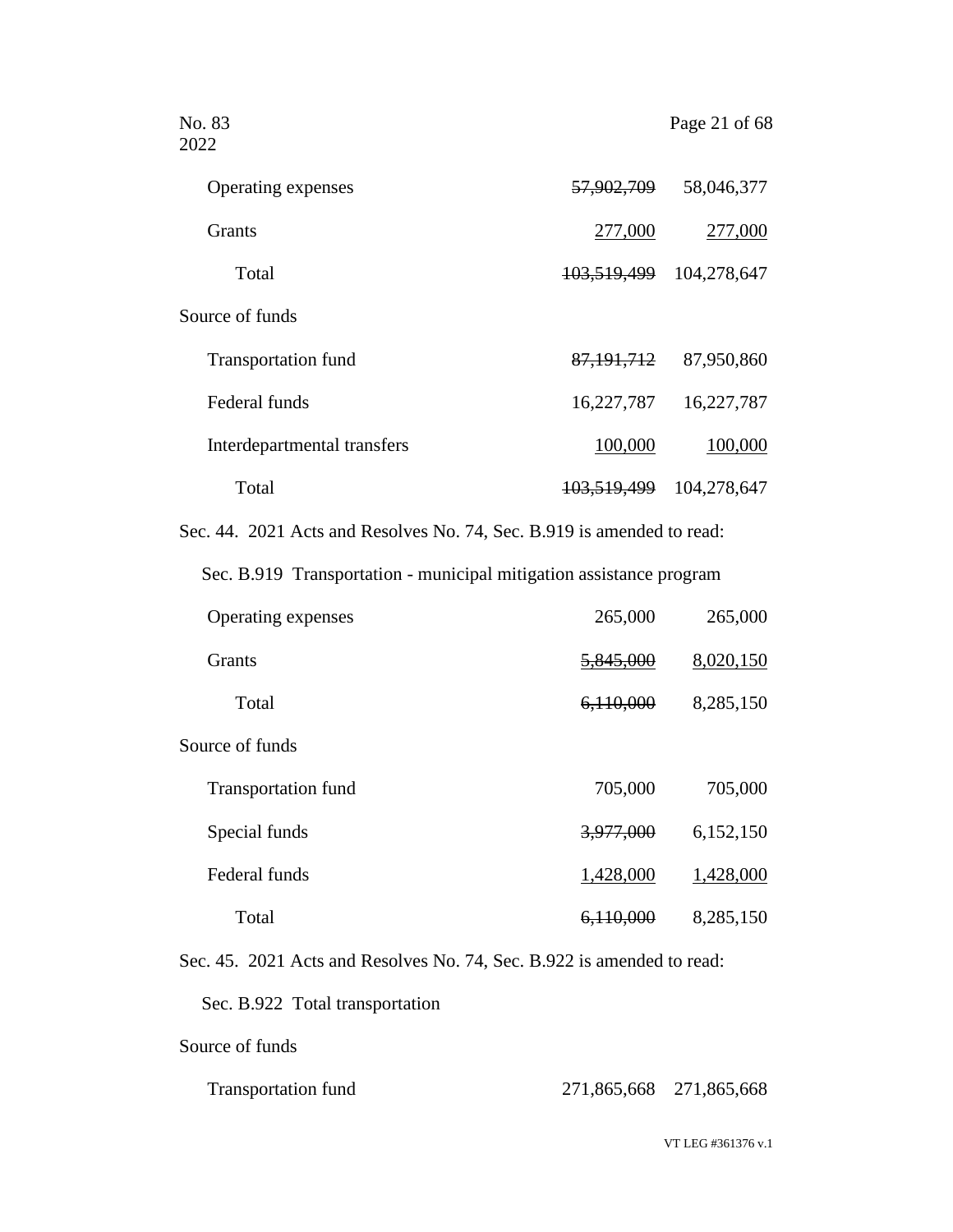| TIB fund                    | 11,397,637             | 11,397,637   |
|-----------------------------|------------------------|--------------|
| Special funds               | 4,027,000              | 6,202,150    |
| Federal funds               | 361,546,034            | 361,546,034  |
| Internal service funds      | 22, 202, 720           | 22, 202, 720 |
| Interdepartmental transfers | 2,888,052              | 2,888,052    |
| Local match                 | 1,833,316              | 1,833,316    |
| Total                       | <del>675,760,427</del> | 677,935,577  |

Sec. 46. 2021 Acts and Resolves No. 74, Sec. B.1106 is amended to read:

Sec. B.1106 FISCAL YEAR 2022 ONE-TIME GENERAL FUND APPROPRIATIONS

(a) In fiscal year 2022, funds are appropriated from the General Fund for new and ongoing initiatives as follows:

(1) \$38,430,000 \$39,460,000 to the Agency of Administration for the following:

(A) \$11,580,000 \$12,420,000 for distribution to departments to fund the fiscal year 2022 53rd week of Medicaid.

(B)  $$12,450,000$   $$12,640,000$  for distribution to departments to fund the fiscal year 2022 27th payroll pay period.

\* \* \*

(12) \$126,000 to the Agency of Human Services Secretary's Office

Department for Children and Families – administration and support services to maintain the 211-call center.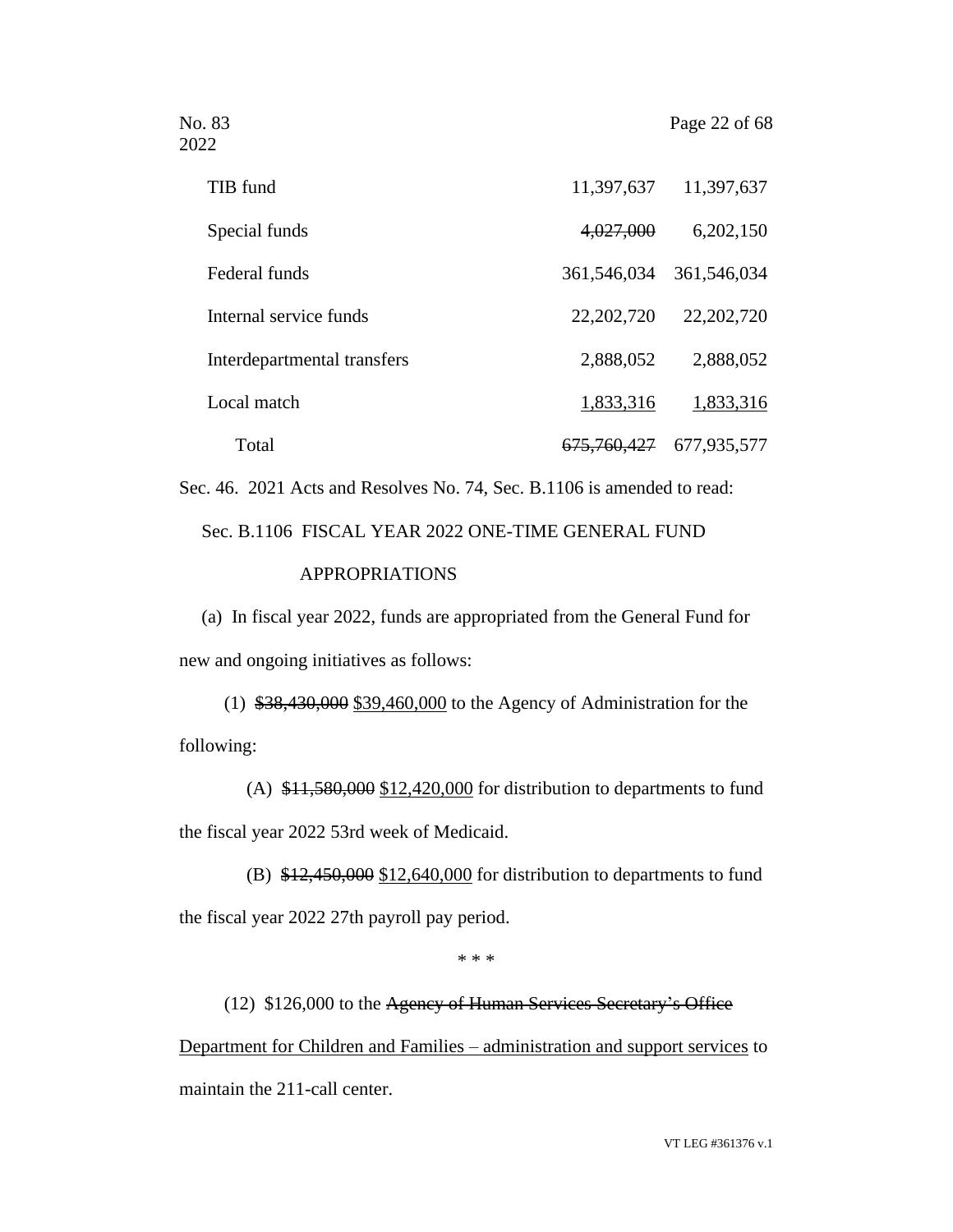(21) \$25,000,000 to the Agency of Human Services – Central Office to address emergent and exigent circumstances following the COVID-19

\* \* \*

pandemic.

(A) On or before March 1, 2022, the Agency of Human Services shall report to the House and Senate Committees on Appropriations on a plan to address costs associated with contract staffing for nursing homes. The plan shall include a methodology for addressing costs incurred for State fiscal year 2022, as well as a timeline for implementation. The plan shall include a timeline to address the rate setting process for future ongoing base costs starting in State fiscal year 2023.

(B) Funds appropriated in the subsection may be included among the Global Commitment appropriations referenced in 2021 Acts and Resolves No. 74, Sec. E.301.2 as available for transfers if it is determined that grants made under this provision can be included and matched in the Global Commitment waiver.

(22) \$3,300,000 to the Agency of Digital Services for a cybersecurity initiative as follows:

(A) \$2,300,000 for purchase and implementation of Security Information and Event Management software.

(B) \$1,000,000 to prepay the fiscal year 2023 annual

licensing/maintenance costs for the system.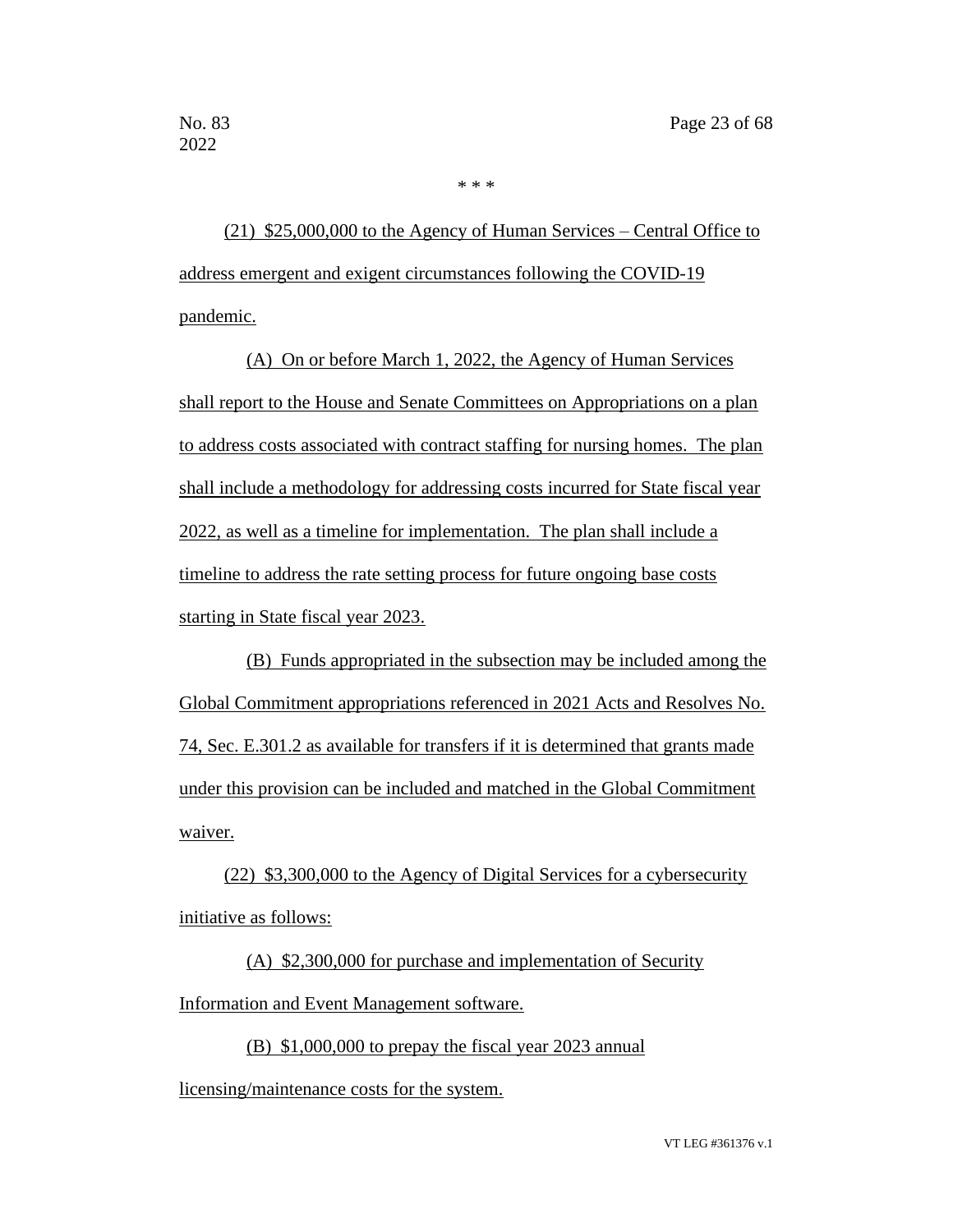2022

(23) \$350,000 to the Department of Environmental Conservation to evaluate and provide an analysis of the capital and ongoing operations and maintenance costs of the Green River Dam. Any unspent funds shall be directed to State-owned dams to evaluate the capital and ongoing operations and maintenance costs.

(24) \$33,000 to the Joint Fiscal Office for the expense of a consultant for the Health Reform Oversight Committee.

(25) \$350,000 to the Agency of Education to provide support for the four statewide nonprofit organizations in the Adult Education and Literacy (AEL) network to address budget shortfalls resulting from the effects of COVID-19.

(26) \$300,000 to the Public Service Department to support the continuity of statewide public, educational, and governmental (PEG) access services.

(27) \$166,667 to the Department of Health, Public Health, to support four statewide syringe services programs.

(28) \$250,000 to the Agency of Commerce and Community

Development, Housing and Community Development, to make grants to

municipal planning organizations.

(29) \$112,000 to the Center for Crime Victim Services for legal services for victims.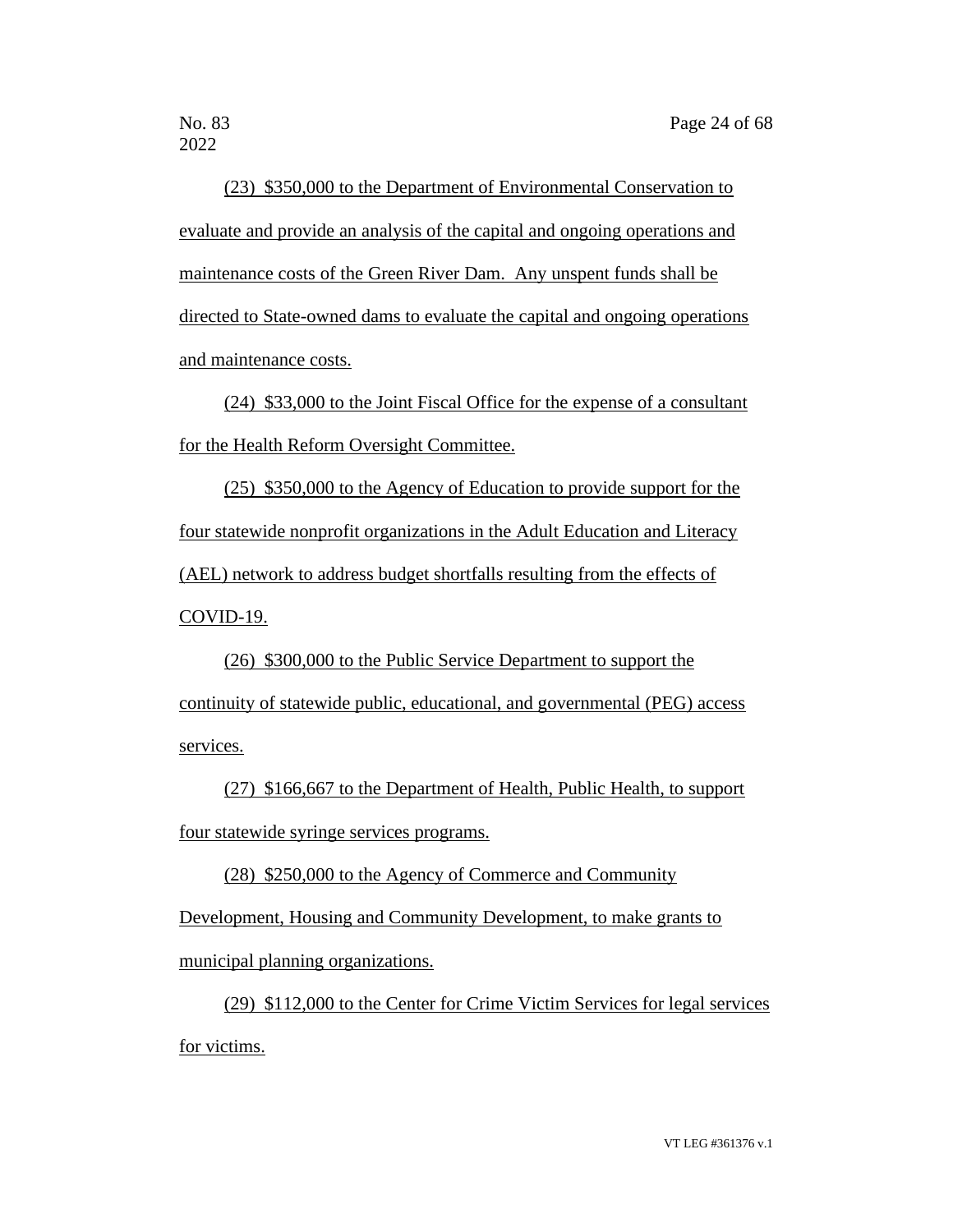2022

(30) \$50,000 to the Agency of Education for the vaccine incentive program at the four historical academies of Burr and Burton Academy, Lyndon Institute, St. Johnsbury Academy, and Thetford Academy that are not eligible to receive Elementary and Secondary School Emergency Relief (ESSER) funds.

(31) \$150,000 to the Agency of Commerce and Community Development for a grant to the Town of New Haven for expenses related to the relocation of the railroad station. These funds are in addition to other funding provided to the town for the same purpose from other State entities and other sources.

(32) \$500,000 to the Green Mountain Care Board for a consultant to perform per capita benchmarking analyses with comparisons to national, peers, and better performers. This shall include an analysis of avoidable utilization and low value care.

(33) \$500,000 to the Agency of Commerce and Community Development to provide state match for the Build to Scale proposal to be submitted to the U.S. Economic Development Administration for federal funding.

Sec. 47. FISCAL YEAR 2022; VERMONT STATE EMPLOYEES'

RETIREMENT SYSTEM; RECOMMENDATIONS;

 DEPARTMENT OF CORRECTIONS EMPLOYEES; LONGEVITY INCENTIVE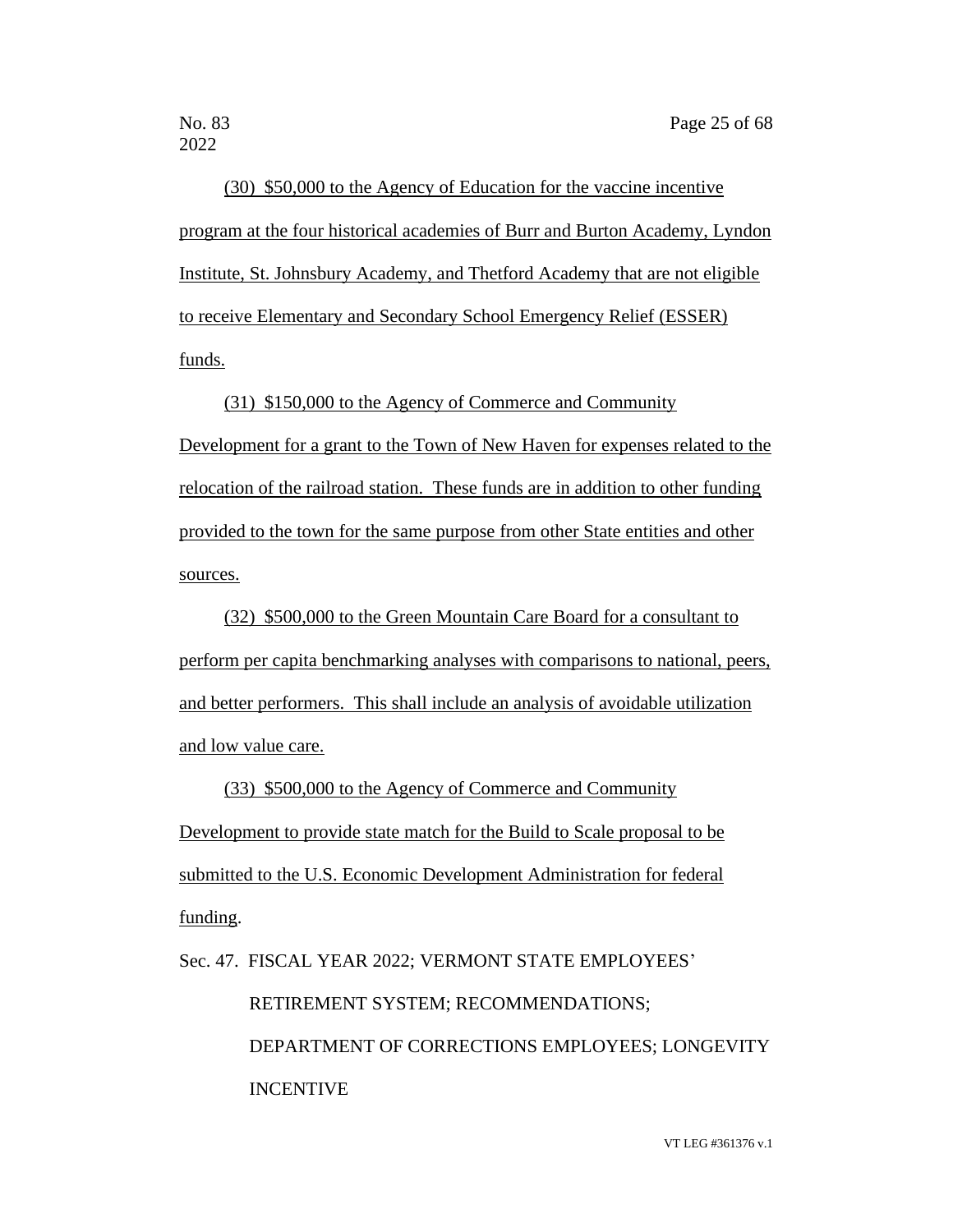(a) On or before April 15, 2022, the State Treasurer and the Board of Trustees for the Vermont State Employees Retirement System shall recommend to the House and Senate Committees on Appropriations and on Government Operations a plan for the following:

(1) the creation of a new pension benefit group for Department of Corrections employees that is actuarially neutral to the pension system and results in no additional employer pension costs; and

(2) the development of a longevity incentive that encourages Group F members who are eligible for a normal retirement a longevity incentive to continue working past their retirement date, provided that the incentive is designed to result in actuarial savings to the pension system and reduce employer pension expenses.

Sec. 48. 2021 Acts and Resolves No. 74, Sec. D.101 is amended to read: Sec. D.101 FUND TRANSFERS, REVERSIONS AND RESERVES

(a) Notwithstanding any other provision of law, the following amounts are transferred from the funds indicated:

\* \* \*

(6) From the Clean Water Fund (21932) established by 10 V.S.A.

§ 1388 to the Agricultural Water Quality Special Fund (21933) created under 6 V.S.A. § 4803: \$4,521,393 \$5,963,850.

\* \* \*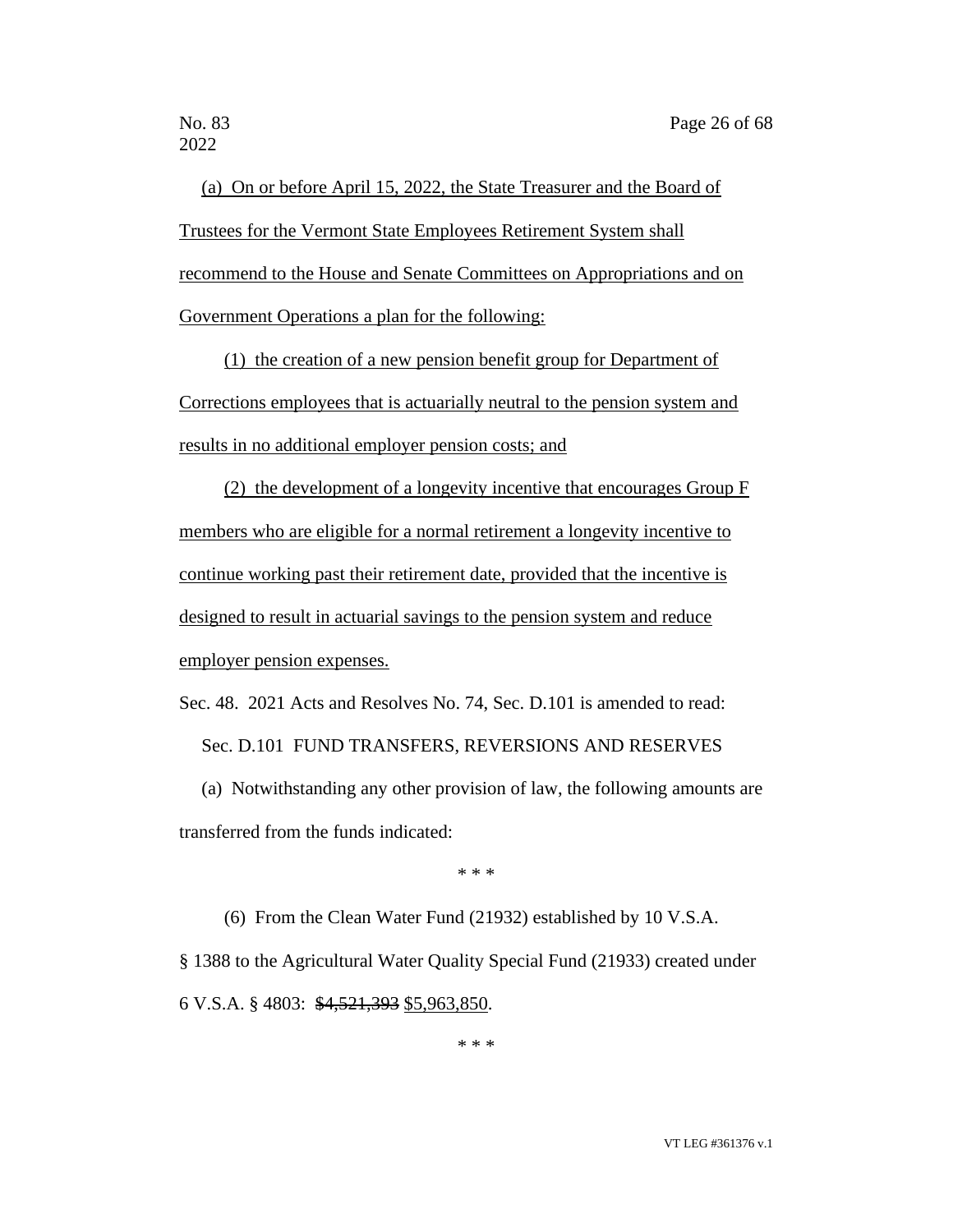(9) From the Transportation Infrastructure Bond Fund established by 19 V.S.A. § 11f to the Transportation Infrastructure Bonds Debt Service Fund (35200) established by 32 V.S.A. § 951a for funding fiscal year 2023 transportation infrastructure bonds debt service the redemption of transportation infrastructure bonds prior to maturity: \$2,502,363.

(10) From the Transportation FHWA Fund (20135) to the

Transportation Infrastructure Bonds Debt Service Fund (35200) established by 32 V.S.A. § 951a for funding the redemption of transportation infrastructure bonds prior to maturity: \$12,554,768.

(11) From the Transportation Fund – Non-Dedicated (20105) to the Transportation Infrastructure Bonds Debt Service Fund (35200) established by 32 V.S.A. § 951a for funding the redemption of transportation infrastructure bonds prior to maturity: \$4,863,957.

(12) From the General Fund to the Property Management Fund (58700) established by 29 V.S.A. § 160: \$5,000,000.

(13) From the General Fund to the State Liability Self-Insurance Fund (56200): \$5,000,000.

(14) From the General Fund to the Victims Compensation Special Fund (21145) established by 13 V.S.A. § 5359: \$1,300,000.

(15) From the General Fund to the Domestic and Sexual Violence Special Fund (21926) established by 13 V.S.A. § 5360: \$250,000.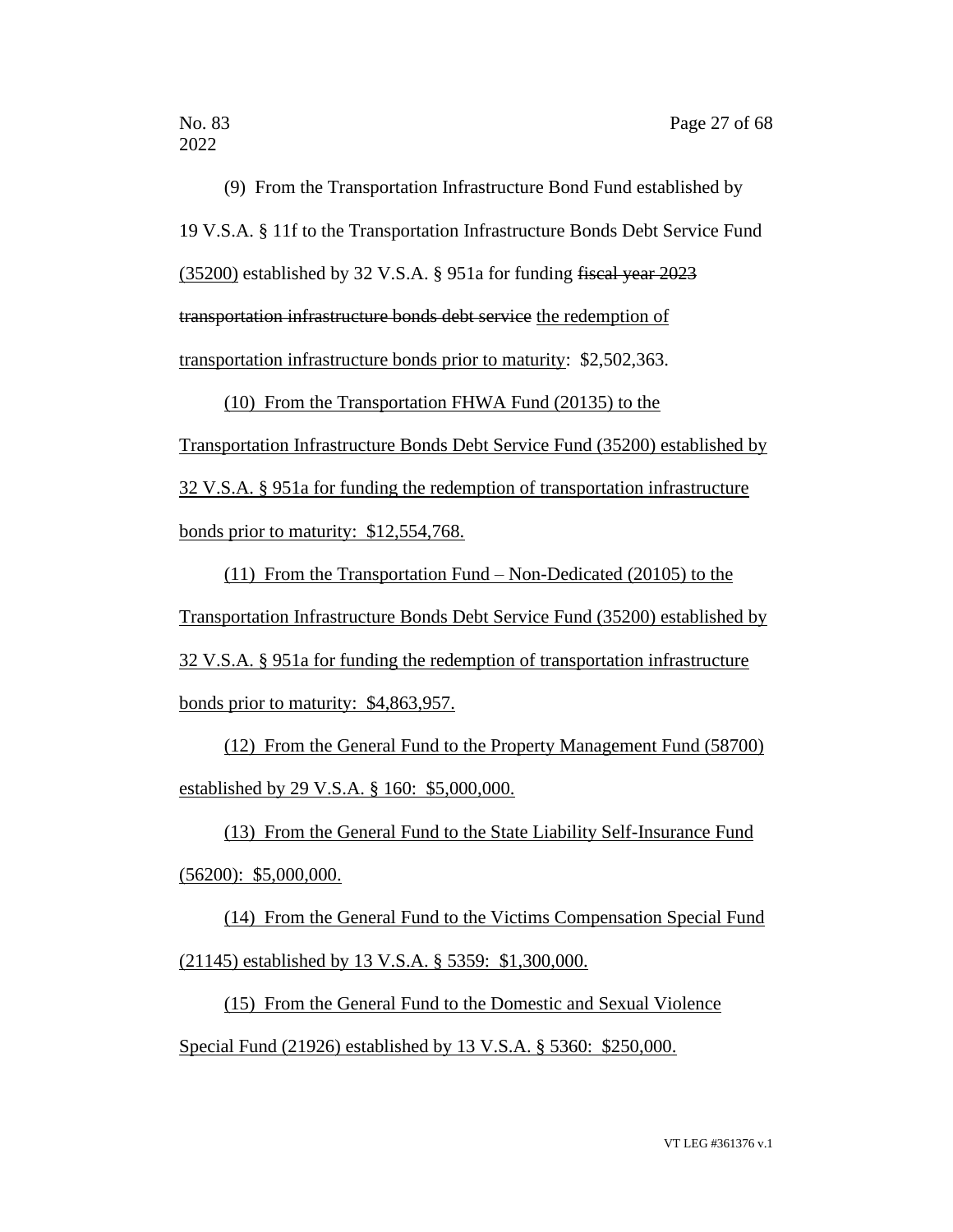(b) Notwithstanding any provisions of law to the contrary, in fiscal year 2022:

(1) The following amounts shall be transferred to the General Fund from the funds indicated:

\* \* \*

# 21500 Interdepartmental Transfer Fund – 7100000022 \$125,000.00 \* \* \*

(d) Notwithstanding any provision of law to the contrary, in fiscal year 2022, the following amounts shall revert to the General Fund from the accounts indicated:

| 2150010000 | Military – administration      | \$200,000.00 \$316,556.00 |
|------------|--------------------------------|---------------------------|
| 1210002000 | Legislature                    | \$140,000.00 \$435,000.00 |
| 1215001000 | Legislative Counsel            | \$50,000.00               |
| 1220000000 | Joint Fiscal Office            | \$50,000.00               |
| 1225001000 | Legislative IT                 | \$60,000.00               |
| 1100010000 | Secretary of Administration    | \$50,000.00               |
| 1110003000 | <b>Budget &amp; Management</b> | \$117,075.64              |
| 1110006000 | University of Vermont          | \$1.00                    |
| 1110007000 | UVM-Morgan Horse Farm          | \$1.00                    |
| 1110009100 | <b>Vermont State Colleges</b>  | \$3.00                    |
| 1130030000 | Libraries                      | \$26,000.38               |
| 1140010000 | <b>Tax Operation Costs</b>     | \$200,000.00              |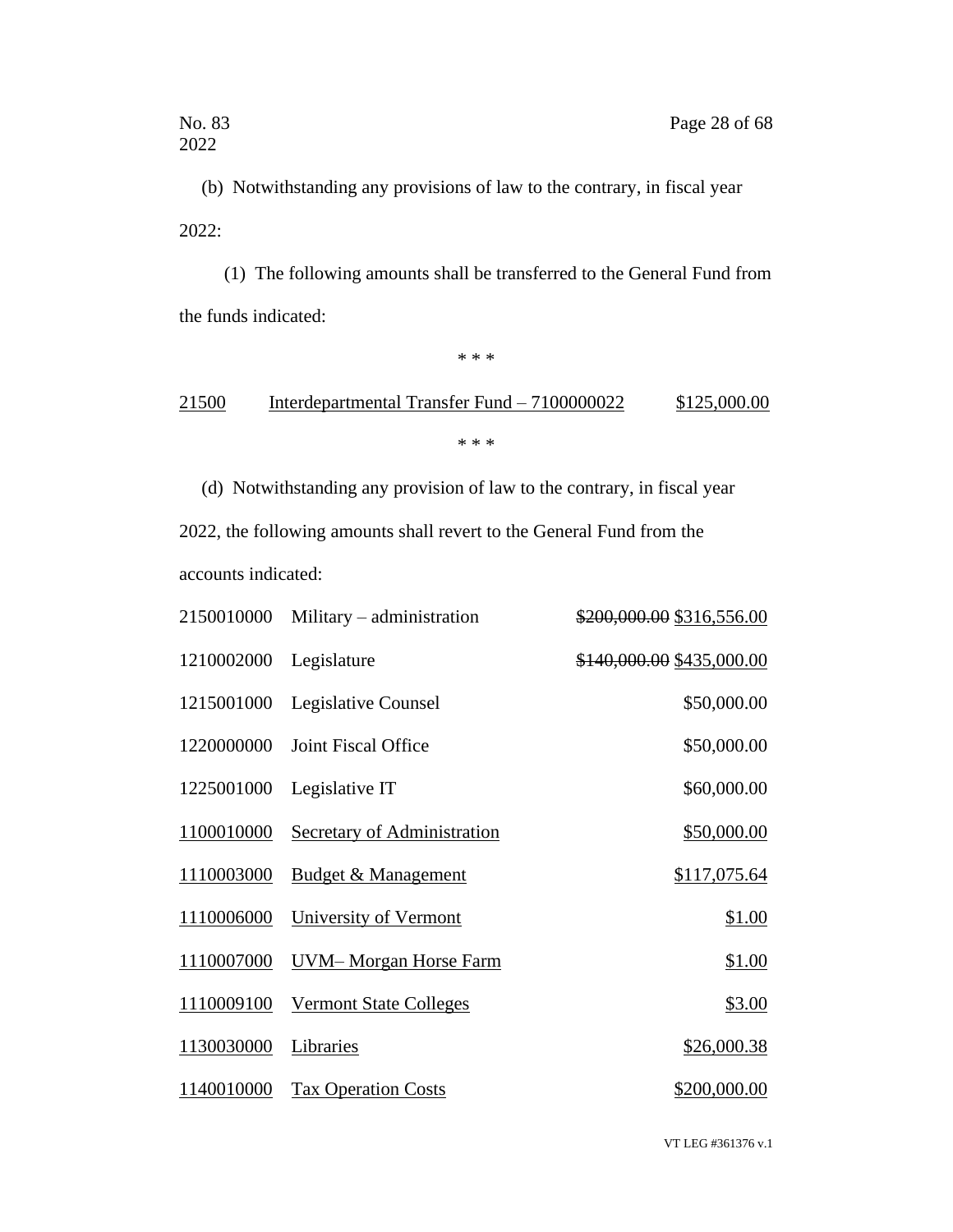| No. 83<br>2022 |                                           | Page 29 of 68         |
|----------------|-------------------------------------------|-----------------------|
| 1140040000     | <b>Homeowner Rebates</b>                  | \$333,503.02          |
| 1140330000     | <b>Renter Rebates</b>                     | \$1,712,964.82        |
| 1240001000     | <b>Lieutenant Governor's Office</b>       | \$20,672.89           |
| 2130200000     | <b>Sheriffs</b>                           | \$542,914.55          |
| 2140010000     | <u> DPS – State Police</u>                | \$13,666,973.39       |
| 2170010000     | Criminal Justice Trng Council             | \$62,049.00           |
| 2280001000     | <b>Human Rights Commission</b>            | \$9,101.68            |
| 3150891901     | <b>Copeland Center</b>                    | <u>\$5,803.03</u>     |
| 3330010000     | Green Mountain Care Board                 | \$0.44                |
| 3400001000     | Secretary's Office Admin Costs            | \$50,000.00           |
| 3400002000     | <b>RSVP</b> Appropriation                 | \$1,035.00            |
| 3400891902     | <b>Elec Med/Health Records Syst</b>       | \$3,894.00            |
| 3410017000     | <b>DVHA-Programs-ST-Only Funded</b>       | \$76,450.02           |
| 3420010000     | Administration                            | \$650,000.00          |
| 3420021000     | <b>Public Health</b>                      | <u>\$1,784,782.61</u> |
| 3420892110     | <b>VDH-Data Collection</b>                | \$134,000.00          |
| 3440060000     | <b>DCFS</b> - General Assistance          | \$4,374,450.77        |
| 3440891903     | <b>Parent Child Centers</b>               | \$18,089.40           |
| 3440891906     | <b>Incentivizing Child Care Profs</b>     | \$96,628.40           |
| 3440891908     | <b>Weatherization Assist Bridge</b>       | <u>\$290,035.94</u>   |
| 3460020000     | <b>Advocacy &amp; Indep Living Grants</b> | \$241,585.88          |
| 3480004000     | <b>Corrections-Correctional Services</b>  | <u>\$6,361,238.22</u> |
|                |                                           |                       |

VT LEG #361376 v.1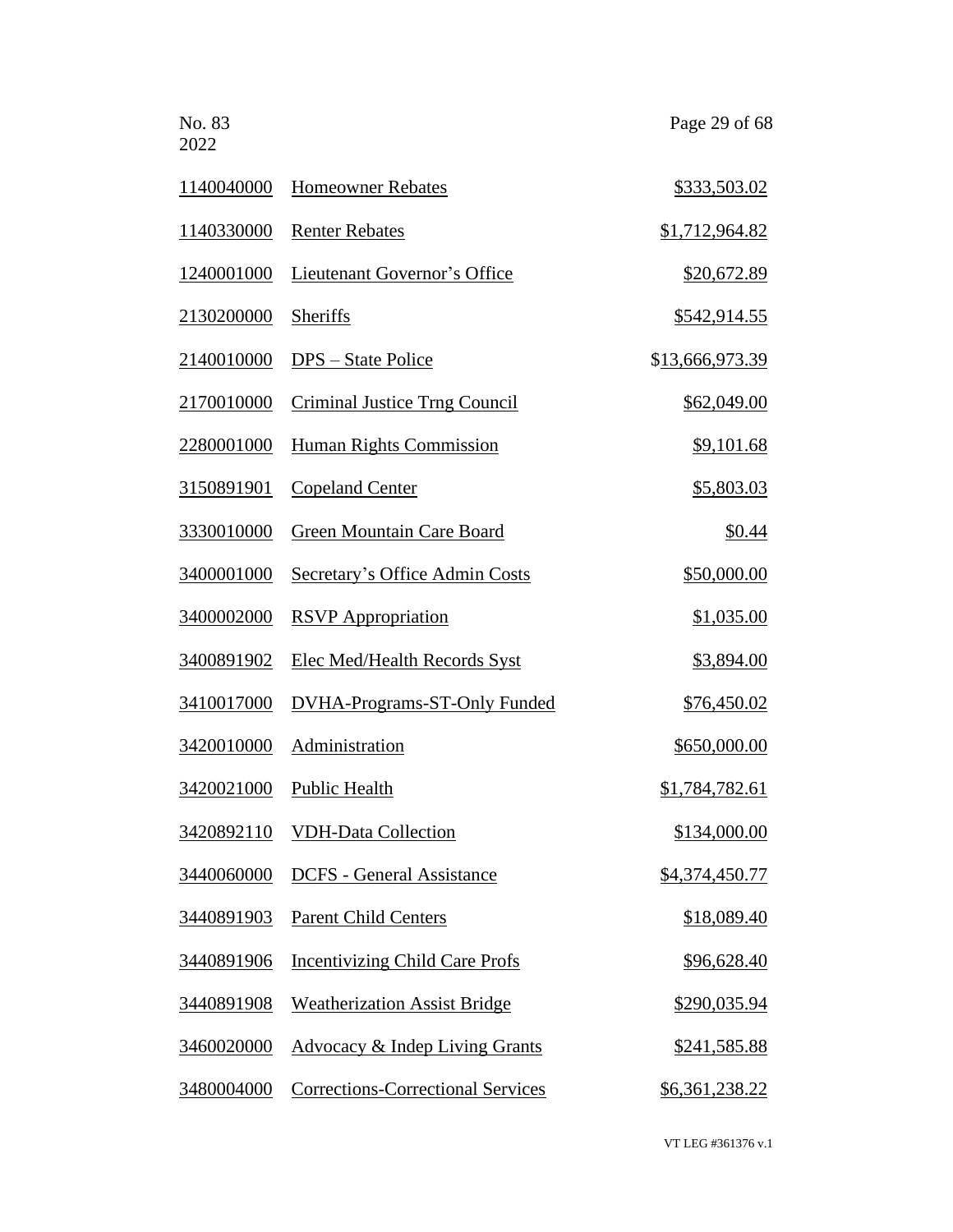No. 83 Page 30 of 68 2022 5100010000 Administration \$118,500.00 5100060000 Adult Basic Education \$63,476.19 5100070000 Education Services \$51,719.84 5100210000 Ed-Flexible Pathways \$10,675.00 5100891807 Restorative Justice Grants \$75,867.34 5100891901 AOE New Positions \$214,729.59 6100040000 Property Tax Assessment Approp \$0.93 61300100<u>00 Administration</u> \$0.70 7100892107 ACCD-Public Access TV \$30,450.10 7120892001 ThinkVermont Initiative \$45,000.00

(e) Notwithstanding any provision of law to the contrary, in fiscal year

2022, the following amounts shall revert to the Education Fund from the

accounts indicated:

| 1140060000 | Reappraisal & Listing Payments       | \$0.13         |
|------------|--------------------------------------|----------------|
| 5100010000 | Administration                       | \$950,949.54   |
| 5100040000 | Special Education Formula            | \$5,824,528.53 |
| 5100050000 | <b>State-Placed Students</b>         | \$880,000.00   |
| 5100090000 | <b>Education Grant</b>               | \$0.69         |
| 5100110000 | <b>Small School Grant</b>            | \$614,965.00   |
| 5100190000 | <b>Essential Early Educ Grant</b>    | \$41,295.67    |
| 5100200000 | <b>Education-Technical Education</b> | \$1,841,126.00 |
| 5100210000 | <b>Ed-Flexible Pathways</b>          | \$1,579,282.05 |
|            |                                      |                |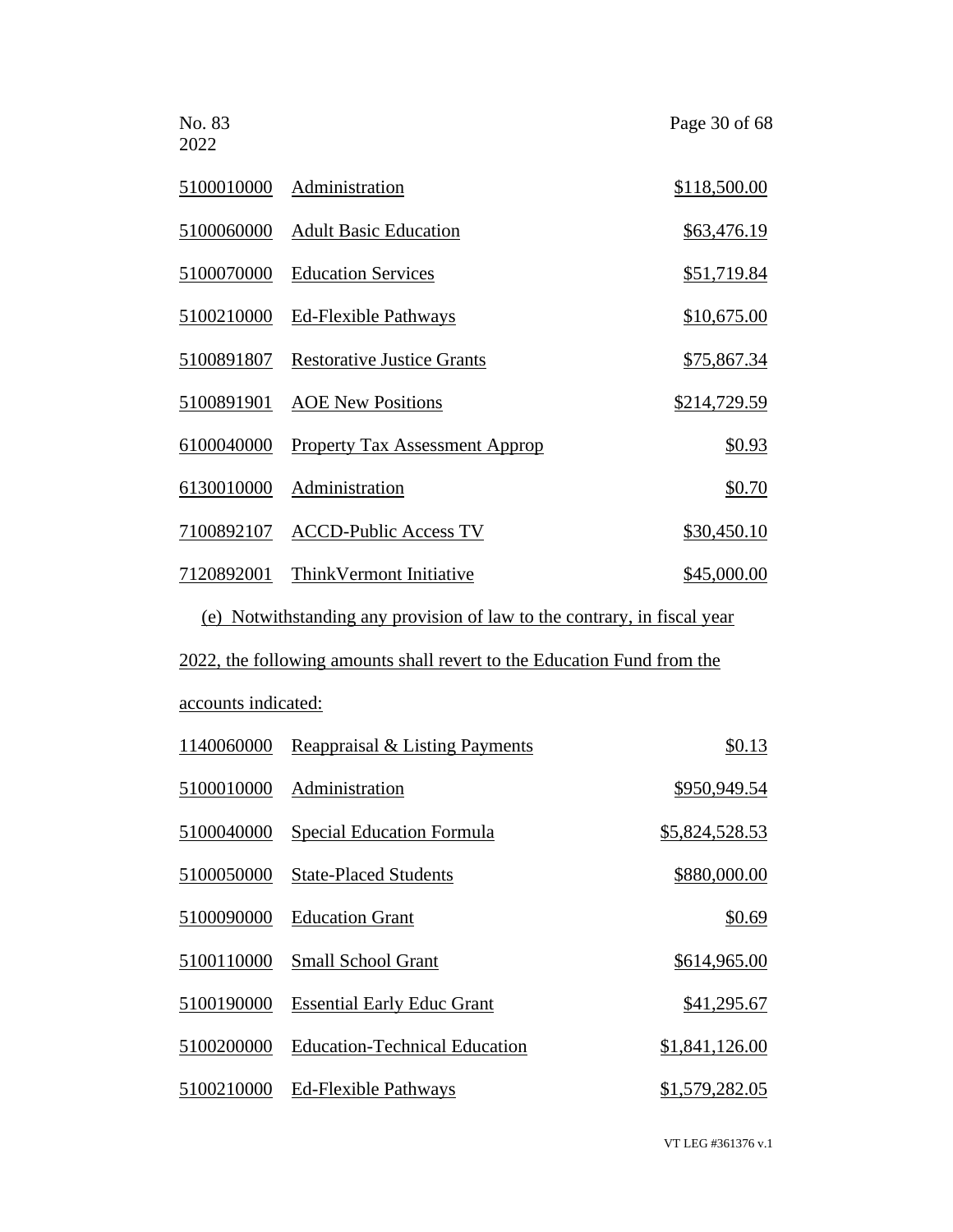(f) Notwithstanding any provision of law to the contrary, in fiscal year 2022, the following amount shall revert to the Transportation Fund from the account indicated:

2140010000 DPS-State Police \$3,933,026.61

(g) Notwithstanding any provision of law to the contrary, in fiscal year 2022, the following amount shall revert to the Clean Water Fund from the account indicated:

6140040000 Environmental Conservation – Office of Water Programs Office of Water Programs  $$675,149.73$ 

Sec. 49 2021 Acts and Resolves No. 74, Sec. D.102 is amended to read:

Sec. D.102 27/53 RESERVE; TRANSFER AND USE

(a) \$3,740,000 \$4,770,000 from the General Fund shall be reserved in the

27/53 reserve in fiscal year 2022. This action is the fiscal year 2022

contribution to the reserve for the 53rd week of Medicaid as required by

32 V.S.A. § 308e and the 27th payroll reserve as required by 32 V.S.A.

§ 308e(b).

(b) \$24,030,000 \$25,060,000 shall be unreserved from the 27/53 Reserve in in fiscal year 2022 to provide for the appropriations described in Secs. B.1106(a)(1)(A) and B.1106(a)(1)(B) of this act.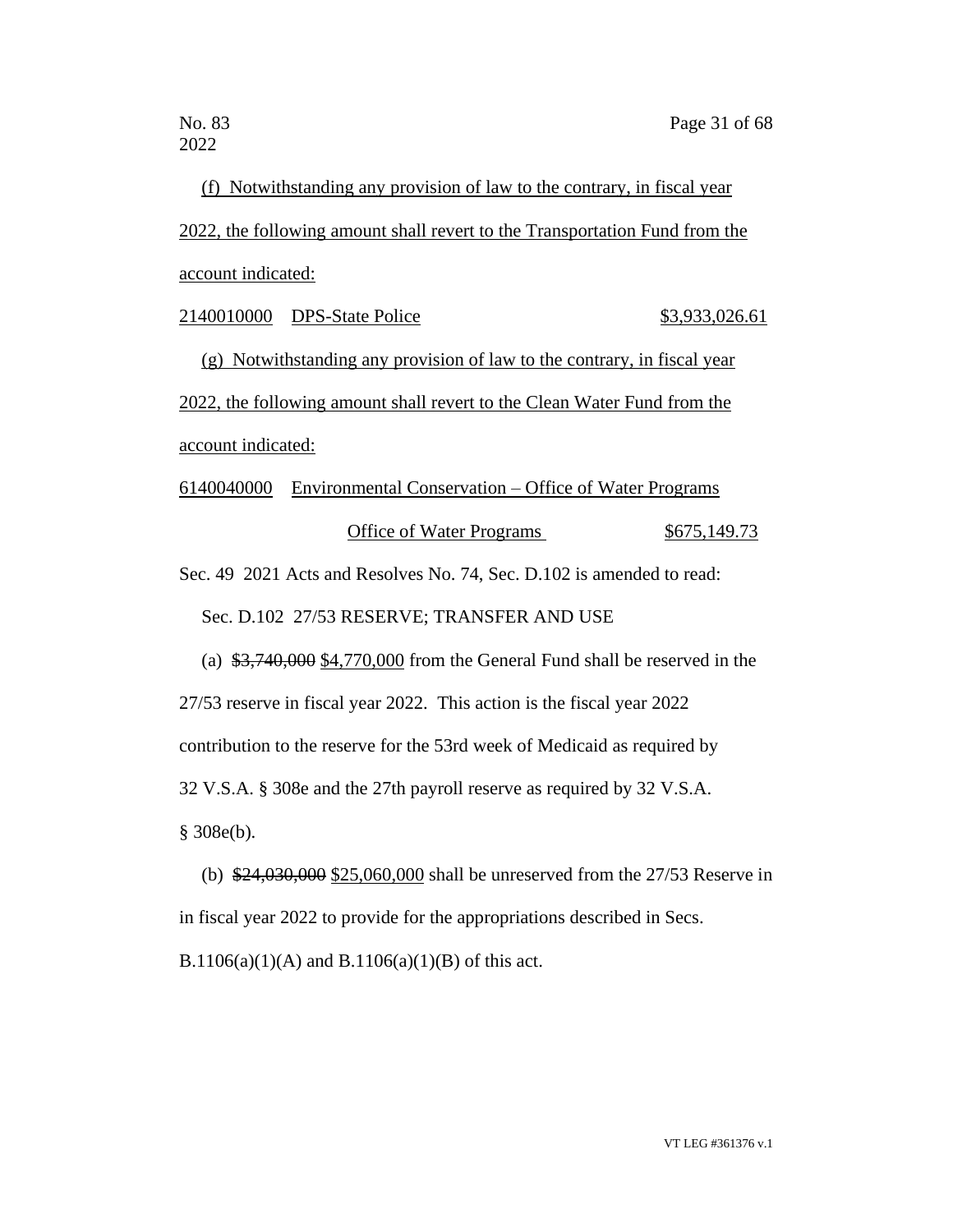# Sec. 50. 2021 Acts and Resolves No. 74, Sec. E.107 is amended to read:

Sec. E.107 CORONAVIRUS RELIEF FUND APPROPRIATIONS;

#### REVERSION AND REALLOCATION; REPORTS

(a) The Commissioner of Finance and Management is authorized to revert all unobligated Coronavirus Relief Fund (CRF) appropriations prior to December 31, 2021. The total amount of CRF monies reverted in accordance with this subsection shall be allocated pursuant to 32 V.S.A. § 511 to any agency or department for CRF-eligible costs incurred from July 1, 2021 March 1, 2020 through December 31, 2021.

(b) If previously obligated CRF monies become unobligated after December 31, 2021, the Commissioner of Finance and Management is authorized to revert the unobligated CRF appropriations and allocate the monies for expenditure pursuant to 32 V.S.A. § 511 to any agency or department for CRF-eligible costs incurred from July 1, 2021 March 1, 2020 through December 31, 2021.

### Sec. 51. CORONAVIRUS RELIEF FUND REALLOCATION

(a) Pursuant to 2021 Acts and Resolves No. 74, Sec. E.107 as amended by Sec. 50 of this act, the following amount is reallocated from the Coronavirus Relief Fund to the following eligible appropriation:

(1) To the Agency of Education for Local Educational Agency (LEA) grants: \$436,217.22.

Sec. 52. [Deleted.]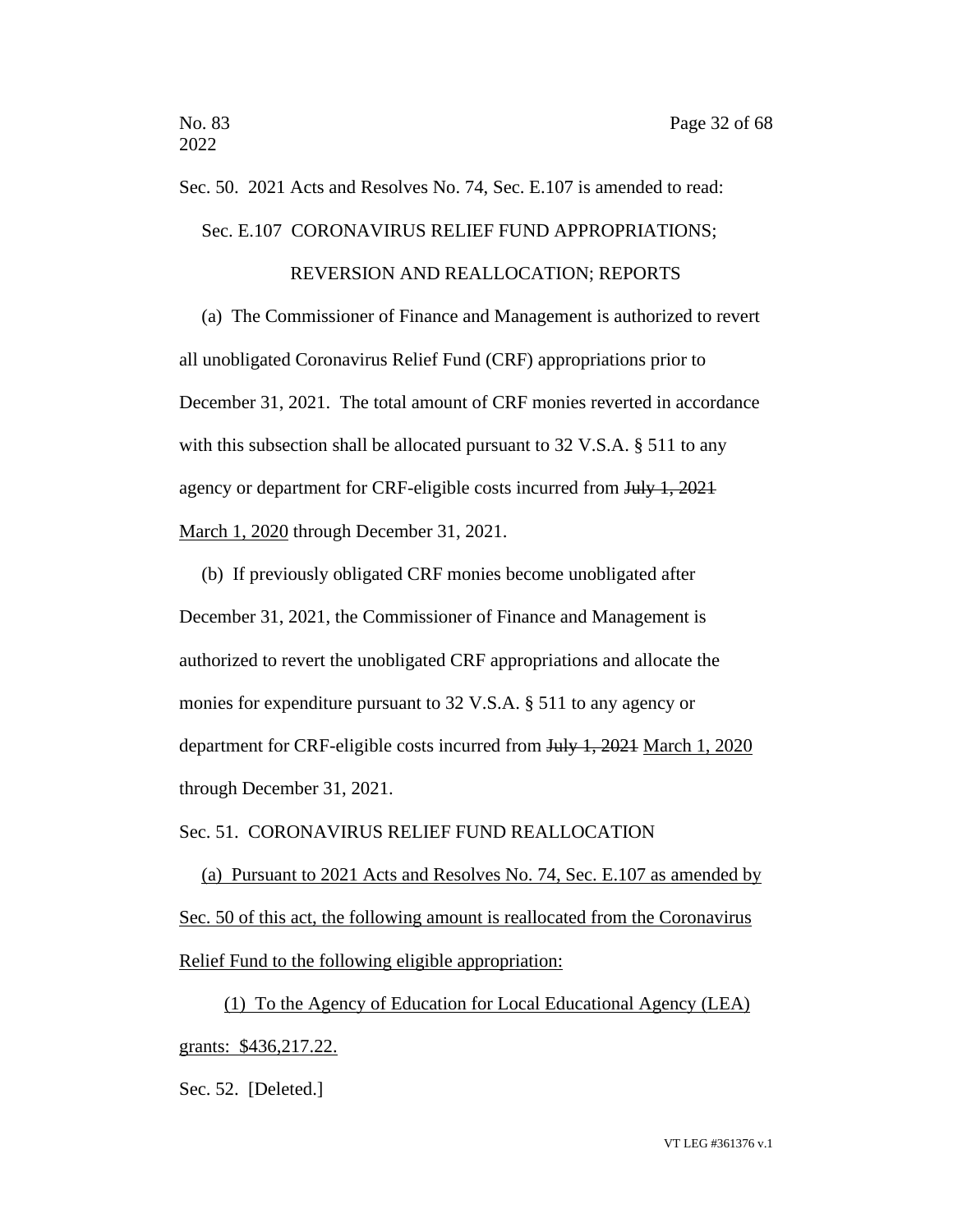#### Sec. 53. FISCAL YEAR 2022 UNALLOCATED RESERVE

(a) After satisfying the requirements of 32 V.S.A. § 308, and after other reserve requirements have been met, but prior to satisfying the requirements of 32 V.S.A. § 308c, the first \$86,000,000 of remaining unreserved and undesignated funds at the close of fiscal year 2022 shall remain in the General Fund and be carried forward to fiscal year 2023. These funds may be used to provide state match to the federal Infrastructure Investment and Jobs Act.

(b) After meeting the requirements of subsection (a) of this section, but prior to satisfying the requirements of 32 V.S.A. § 308c, the remaining unreserved and undesignated funds at the close of fiscal year 2022 shall be allocated as follows:

(1) \$850,000 shall be transferred to the to the Cannabis Regulation Fund (21998).

(2) \$1,700,000 to the State Liability Self-Insurance Fund (56200).

(3) \$1,877,092 to the Correctional Industries Internal Services Fund (59100).

(4) \$9,961,531 to the Agency of Human Services-Central Office-Global Commitment to offset one-time pressure related to the suspension of Medicaid eligibility redeterminations for fiscal year 2023. This appropriation is made to the extent the Global Commitment fiscal need is identified after analysis of the impact of continued enhanced pandemic related Federal Medical Assistance Percentage (FMAP) in tandem with the updated analysis on the fiscal impact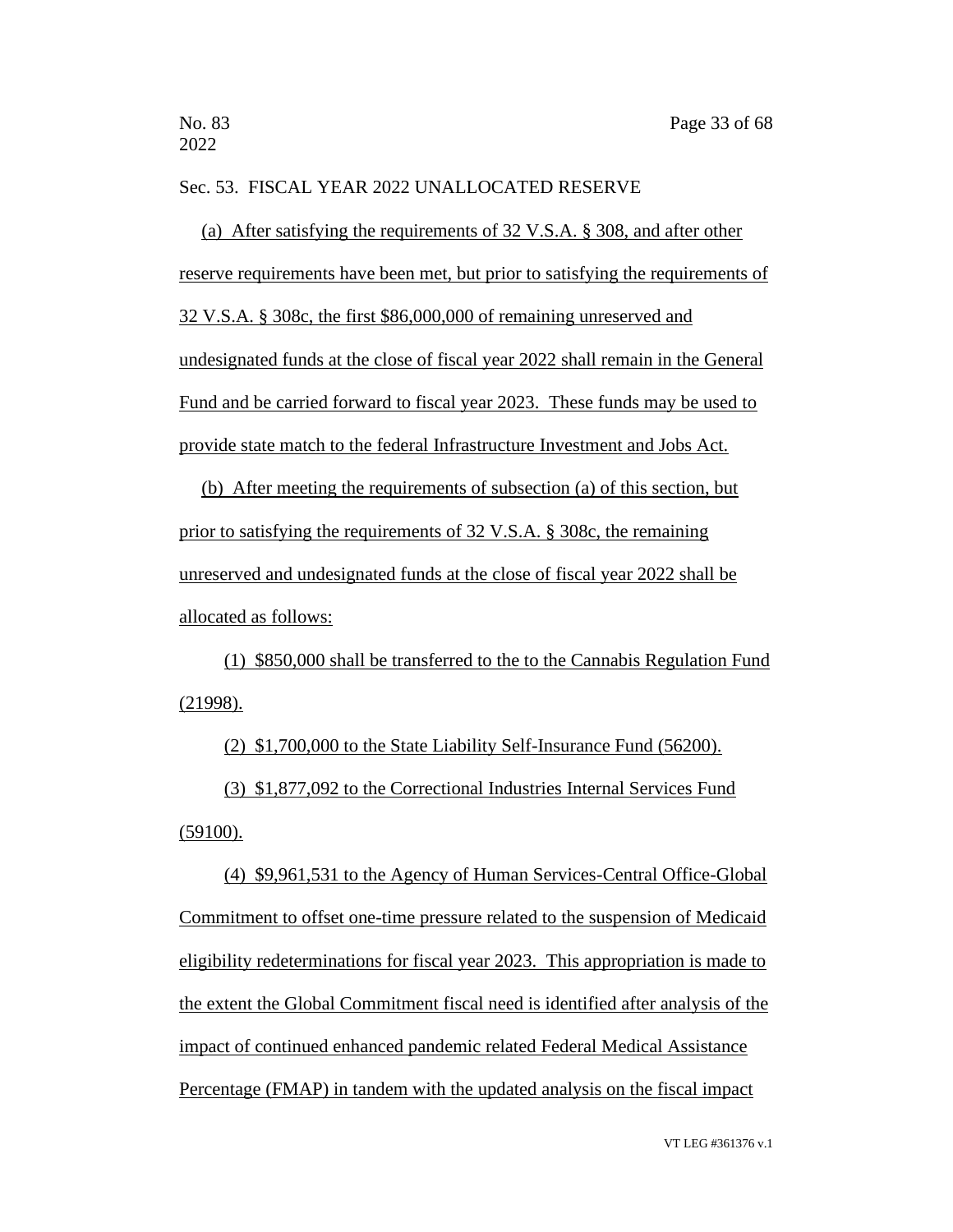related to caseload redetermination and cost per member per month. The Agency of Human Services, in consultation with the Joint Fiscal Office and the Department of Finance and Management shall provide this analysis as part of the Medicaid end-of-year report provided the Emergency Board in July 2022.

(5) \$25,000,000 is reserved and carried forward into fiscal year 2023 to improve the debt position of the State. This may include the redemption of general obligation bonds, reducing the amount of new debt to be issued or to address negative internal fund balances.

(6) \$25,114,179 is appropriated to the extent available and, in fiscal year 2022, the Commissioner of Finance and Management is authorized to replace American Rescue Plan Act – Coronavirus State Fiscal Recovery Funds appropriated in 2021 Acts and Resolves No. 74, Sec. G.300, as amended by Sec. 68 of this act, with General Fund dollars in the following amounts:

(A) \$6,000,000 to replace the fund source in the appropriation in Sec. G.300(a)(23) (Vermont Foodbank);

(B) \$1,001,913 to replace the fund source in the appropriation in Sec.

 $G.300(a)(26)$  (adult day services);

(C) \$4,934,590 to replace the fund source in the appropriation in Sec. G.300(a)(27) (Department of Corrections);

(D) \$12,803,996 to replace the fund source in the appropriation in Sec. G.300(a)(28) (Department of Labor); and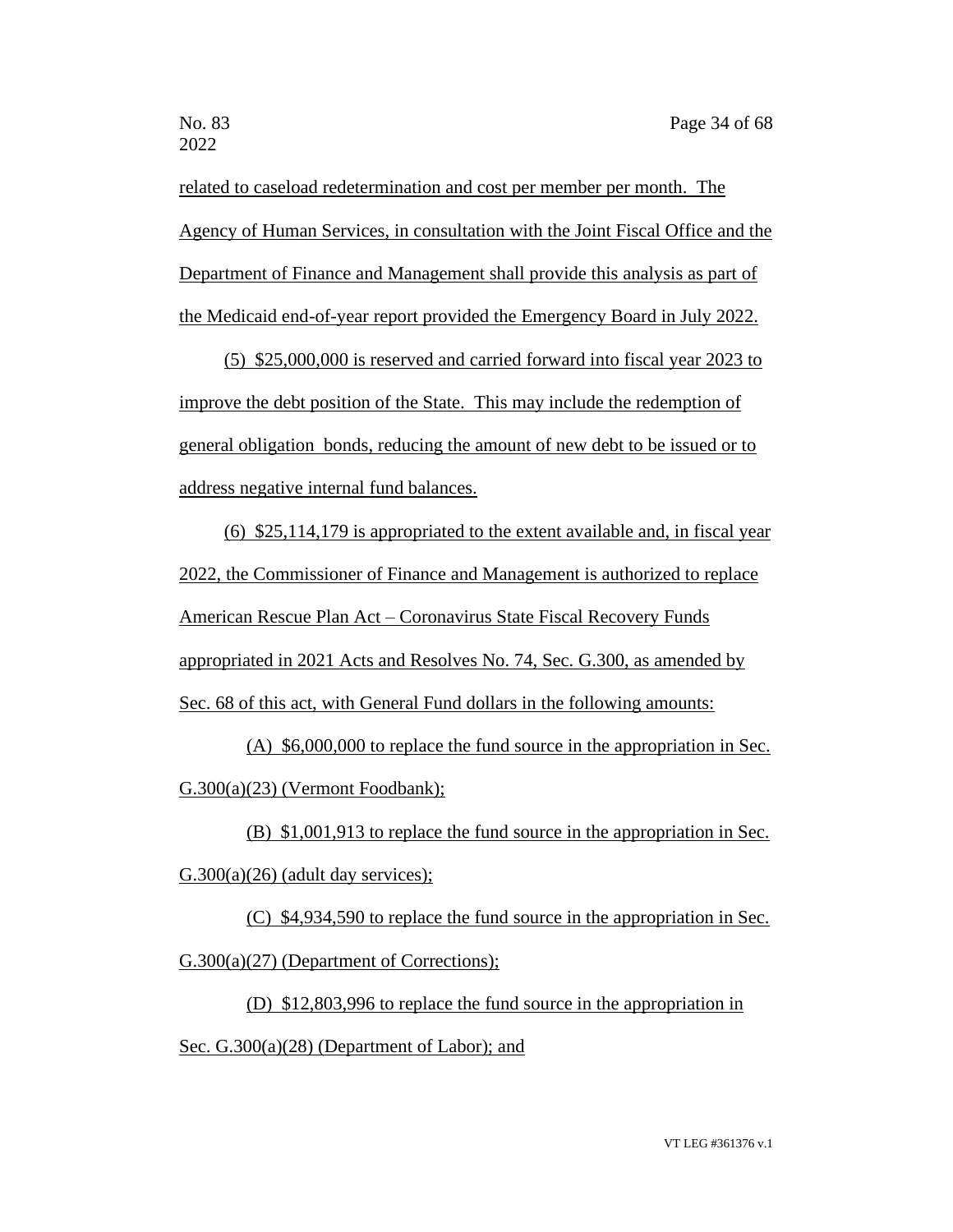2022

(E) \$373,680 to replace the fund source in the appropriation in Sec. G.300(a)(29) (Vermont Veterans' Home).

Sec. 54. GENERAL ASSISTANCE EMERGENCY HOUSING;

TRANSITIONAL HOUSING; SOURCE OF FUNDS

(a) The Department for Children and Families shall continue to make emergency housing available through the General Assistance Emergency Housing program to individuals and families through June 30, 2022, using eligibility criteria in effect on January 1, 2022.

(b) The Adverse Weather Conditions policy in effect on November 22, 2021 shall continue in effect until March 31, 2022 using 100 percent FEMA funds and through the end of the fiscal year using either 100 percent FEMA funds or Emergency Rental Assistance Program (ERAP) funds.

(c)(1) The Commissioner for Children and Families shall reconvene the General Assistance working group described in 2021 Acts and Resolves No. 74, sections E.321 and E.321.2 for the purpose of assisting with the development of rules for a transitional housing program, which shall be funded by federal ERAP funds. The Department shall initiate emergency rulemaking as soon as practicable and shall be deemed to have met the emergency rulemaking criteria in 3 V.S.A. § 844. The Department shall file permanent rules pursuant to 3 V.S.A. chapter 25 concurrently with its emergency rule filing.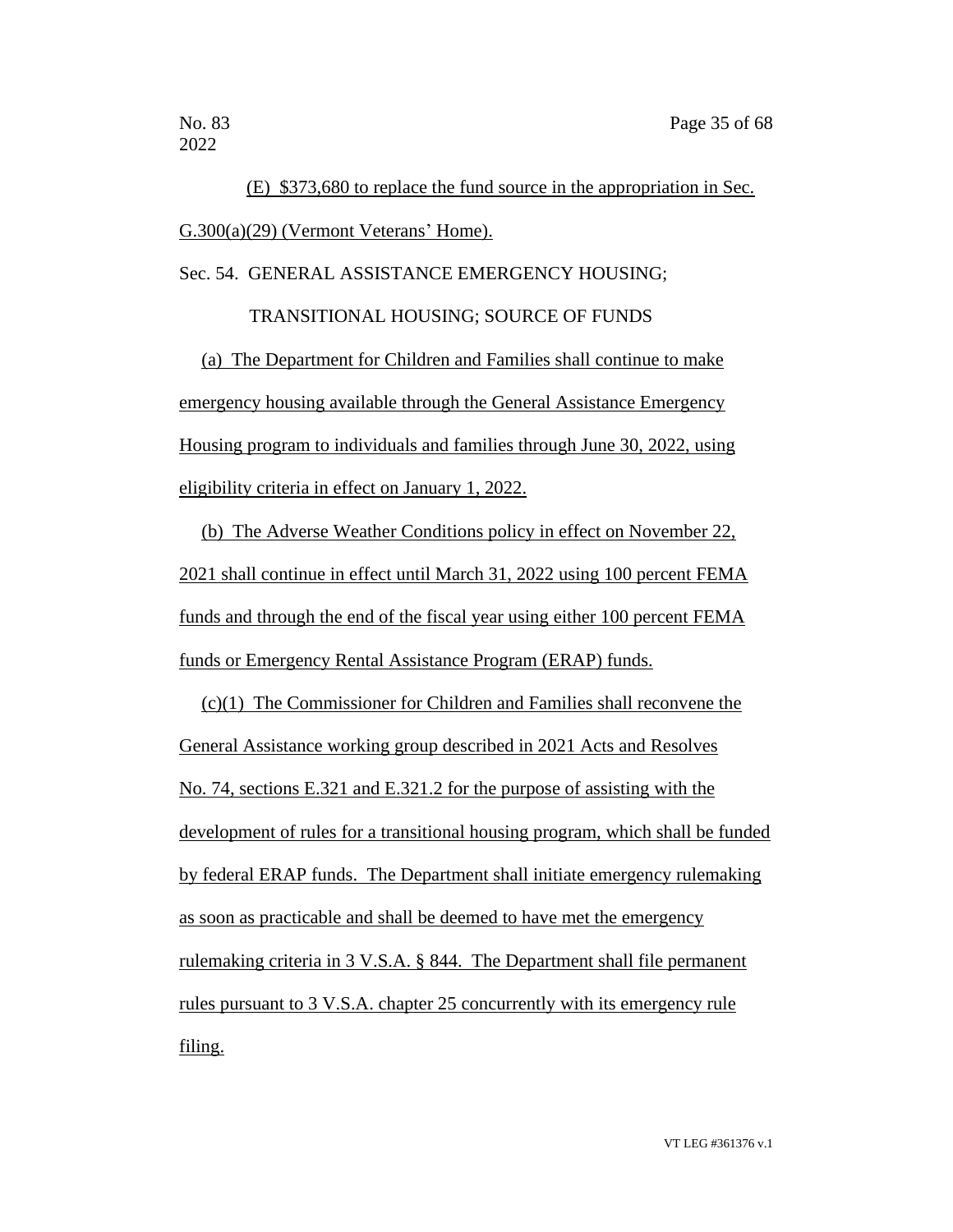2022

(2) Notwithstanding subsection (a) of this section, once emergency rules have been adopted for the ERAP-funded transitional housing program, and if the Department has located housing through facilitated occupancy agreements with motels and hotels or other housing providers on behalf of program participants, the Department shall begin transitioning participating individuals and families from the General Assistance emergency housing program funded by 100 percent FEMA funds to the transitional housing program funded by ERAP funds prior to June 30, 2022.

(3) The Department is authorized to provide supplemental services as needed for the safety of program participants and providers to the extent that ERAP or 100 percent FEMA funds are available for this purpose.

Sec. 54a. 9 V.S.A. § 4452 is amended to read:

#### § 4452. EXCLUSIONS

Unless created to avoid the application of this chapter, this chapter does not apply to any of the following:

\* \* \*

(8) transient occupancy in a hotel, motel, or lodgings during the time the occupant is a recipient of General Assistance or Emergency Assistance temporary housing assistance, or occupancy in a hotel or motel funded by federal Emergency Rental Assistance administered by the Department for Children and Families through September 30, 2025, regardless of whether the occupancy is subject to a tax levied under 32 V.S.A. chapter 225;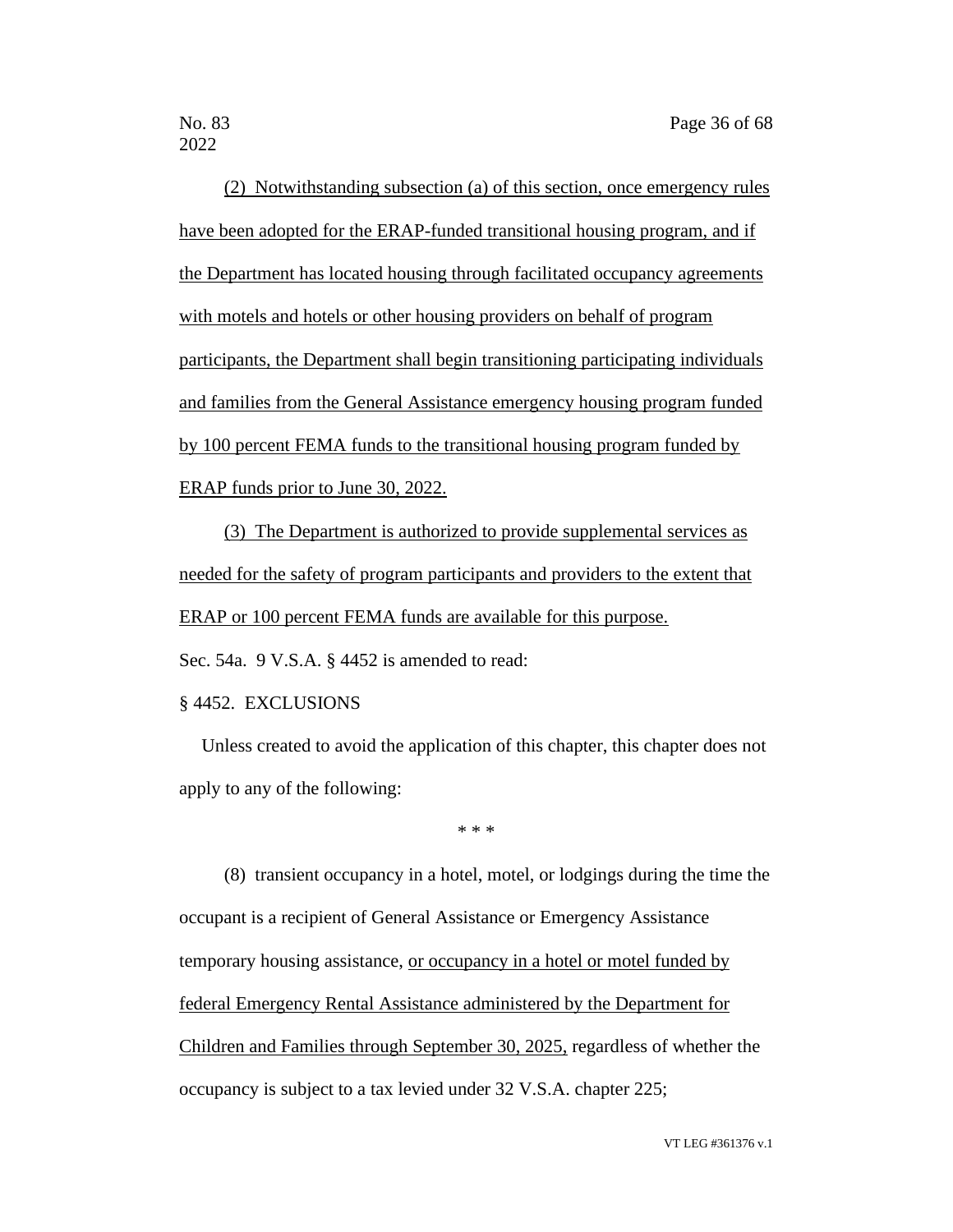\* \* \*

Sec. 55. 2021 Acts and Resolves No. 74, Sec. E.126 is amended to read:

Sec. E.126 TRANSFER OF FUNDS WITHIN LEGISLATIVE BRANCH

(a) Notwithstanding 32 V.S.A. § 706, in fiscal year 2022, appropriations within the Legislative Branch may be transferred between respective offices to ensure a balanced close-out in the fiscal year.

(b) The Joint Fiscal Office shall be reimbursed by a transfer from the Legislative budget for any costs incurred in contracting with an economist or independent consulting entity for the study created in 2021 Acts and Resolves No. 45, Sec. 14.

# Sec. 56. FISCAL YEAR 2022; STATE HOUSE EXPANSION; REQUEST FOR PROPOSAL; SERGEANT AT ARMS; DEPARTMENT OF BUILDINGS AND GENERAL SERVICES; GENERAL FUND CARRYFORWARD

(a) On or before May 1, 2022, the Department of Buildings and General Services, in collaboration with the Sergeant at Arms, shall develop and issue a request for proposal (RFP) for programming, schematic design, and the initial phase of design development documents for an expansion of the State House, including the infrastructure needs for any future phases of expansion.

(b) Upon approval and funding from the General Assembly, it is the intent of the General Assembly that the Sergeant at Arms and the Department of Buildings and General Services will extend the RFP for architectural and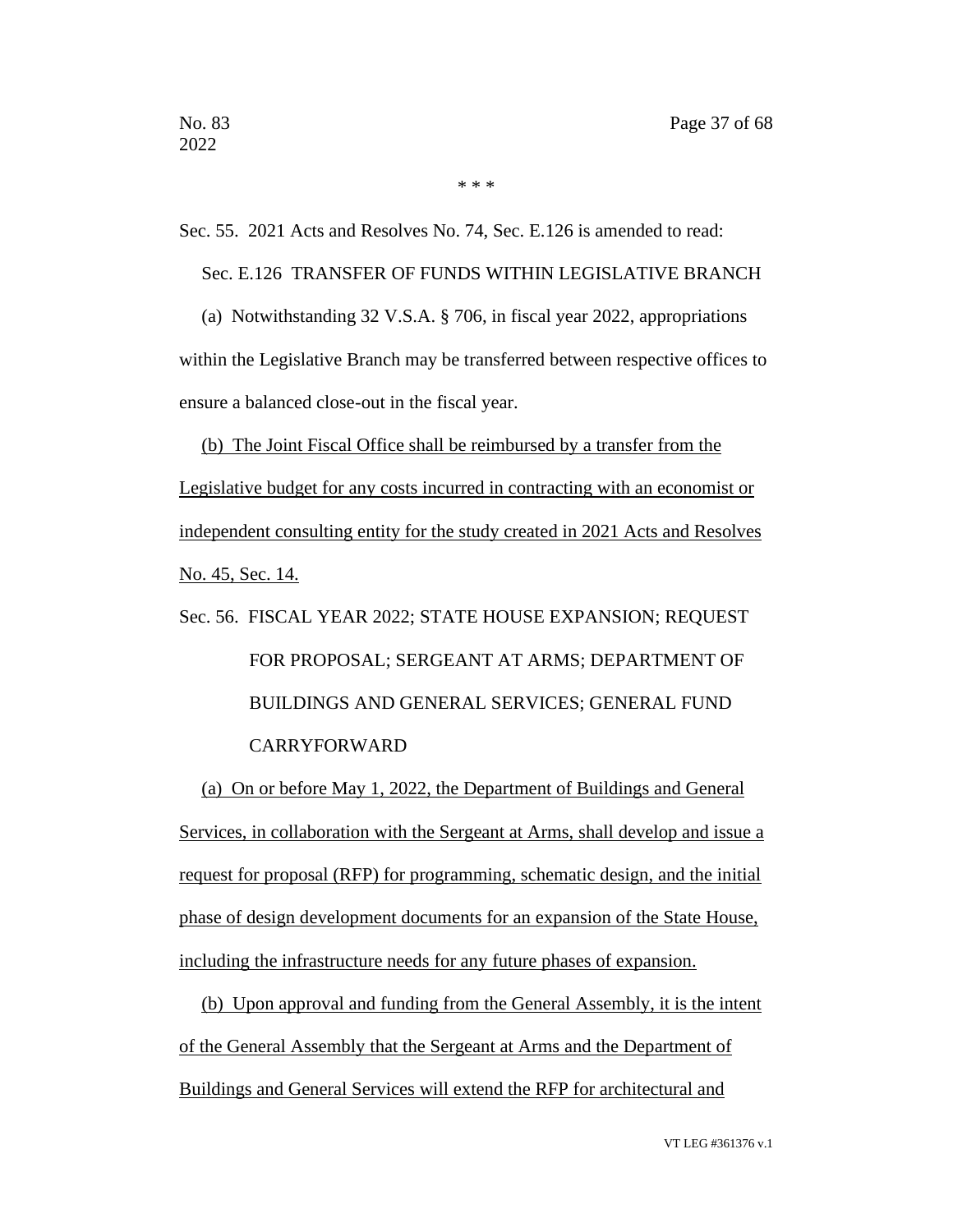engineering services to finalize design development and construction and bid documents.

Sec. 57. 2021 Acts and Resolves No. 74, Sec. E.215 is amended to read:

Sec. E.215 Military – Administration

(a) The amount of \$1,119,834 \$934,290 shall be disbursed to the Vermont

Student Assistance Corporation for the National Guard educational assistance

program established in 16 V.S.A. § 2856 and the National Guard Tuition

Benefit Program established in 16 V.S.A. § 2857.

Sec. 58. [Deleted.]

Sec. 59. CANNABIS CONTROL BOARD

(a) The establishment of the following eight (8) new permanent classified

positions are authorized in fiscal year 2022:

(1) One (1) Licensing Director;

(2) Two (2) Licensing Administrators;

(3) One (1) Policy Enforcement Director;

(4) Three (3) Compliance Officers; and

(5) One (1) Financial Manager.

Sec. 59a. 2021 Acts and Resolves No. 62, Sec. 15 is amended to read:

Sec. 15. IMPLEMENTATION OF MEDICAL CANNABIS REGISTRY

(a) On January 1, 2022, the following shall transfer from the Department of

Public Safety to the Cannabis Control Board: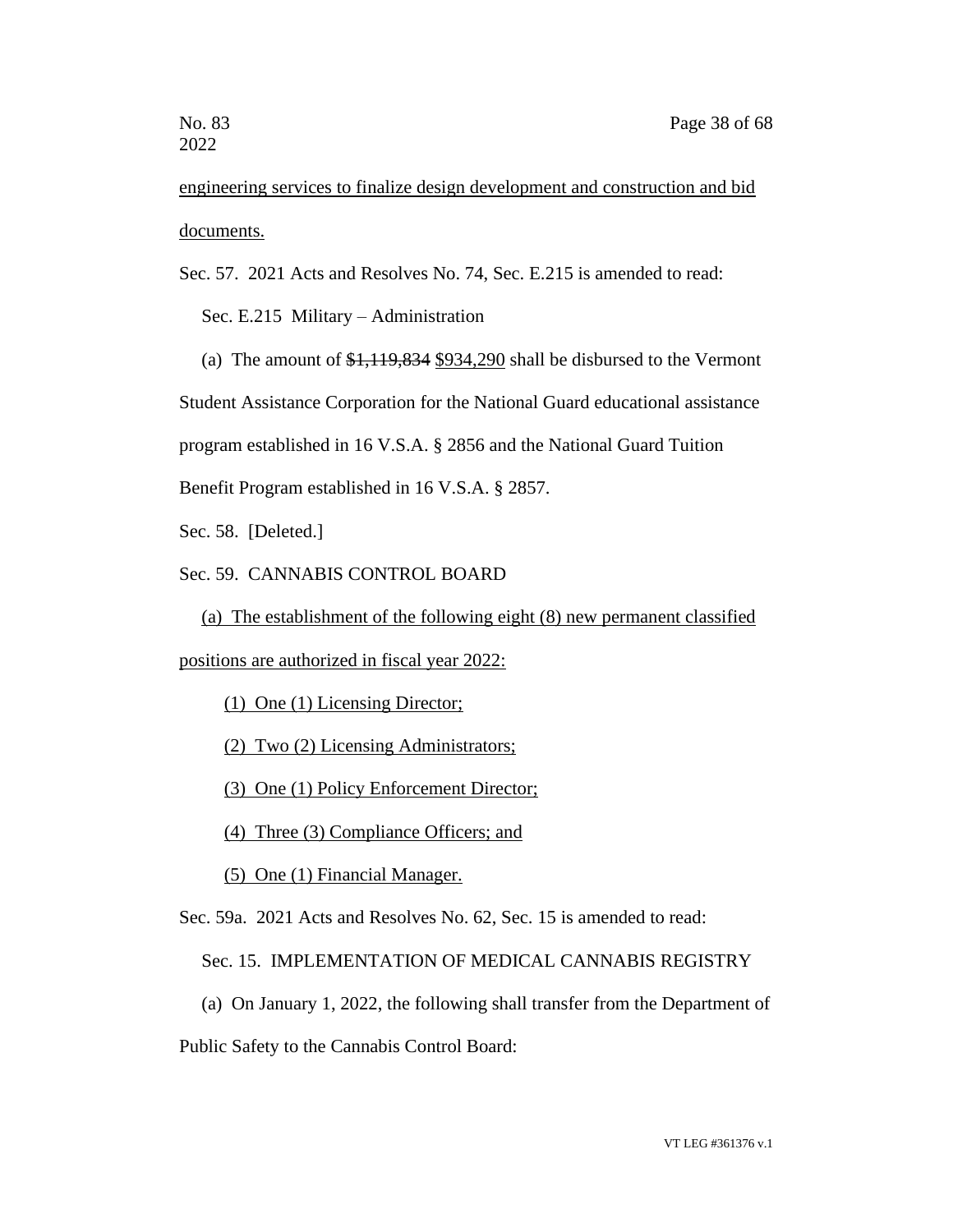(1) the authority to administer the Medical Cannabis Registry and the regulation of cannabis dispensaries pursuant to 18 V.S.A. chapter 86;

(2) the cannabis registration fee fund established pursuant to 18 V.S.A. chapter 86; and

(3) the positions dedicated to administering 18 V.S.A. chapter 86.

(b) The Registry shall continue to be governed by 18 V.S.A. chapter 86 and the rules adopted pursuant to that chapter until 7 V.S.A. chapters 35 and 37 and the rules adopted by the Board pursuant to those chapters take effect on March 1, 2022 July 1, 2022 as provided in 2019 Acts and Resolves No. 164. Sec. 59b. 2019 Acts and Resolves No. 164, Sec. 33 is amended to read: Sec. 33. EFFECTIVE DATES

\* \* \*

(d) Secs. 9 (Medical Cannabis Registry chapter), except for 7 V.S.A. § 956 (rulemaking); 11 (Repeal); 12 (Medical Cannabis Dispensaries), except for 7 V.S.A. § 974 (rulemaking); 14 (creation of excise tax); 14a (tax license disclosure); 15 (sales tax exemption); 16 (tax exemption); 17 (tax expenditure); 17a (meals and rooms tax); 17b (meals and rooms tax expenditure); and 17c (dedicated use of sales and use tax revenue) shall take effect March 1, 2022.

(e) Sec. Secs. 6d (Auditor of Accounts report); 9 (Medical Cannabis Registry chapter), except for 7 V.S.A. § 956 (rulemaking); 11 (Repeal); and 12 (Medical Cannabis Dispensaries), except for 7 V.S.A. § 974 (rulemaking), shall take effect on July 1, 2022.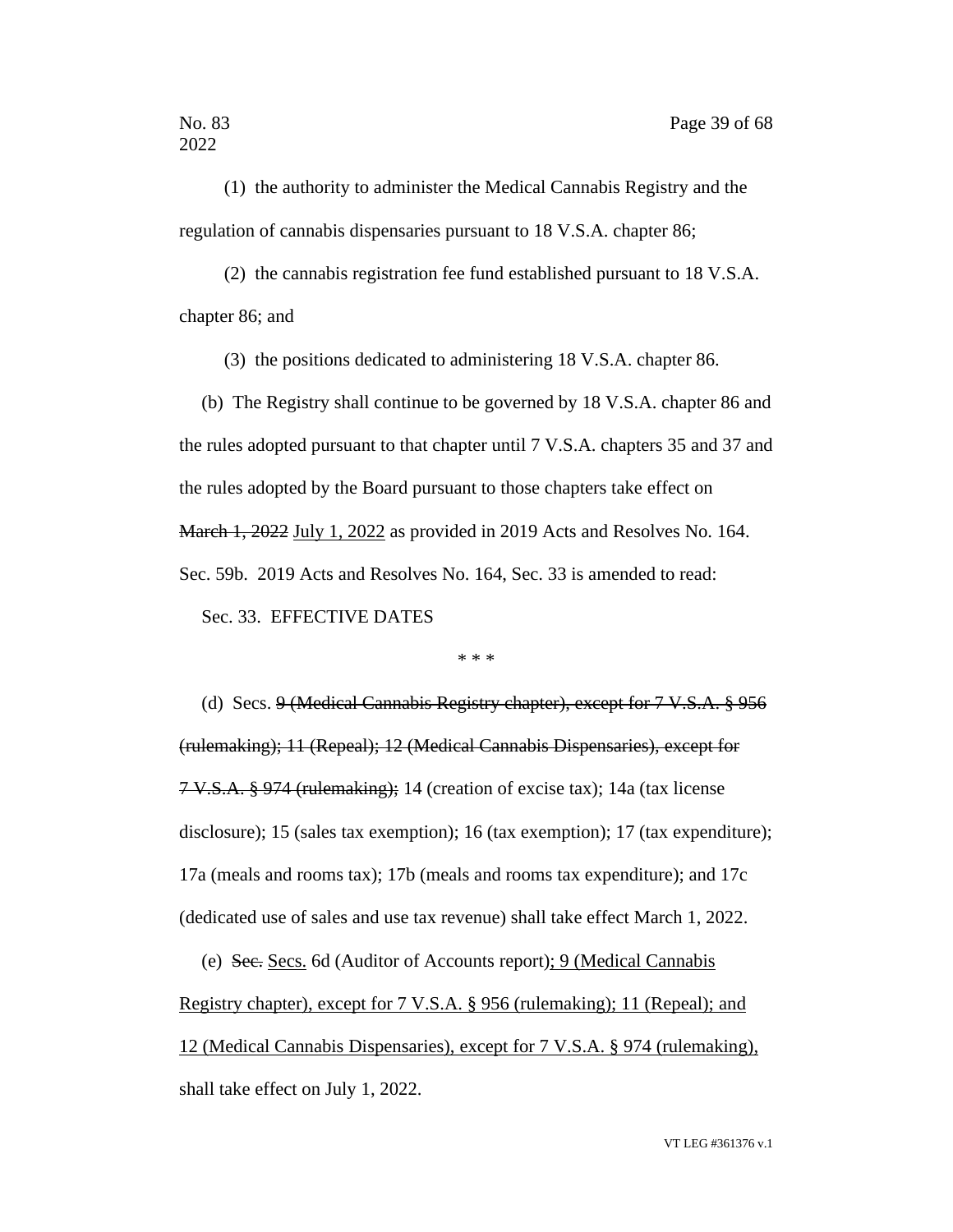Sec. 60. 2021 Acts and Resolves No. 74, Sec. E.301 is amended to read: Sec. E.301 SECRETARY'S OFFICE – GLOBAL COMMITMENT: \* \* \*

\* \* \*

(b) In addition to the State funds appropriated in this section, a total estimated sum of \$24,993,731 \$25,220,180 is anticipated to be certified as State matching funds under the Global Commitment as follows:

\* \* \*

(2) \$2,773,731 \$3,000,180 certified State match available from local designated mental health and developmental services agencies for eligible mental health services provided under Global Commitment.

(c) Up to  $$4,618,437$  \$4,034,170 is transferred from the AHS Federal Receipts Holding Account to the Interdepartmental Transfer Fund consistent with the amount appropriated in Sec. B.301 of this act – Secretary's Office – Global Commitment.

Sec. 60a. MEDICAID; POSTPARTUM COVERAGE; STATE PLAN

### AMENDMENT

(a) The Agency of Human Services shall seek to amend Vermont's Medicaid state plan to extend Medicaid coverage to 12 months postpartum for eligible individuals as permitted under Sec. 9812 of the American Rescue Plan Act of 2021, Pub. L. No. 117-2.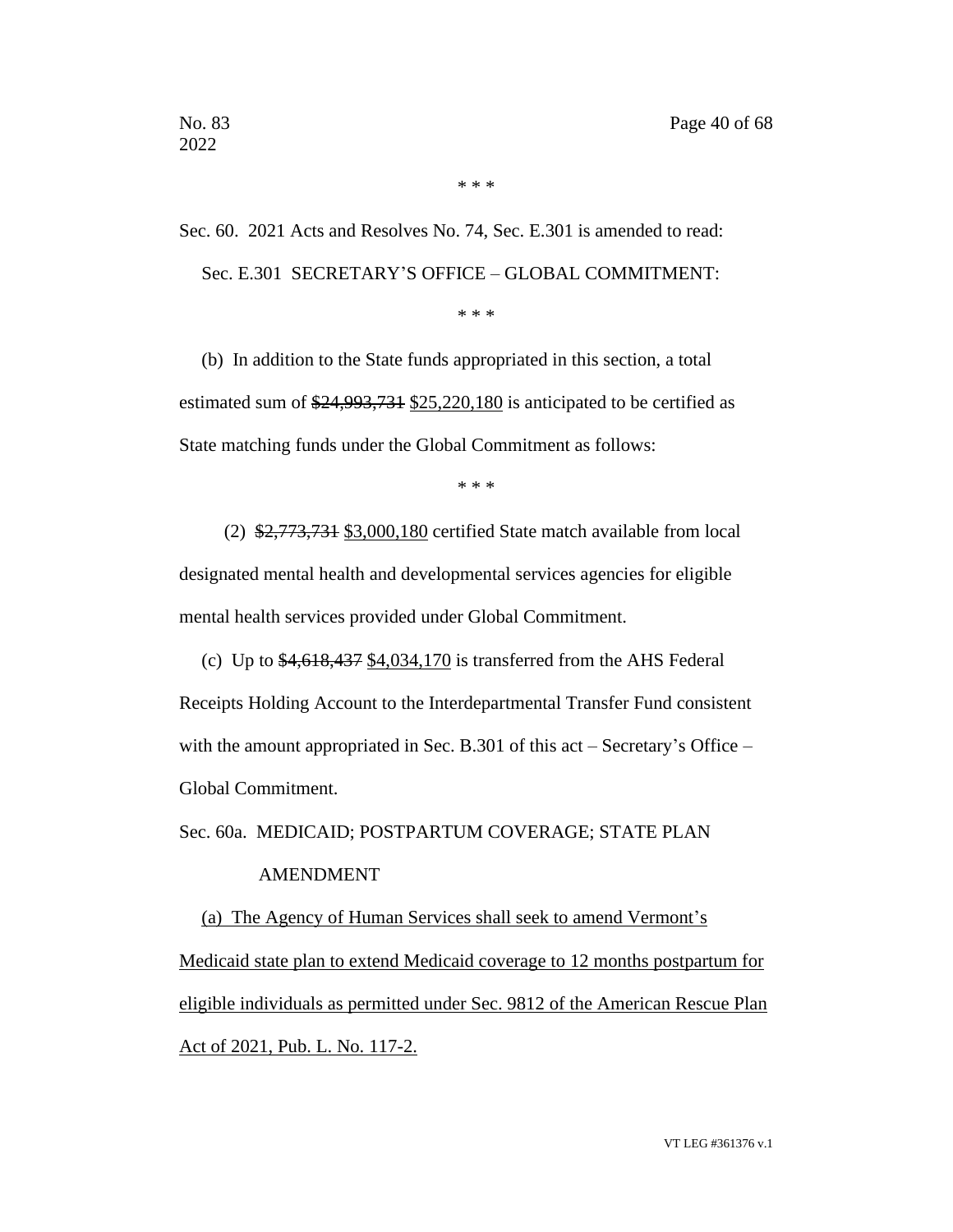#### Sec. 61. DEPARTMENT FOR CHILDREN AND FAMILIES

(a) \$2,000,000 of federal spending authority for the Department for Children and Families' administrative division, to be established pursuant to 32 V.S.A. § 511, shall be used for federal matching funds to implement the first phase of the Comprehensive Child Welfare Information System in Vermont in accordance with 45 C.F.R. § 1355.55.

Sec. 62. 2021 Acts and Resolves No. 74, Sec. E.335 is amended to read: Sec. E.335 CORRECTIONS APPROPRIATIONS; UNEXPENDED FUNDS TRANSFER; JUSTICE REINVESTMENT; REPORT \* \* \*

(b) In fiscal year 2022, any unexpended funds for correctional services outof-state beds shall be carried forward to fiscal year 2023, and the amount reported to the Joint Legislative Justice Oversight Committee in September 2022, to support provide additional funding to community-based service programs in support of Justice Reinvestment II initiatives. Funds may only be expended on community-based service programs upon approval of the Joint Legislative Justice Oversight Committee. Prior to approval, the House Committees on Appropriations and on Corrections and Institutions and the Senate Committees on Appropriations and on Judiciary shall be notified of any proposed expenditures on community-based service programs. Sec. 63. 2021 Acts and Resolves No. 74, Sec. E.501.1(a) is amended to read: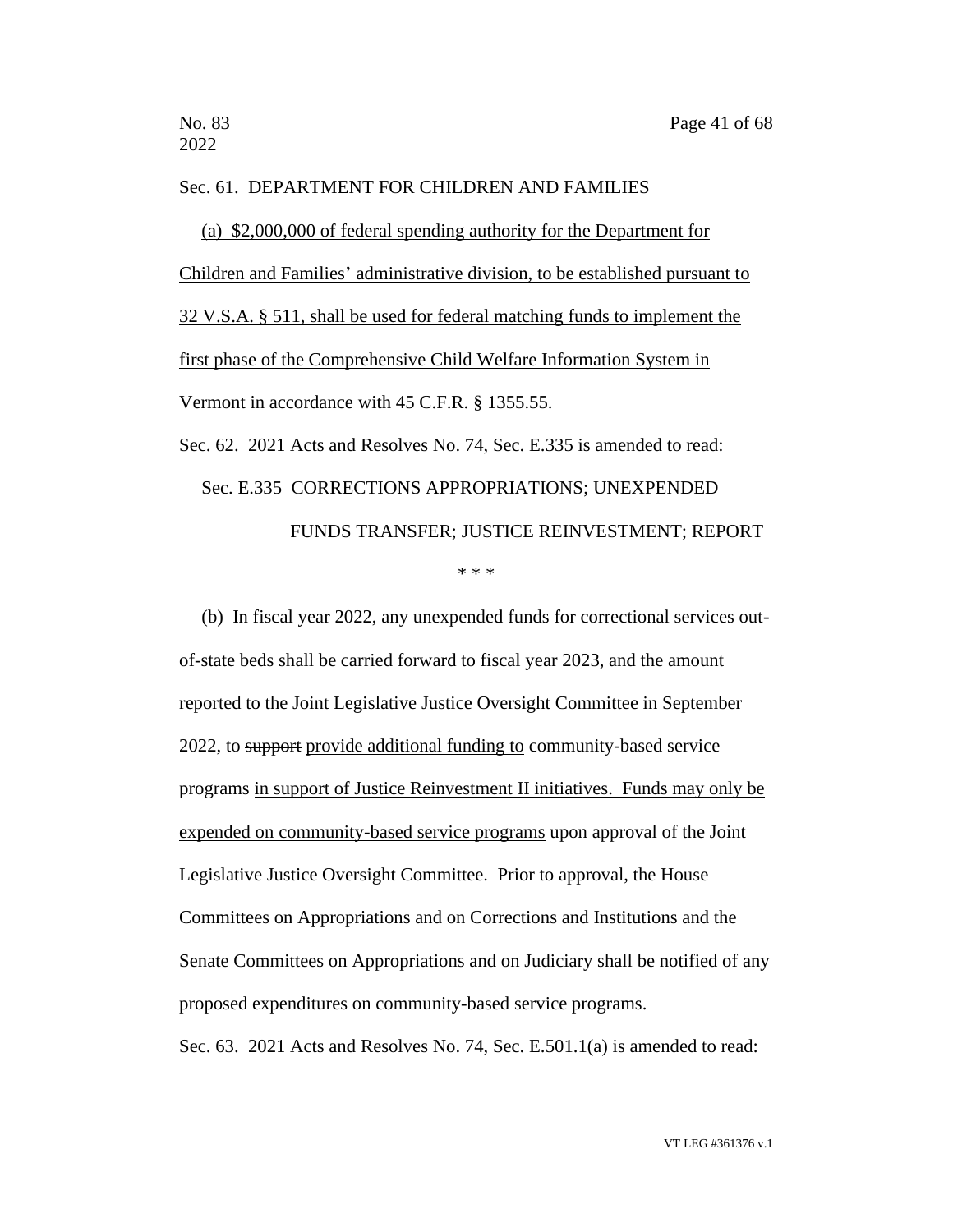(a) ESSER I funds. The following sums are appropriated to the Agency of Education in fiscal year 2021 from the ESSER funds provided to the State pursuant to Section 18003 of Division B of the Coronavirus Aid, Relief, and Economic Security Act, Pub. L. No. 116–136 (CARES Act); a portion of the funds may be expended in fiscal year 2020 consistent with the terms of the grant acceptance, and any unexpended amounts may be carried forward to fiscal years 2022 and after:

(1) \$953,021 for software tools to assist with the response to the COVID-19 pandemic;

(2) \$2,006,074 \$1,006,074 for learning management assistance, including remote learning supports and materials; and

(3) \$1,000,000 for emerging State-level needs; and

(4) \$155,741 for administrative and personnel costs.

Sec. 64. 2021 Acts and Resolves No. 74, Sec. E.501.2(b) is amended to read:

(b) ESSER III funds. The federal funds appropriated in Sec. B.501 of this act shall be allocated as follows:

(1) \$1,000,000 from the ESSER funds provided to the State pursuant to Sec. 2001(f) of the American Rescue Plan Act of 2021, Pub. L. No. 117-2 to address emerging State-level needs for learning management assistance, including remote learning supports and materials; and

\* \* \*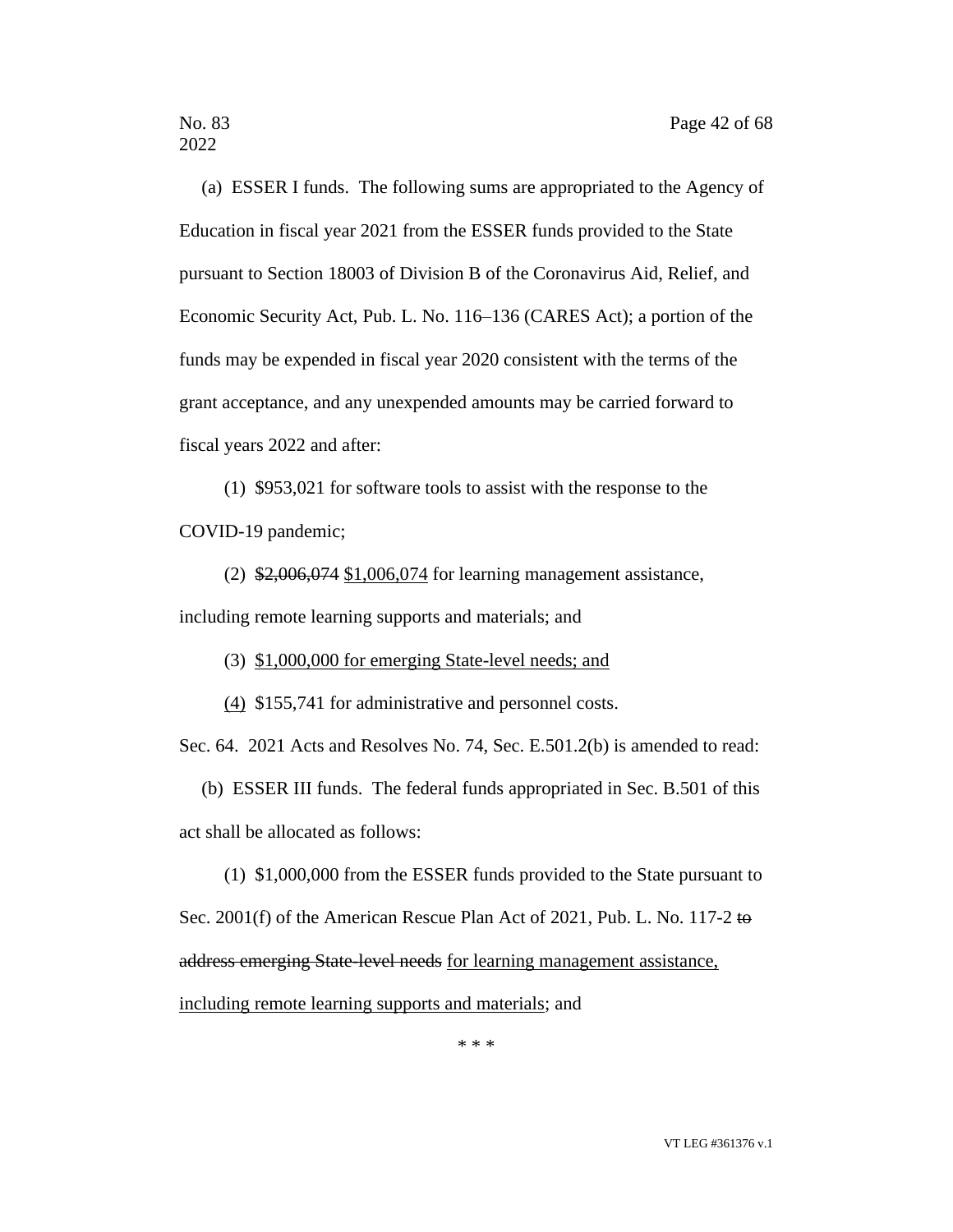Sec. 65. 2020 Acts and Resolves No. 120, Sec. A.51, as amended by 2020 Acts and Resolves No. 154, Sec. B. 1113 is further amended to read:

Sec. A.51. SCHOOL INDOOR AIR QUALITY GRANT PROGRAM;

# CORONAVIRUS RELIEF FUND; APPROPRIATION

\* \* \*

(c) Definition. As used in this section, "covered school" means public schools, regional career technical center school districts as defined in 16 V.S.A. 1571, regional CTE centers as defined in 16 V.S.A 1522, and approved independent schools as defined under 16 V.S.A. § 11.

\* \* \*

Sec. 65a. ONE-TIME FISCAL YEAR 2022 TECHNICAL EDUCATION

### SUPPLEMENTAL GRANT FUNDING

(a) In fiscal year 2022, \$1,725,000 is appropriated from the Education Fund to the Agency of Education to make supplemental grants to career technical education centers. The grants shall be made proportionally based on fiscal year 2019 through 2021 average headcount of attendees at each center. Sec. 66. 2021 Acts and Resolves No. 74, Sec. E.311.3 is amended to read:

Sec. E.311.3 EDUCATIONAL ASSISTANCE; MEDICAL STUDENT

INCENTIVE SCHOLARSHIP PROGRAM;

APPROPRIATION

\* \* \*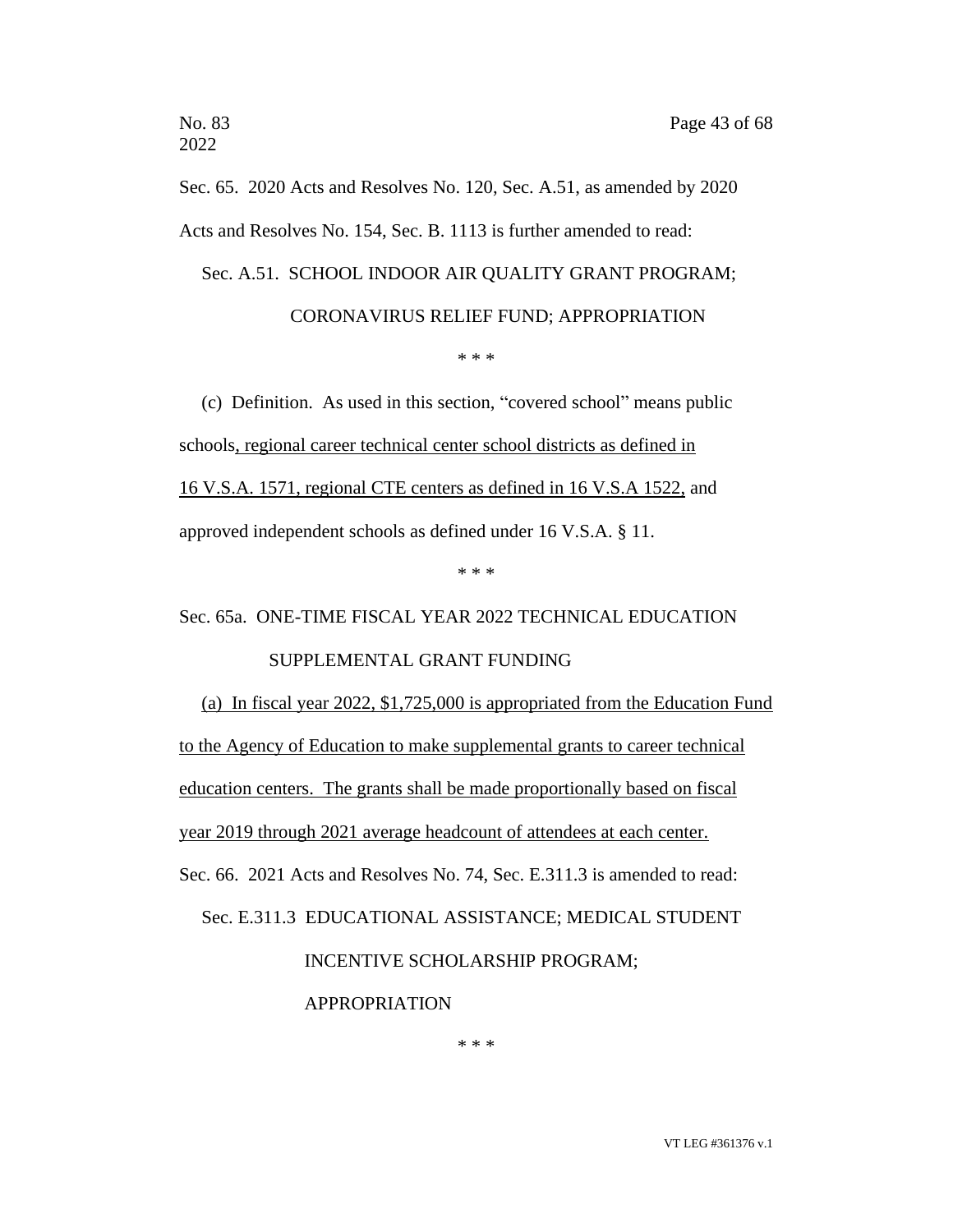(b) This funding shall remain available to VSAC until expended, and if needed, fiscally neutral adjustments to spending authority shall be included in future budget legislation.

Sec. 67. 2021 Acts and Resolves No. 74, Sec. E.602.2(c) is added to read:

(c) Vermont State College System (VSCS) shall use funds remaining with Vermont Technical College provided in 2019 Acts and Resolves No. 80 to continue to study a model for course delivery at Career and Technical Education (CTE) centers in Vermont and pilot up to two programs that offer these degree programs in up to two CTE centers. On or before January 15, 2023, the VSCS shall submit a written supplemental report to the House and Senate Committees on Education and the State Board of Education with its findings and recommendations from the pilot programs.

# Sec. 67a. REAFFIRMATION OF MULTIYEAR FUNDING PRIORITIES FOR AMERICAN RESCUE PLAN ACT (ARPA) AND OTHER FEDERAL AND STATE FUNDS

(a) In 2021 Acts and Resolves No. 74, Sec. G.100, the General Assembly recognized that ARPA State Fiscal Relief funds, along with other federal or State funds, offer the unprecedented opportunity to invest in Vermont's recovery and long-term future by supporting Vermonters' health and wellbeing and by strengthening Vermont's communities, businesses, environment, and climate.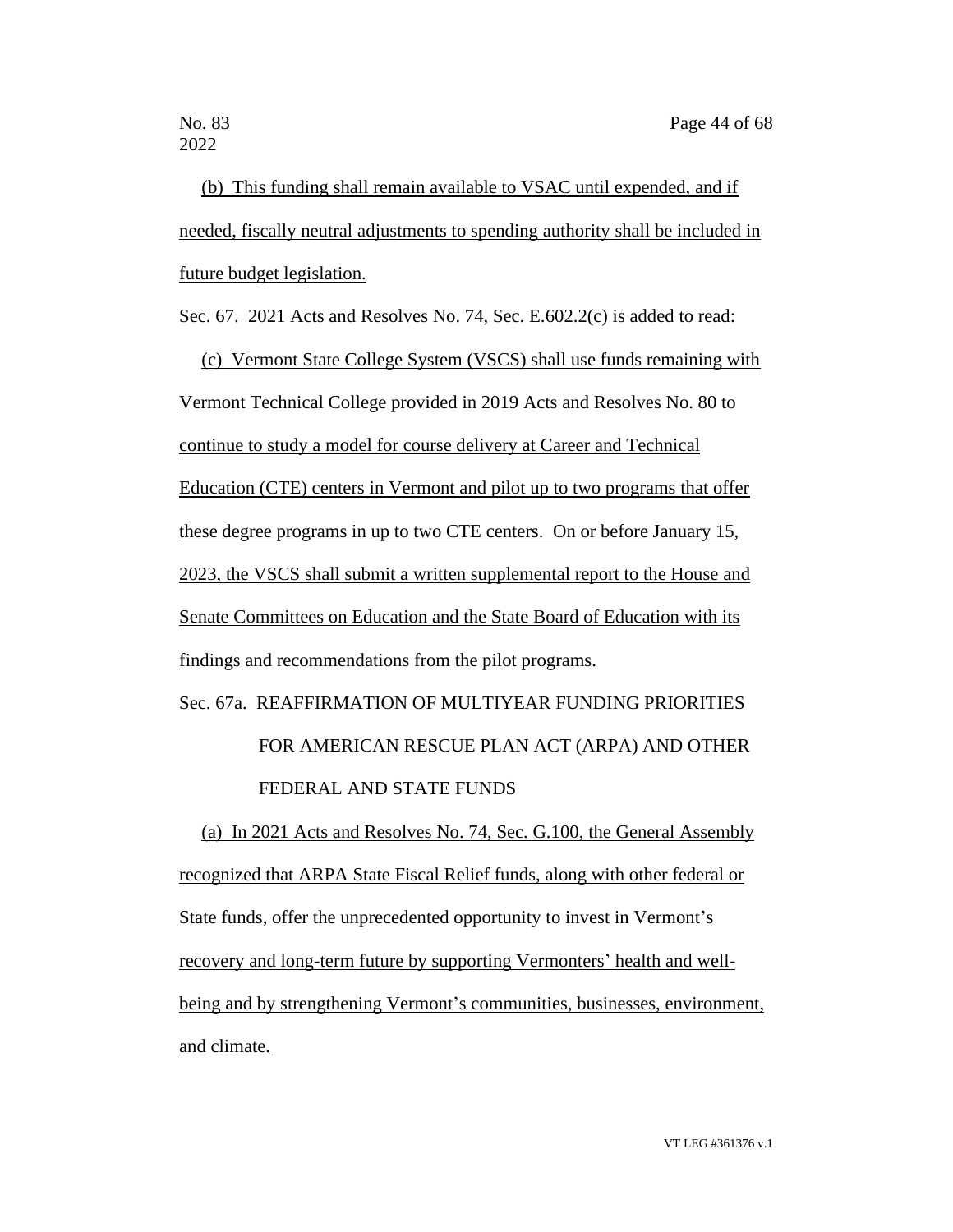2022

(b) In November 2021, the federal Infrastructure Investment and Jobs Act (IIJA) was enacted. This federal law includes unprecedented levels of federal investments for broadband; water, transportation, and electricity infrastructure; environmental remediation; information technology including cybersecurity; and carbon reduction and climate resilience strategies. The law authorizes approximately \$1.2 trillion of funding over five years, of which approximately \$550 billion is newly authorized spending, for transformative investments in these critical infrastructure systems. The law provides for formula funding to states, as well as competitive grants that states may apply for to seek additional funding, with nearly 50 percent of the additional funding allocated for nontransportation investments. While match requirements vary by project and funding stream, the additional state match requirements necessary to draw down the nontransportation formula and competitive grant funding will be substantial.

(c) The General Assembly reaffirms the intention of 2021 Acts and Resolves No. 74, Sec. G.100 and will seek to make the budget and appropriations processes of the 2022 legislative session consistent with the need to create State fiscal capacity to maximize the federal funding opportunities in the IIJA for broadband; information technology including cybersecurity; water; energy; and climate initiatives.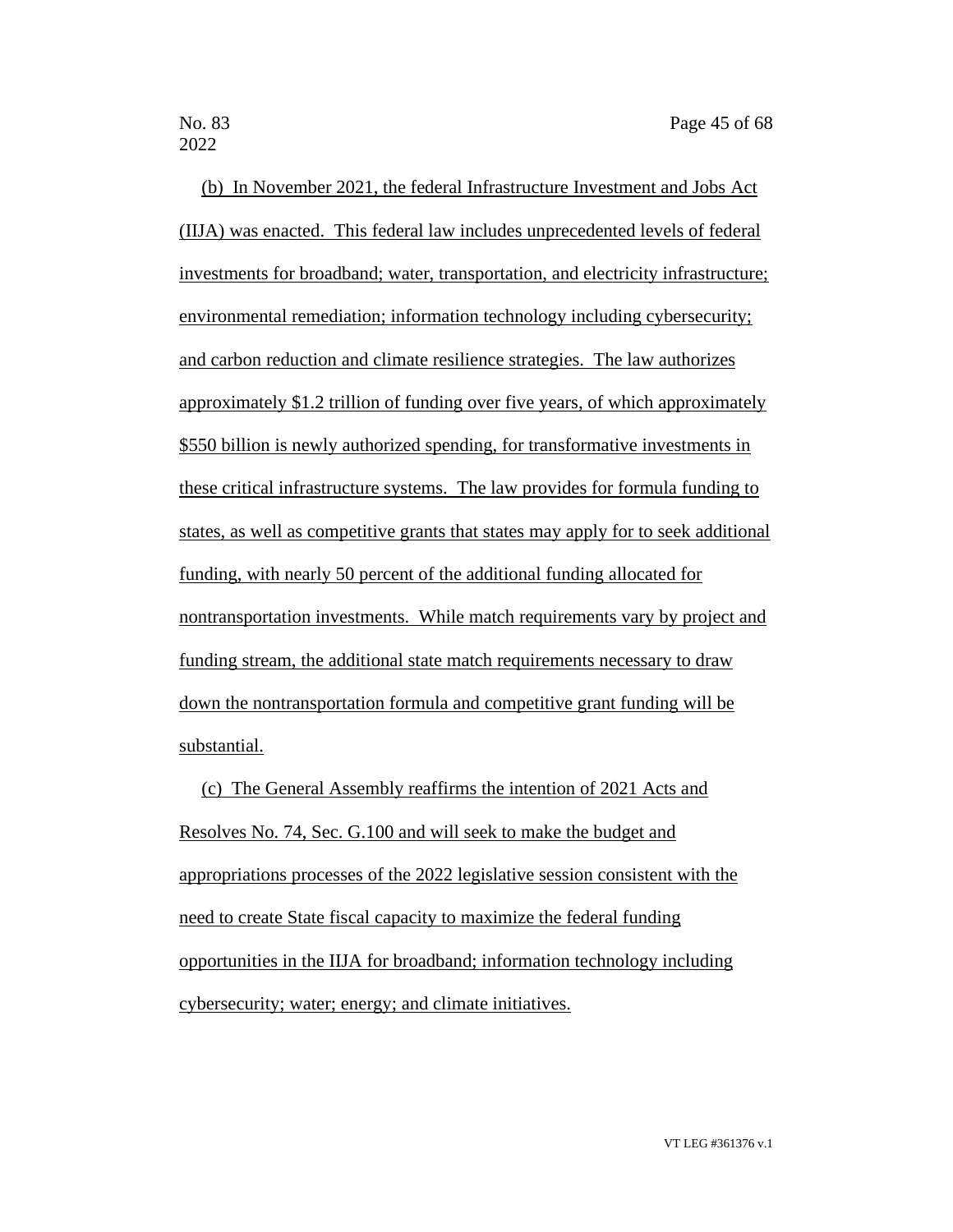Sec. 68. 2021 Acts and Resolves No. 74, Sec. G.300 is amended to read:

Sec. G.300 INVESTMENTS IN VERMONT'S ECONOMY,

### WORKFORCE, AND COMMUNITIES

(a) \$109,200,000 \$187,114,176 in fiscal year 2022 is appropriated from the American Rescue Plan Act (ARPA) - Coronavirus State Fiscal Recovery Funds as follows:

\* \* \*

(7) \$1,000,000 \$2,000,000 in fiscal year 2022 to the University of Vermont.

(A) \$1,000,000 for matching funds for research grant opportunities related to COVID-19.

(B) \$1,000,000 to provide up to two free classes in calendar year 2022 for any Vermont resident who is seeking to transition to a new career or to enhance the resident's job skills.

(8) \$10,000,000 \$19,700,000 in fiscal year 2022 to the Vermont State Colleges for the following programs; funds shall be carried forward until expended:

(A) \$2,000,000 to provide funding for up to six credits or two courses in the 2022–2023 academic year, including wraparound services for Vermonters whose employment was impacted by the COVID-19 public health emergency since March 13, 2020. The wraparound services may also be provided to students who enroll in six credit hours or two courses in the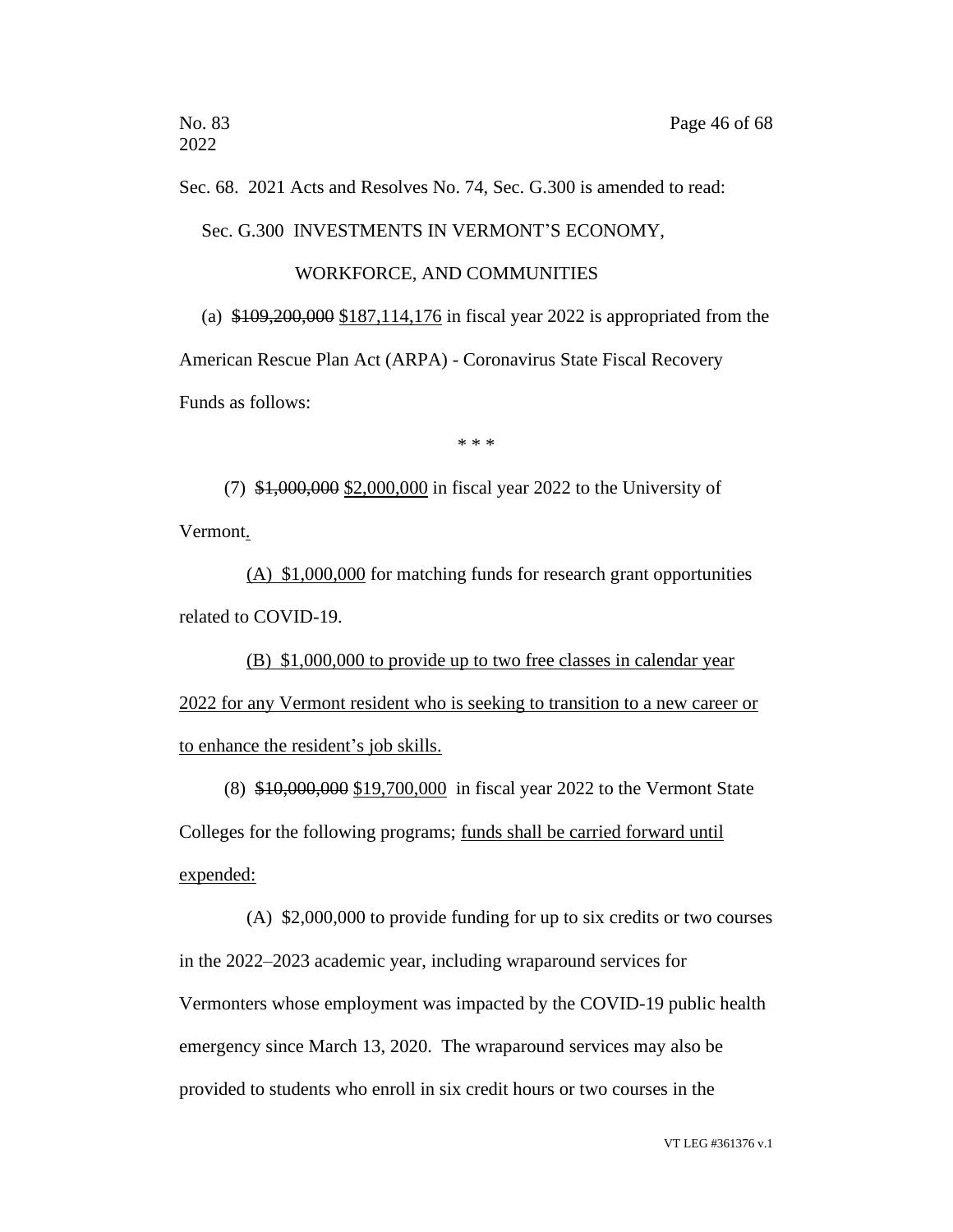summer or fall of 2021 and spring of 2022 pursuant to 2021 Acts and Resolves No. 9, Sec. 18.

(B) \$3,000,000 to provide degree completion scholarships for up to 30 credits towards a credential of value for adult learners who have earned at least 40 credits towards an undergraduate degree and have a gap in attendance of at least two years.

(C) \$5,000,000 \$14,700,000 to provide free last dollar tuition for one year of undergraduate studies for critical occupation careers, including bookkeeping certificate, IT service desk specialist certificate, certified production technician, graphic design certificate, software and web development program, electrical and plumbing apprenticeships, dental hygiene, certificate in accounting, small business management, radiologic science, and respiratory therapy. \$540,000 of these funds shall be allocated for paramedic/EMS programs and any unexpended amount of this allocation shall be available for the broader purpose in this subdivision (C). Funds may be used for practical nursing, childcare, nursing, and mental health counseling programs only after available federal and State financial aid is applied to ensure no cost to the student. Of this amount, \$7,350,000 shall be carried forward for the 2022–2023 school year. If demand from undergraduates is met, then funds may be used to pay for tuition for the following graduate programs:

(i) Master in Education (all programs);

VT LEG #361376 v.1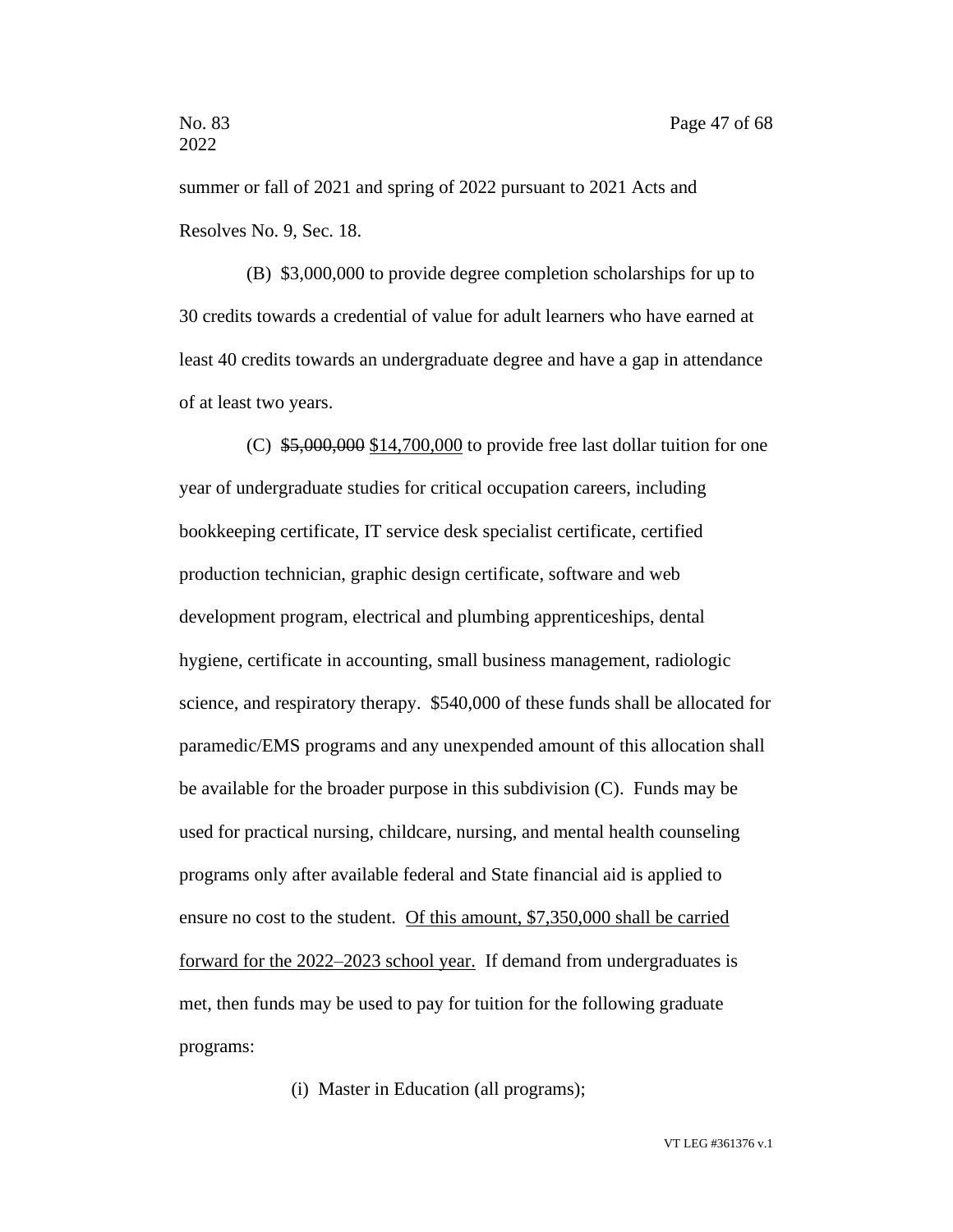- (ii) Master in Educational Leadership;
- (iii) Master of Arts and Certificate of Advanced Graduate

Studies in School Psychology;

- (iv) Masters in Counseling; and
- (v) Masters in Clinical Mental Health Counseling.

\* \* \*

(22) \$2,320,000 to the Agency of Commerce and Community

Development for Working Community Challenge grants.

(23) \$6,000,000 to the Department for Children and Families to be granted to the Vermont Foodbank.

(24) [Deleted.]

(25) \$2,000,000 to the Agency of Agriculture, Food and Markets for

grants to be made to eligible projects in the Working Lands Enterprise Initiative.

(26) \$1,001,913 to the Department of Disabilities, Aging, and Independent Living to be granted to Adult Day service providers to maintain operations through June 30, 2022.

(27) \$4,934,590 to the Department of Corrections for costs associated with the collective bargaining unit related to retention and shift differential.

(28) \$12,803,996 to the Department of Labor to cover pandemic related operating costs in the Unemployment system and other programs.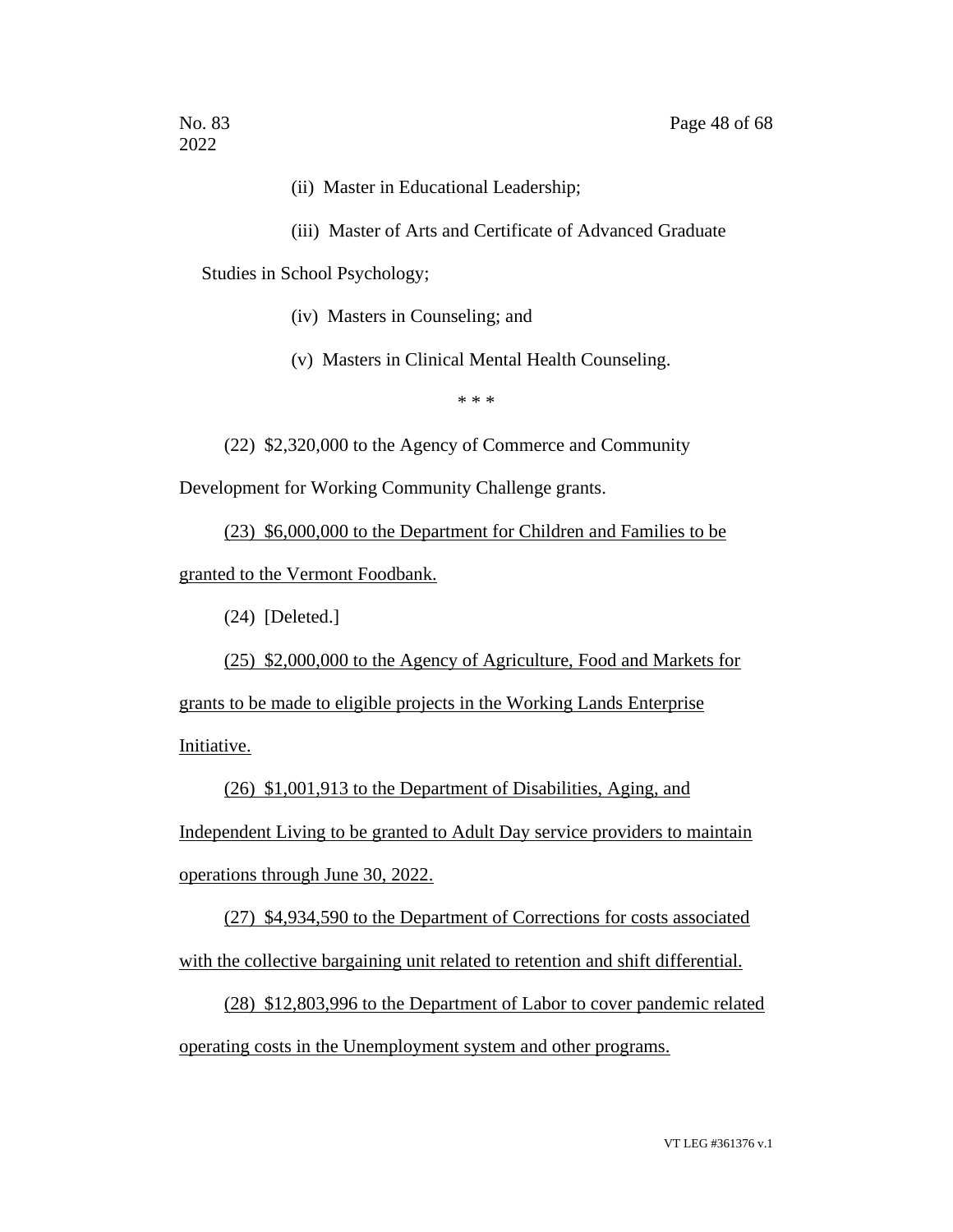2022

(29) \$373,680 to the Vermont Veteran's Home for retention and personal protective equipment related expenses.

(30) \$6,000,000 to the Department for Children and Families to be granted to childcare providers to address emergent and exigent circumstances following the COVID-19 pandemic for workforce retention bonuses to retain early childhood staff and home-based providers. It is the intent of the General Assembly that the eligible employers awarded funds pursuant to this section shall use the funds to make retention payments to their employees. The employers shall be afforded flexibility in determining how best to provide the financial retention assistance to their employees and how best to encourage employment beyond the terms of this program.

(A) The Department is authorized to establish parameters related to minimum hours worked for an employee or home-based provider to be eligible for a bonus under this subdivision (30), and to design a program that does not allow for duplication of bonuses to staff who work for more than one provider. Staff under a teacher contract shall not be eligible for this program.

(B) Notwithstanding any provision of Vermont law to the contrary and to the extent permitted under federal law, the amount of a recruitment or retention payment received by an employee under this section shall be disregarded for purposes of determining the employee's or employee's household's income eligibility for any benefit program.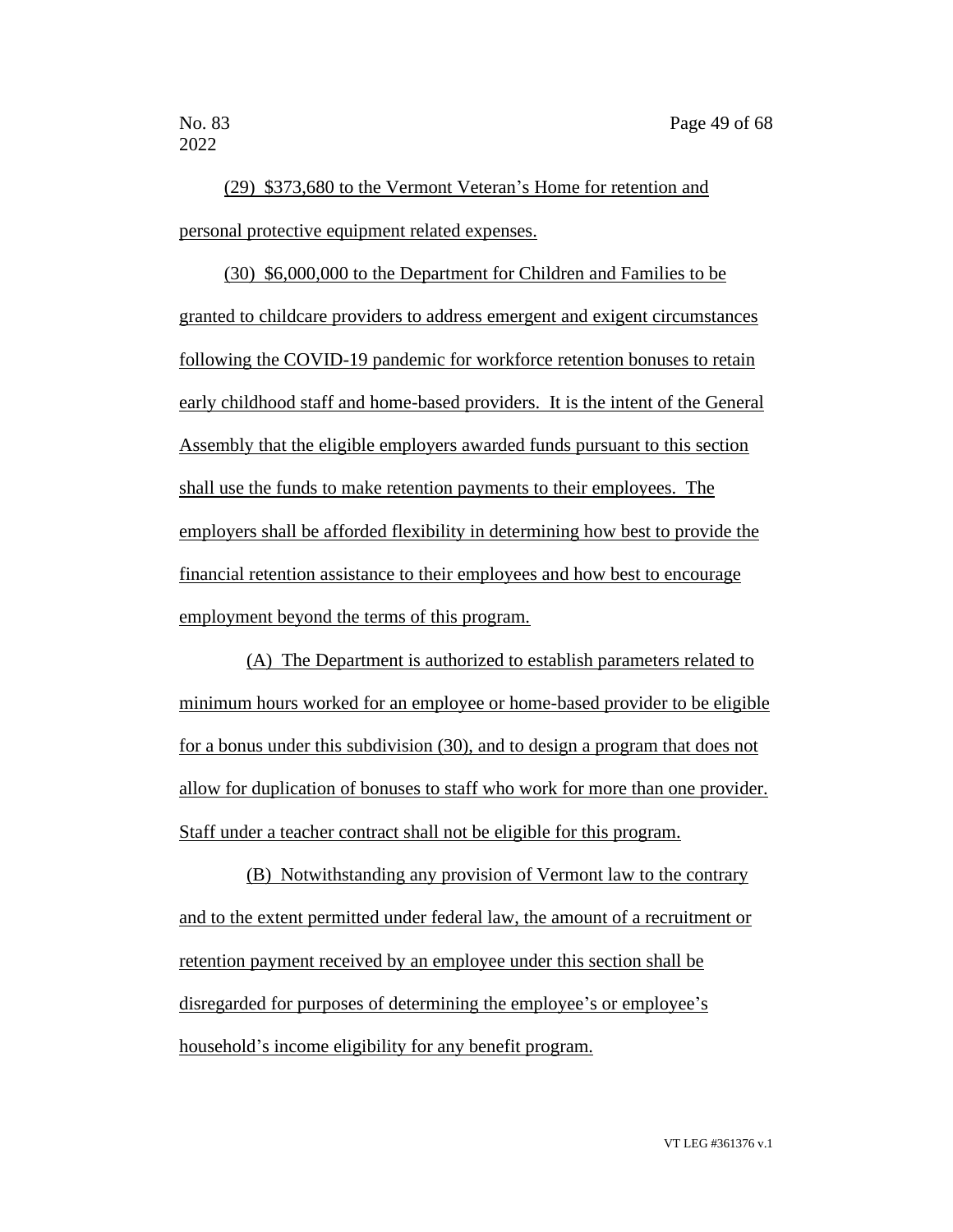2022

(31) \$30,000,000 to the Agency of Human Services for a program to provide workforce recruitment and retention funding as specified in Sec. 72 of this act. These funds are combined with other funding provided in Sec. 72 for total \$60,000,000 retention payment program.

(32) \$1,500,000 to the Department of Buildings and General Services to develop and issue the request for proposal for the State House expansion planning design, provided that any funds remaining unobligated by October 1, 2023 shall be reverted and made available for reallocation.

(33) \$2,600,000.00 to the Agency of Agriculture, Food and Markets for purposes of implementing the Dairy Risk Management Assistance Program established under Sec. 77 of this act. Funds appropriated under this section that are unexpended in fiscal year 2022 shall carry forward for use by the Agency of Agriculture, Food and Markets in providing risk management assistance for dairy farmers in fiscal year 2023.

\* \* \*

Sec. 69. 2021 Acts and Resolves No. 74, Sec. G.400 is amended to read: Sec. G.400 HOUSING AND HOMELESSNESS INVESTMENTS (a) \$99,000,000 \$124,000,000 in fiscal year 2022 is appropriated from the

American Rescue Plan Act (ARPA) - Coronavirus State Fiscal Recovery Funds as follows:

(1) \$94,000,000 \$119,000,000 to the Vermont Housing and Conservation Board (VHCB) to provide housing and increase shelter capacity,

VT LEG #361376 v.1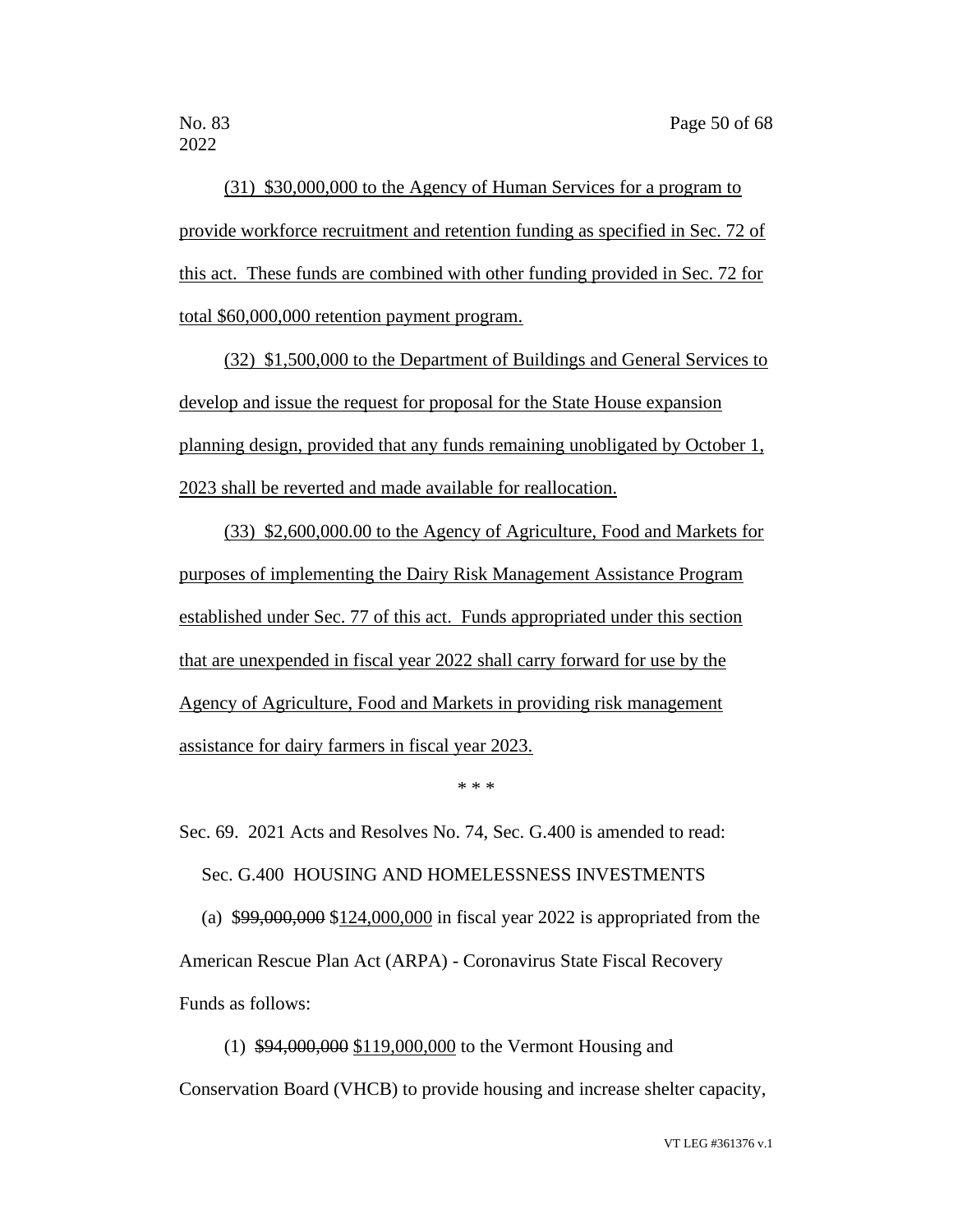with priority given to populations who may be displaced from the hotel/motel voucher problem or are currently without housing, including by providing permanent homes in mixed-income settings. VHCB shall distribute the funds in consultation with the Secretary of Human Services and may subgrant a portion to other entities, including the Department of Housing and Community Development, the Vermont Housing Finance Agency, and regional nonprofit housing organizations, for one or more of the following purposes:

(A) if necessary, to help ensure that households and areas impacted by the pandemic are served;

(B) to undertake additional housing initiatives, such as home ownership, to the extent permitted by ARPA and related regulations and guidance; or

(C) to provide for the efficient use of the funds.

\* \* \*

(b)  $$91,000,000$  \$121,000,000 is appropriated from other funds as follows:

(1) \$40,000,000 in fiscal year 2021 is appropriated from the General Fund to the Vermont Housing and Conservation Board (VHCB) for affordable housing initiatives. These funds shall carryforward into fiscal year 2022 and are in addition to funding provided to VHCB in 2021 Acts and Resolves No. 9 and \$30,000,000 in fiscal year 2022 is appropriated from the General Fund to the Vermont Housing and Conservation Board (VHCB) for affordable housing initiatives.

VT LEG #361376 v.1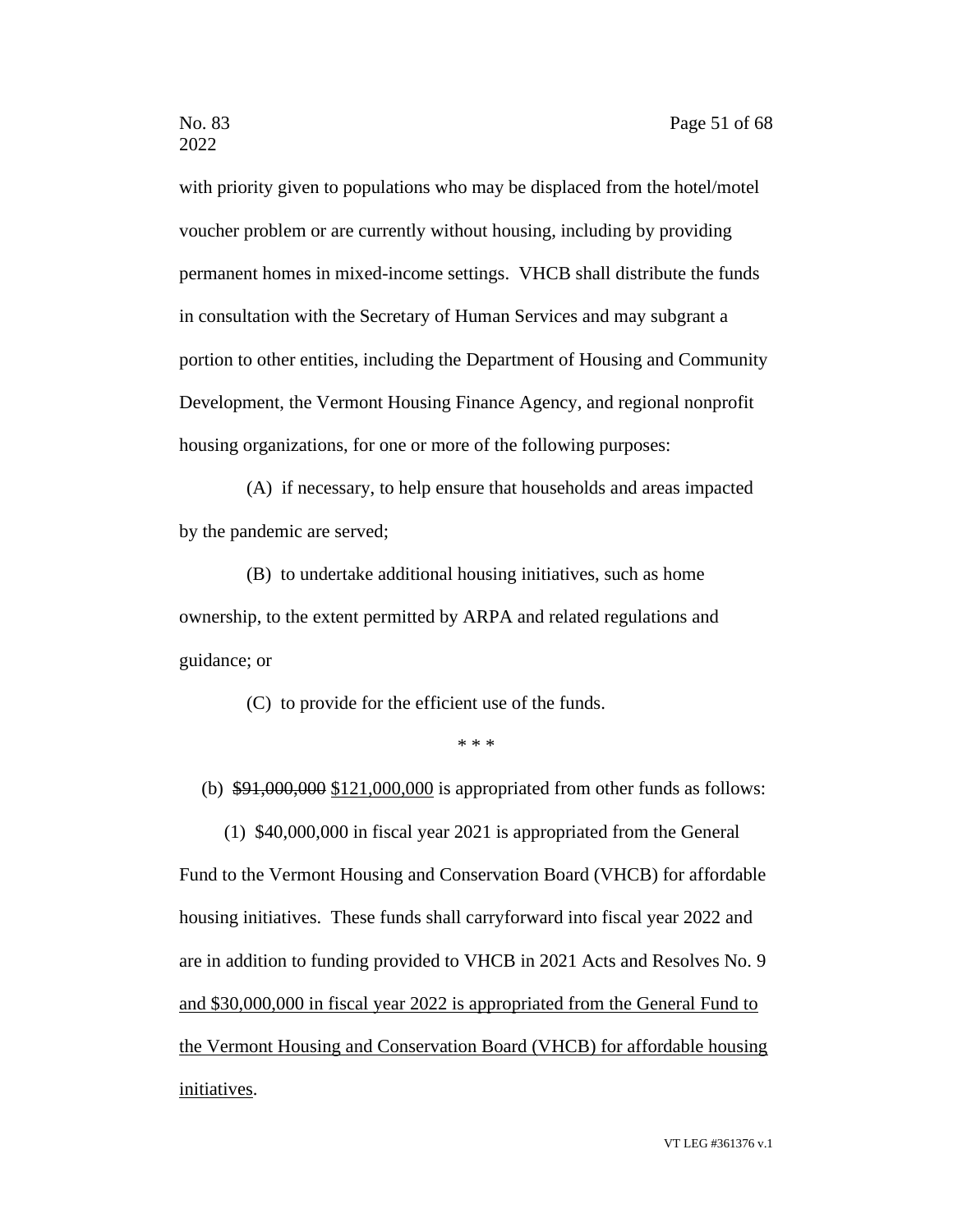\* \* \*

Sec. 69a. 2021 Acts and Resolves No. 74, Sec. G.600 is amended to read: Sec. G.600 CLIMATE ACTION INVESTMENTS

(a)  $$50,000,000$  \$41,000,000 in fiscal year 2022 is appropriated from the American Rescue Plan Act - Coronavirus State Fiscal Recovery Funds as follows:

(1) \$4,000,000 to the Department for Children and Families, Office of Economic Opportunity, Home Weatherization Assistance Program to be used in fiscal years 2022 and 2023. Up to \$150,000 of these funds may be used for vermiculite remediation and home repair as part of home weatherization. These funds are in addition to the funds that are provided in Sec. B.324 of this act and the federal ARPA LIHEAP funding provided, as set forth in Sec. E.324.1 of this act.

(2) \$9,000,000 to the Agency of Administration to grant to the Vermont Housing Finance Agency for financial support of housing weatherization statewide. On or before January 31, 2022 and thereafter upon request from a legislative committee, the Vermont Housing Finance Agency shall issue a report to the General Assembly detailing the programs to which funds appropriated under this subdivision were provided. The report shall include the results of its investigations into on-bill to-the-meter billing and other methods to provide weatherization financing.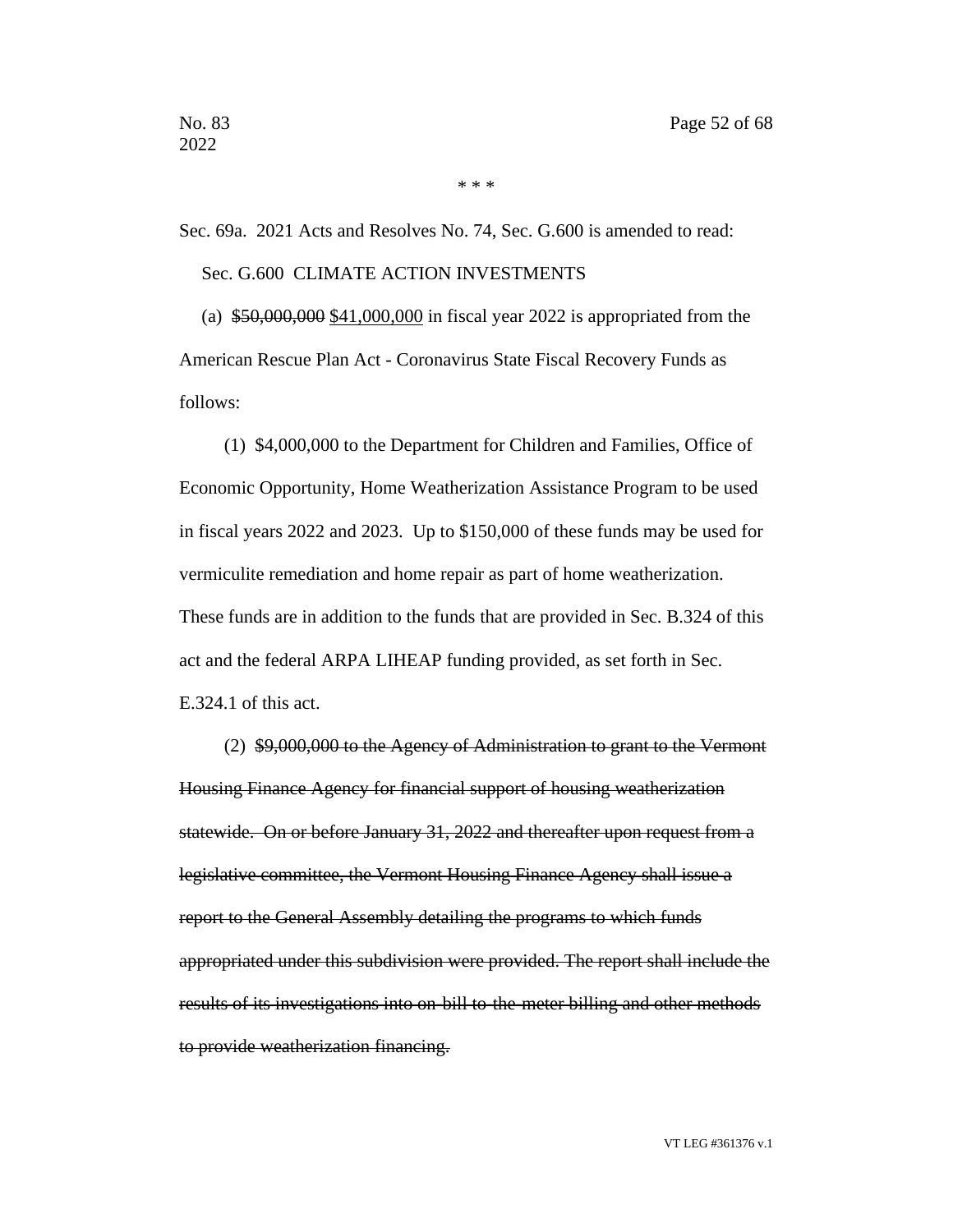(3) \$5,000,000 to the Department of Public Service to grant to the Efficiency Vermont for the purpose of weatherization incentives. These funds shall be deposited in Electric Efficiency Fund established under 30 V.S.A. § 209(d)(3) and shall be available for use by Efficiency Vermont through December 31, 2023.

(4)(3) \$2,000,000 to the Department of Public Service to grant to Efficiency Vermont for the purpose of workforce development initiatives and to support the expansion of NeighborWorks of Western Vermont's Heat Squad program. These funds shall be deposited in the Electric Efficiency Fund established under 30 V.S.A. § 209(d)(3) and shall be available for use by Efficiency Vermont through December 31, 2023.

 $(5)(4)$  \$20,000,000 to the Department of Public Service of which \$10,000,000 is to be used on the Affordable Community-Scale Renewable Energy Program, consistent with parameters of the Clean Energy Development Fund, to support the creation of renewable energy projects for Vermonters with low-income. In fiscal year 2022, \$5,000,000 may be allocated by the Clean Energy Development Board. The Department shall submit a plan for use of the remaining \$5,000,000 funds for approval by the General Assembly during the 2022 legislative session.

 $(6)(5)$  \$10,000,000 to the Vermont Housing Conservation Board, which may be used for conservation projects and Farm and Forest Viability Program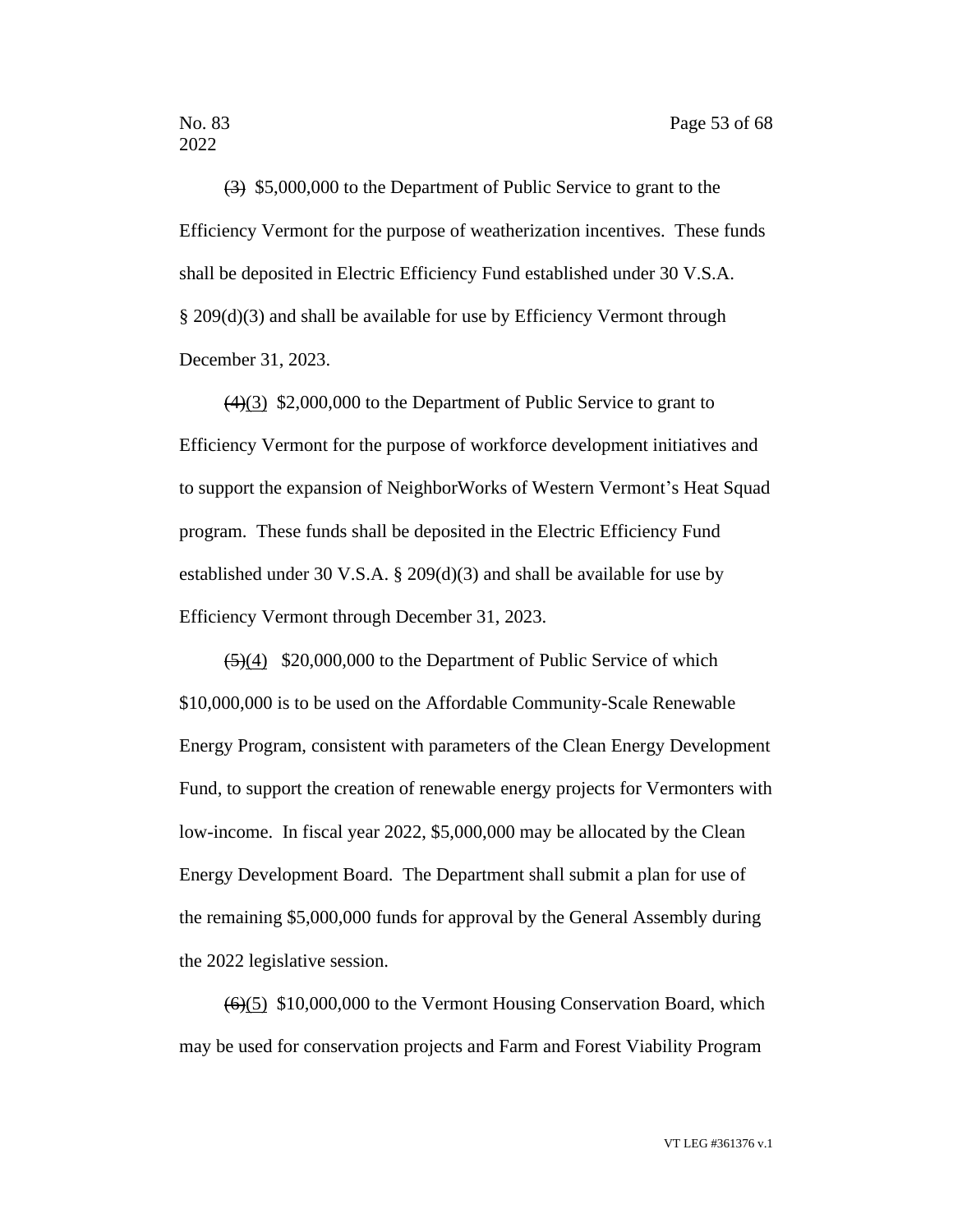activities that support the rural economy. Up to \$100,000 shall be used to expand the Rural Economic Development Initiative (REDI).

(b) \$4,500,000 \$13,500,000 in fiscal year 2022 is appropriated from the General Fund as follows:

\* \* \*

(4) \$9,000,000 to the Agency of Administration to grant to the Vermont Housing Finance Agency for financial support of housing weatherization statewide. On or before January 31, 2022 and thereafter upon request from a legislative committee, the Vermont Housing Finance Agency shall issue a report to the General Assembly detailing the programs to which funds appropriated under this subdivision were provided. The report shall include the results of its investigations into on-bill to-the-meter billing and other methods to provide weatherization financing.

Sec. 70. 2021 Acts and Resolves No. 74, Sec. G.700(a)(4)(B)(i) is amended to read:

(i) \$1,000,000 to increase the funds available for grants and loan forgiveness to replace failed or inadequate residential on-site wastewater and water supply systems.

Sec. 71. 2021 Acts and Resolves No. 74, Sec.  $G.700(a)(5)$  is amended to read:

(5) \$10,000,000 to the Department of Environmental Conservation for allocation by the Clean Water Board established under 10 V.S.A § 1389, as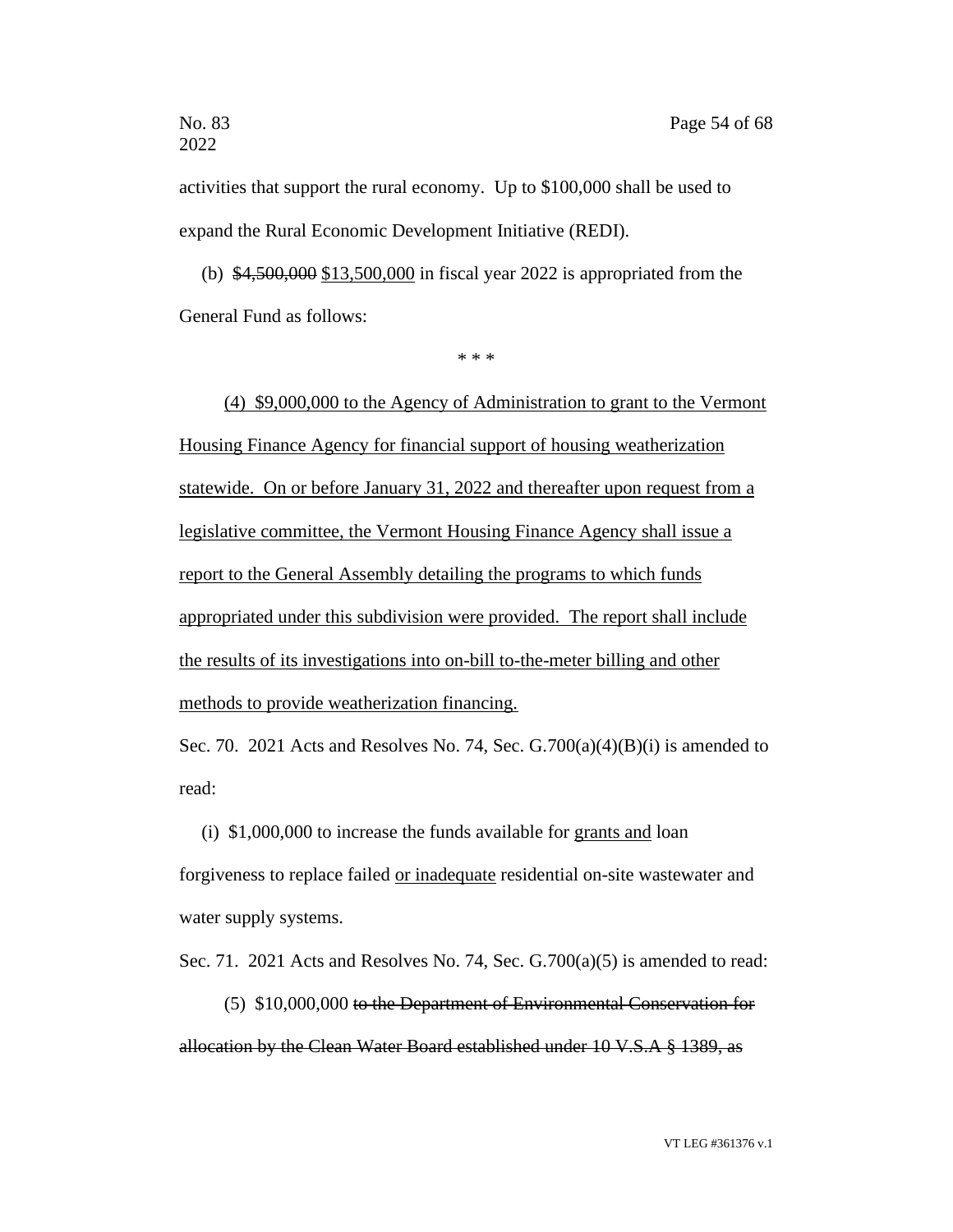part of their budget process in fiscal year 2022 for water quality initiatives to be allocated as follows:

(A) \$6,500,000 to the Department of Environmental Conservation for municipal water control grants and storm water project delivery, planning, and implementation.

(B) \$3,500,000 to the Agency of Agriculture, Food and Markets for water quality grants to partners and farmers.

# Sec. 71a. AMERICAN RESCUE PLAN ACT; PREVAILING WAGE REQUIREMENT

(a)(1) Except as provided in subsection (b) of this section, any contract awarded for a maintenance, construction, or improvement project that receives \$200,000.00 or more in American Rescue Plan Act (ARPA) funds shall provide that all construction employees working on the project shall be paid not less than the mean prevailing wage published periodically by the Vermont Department of Labor in its occupational employment and wage survey plus an additional fringe benefit of 42 and one-half percent of wage, as calculated by the current Vermont prevailing wage survey.

(2) As used in this subsection, "fringe benefits" has the same meaning as used in 29 V.S.A. § 161.

(b) The requirements of subsection (a) of this section shall not apply to any maintenance, construction, or improvement project that received \$200,000.00 or more in American Rescue Plan Act (ARPA) funds appropriated prior to the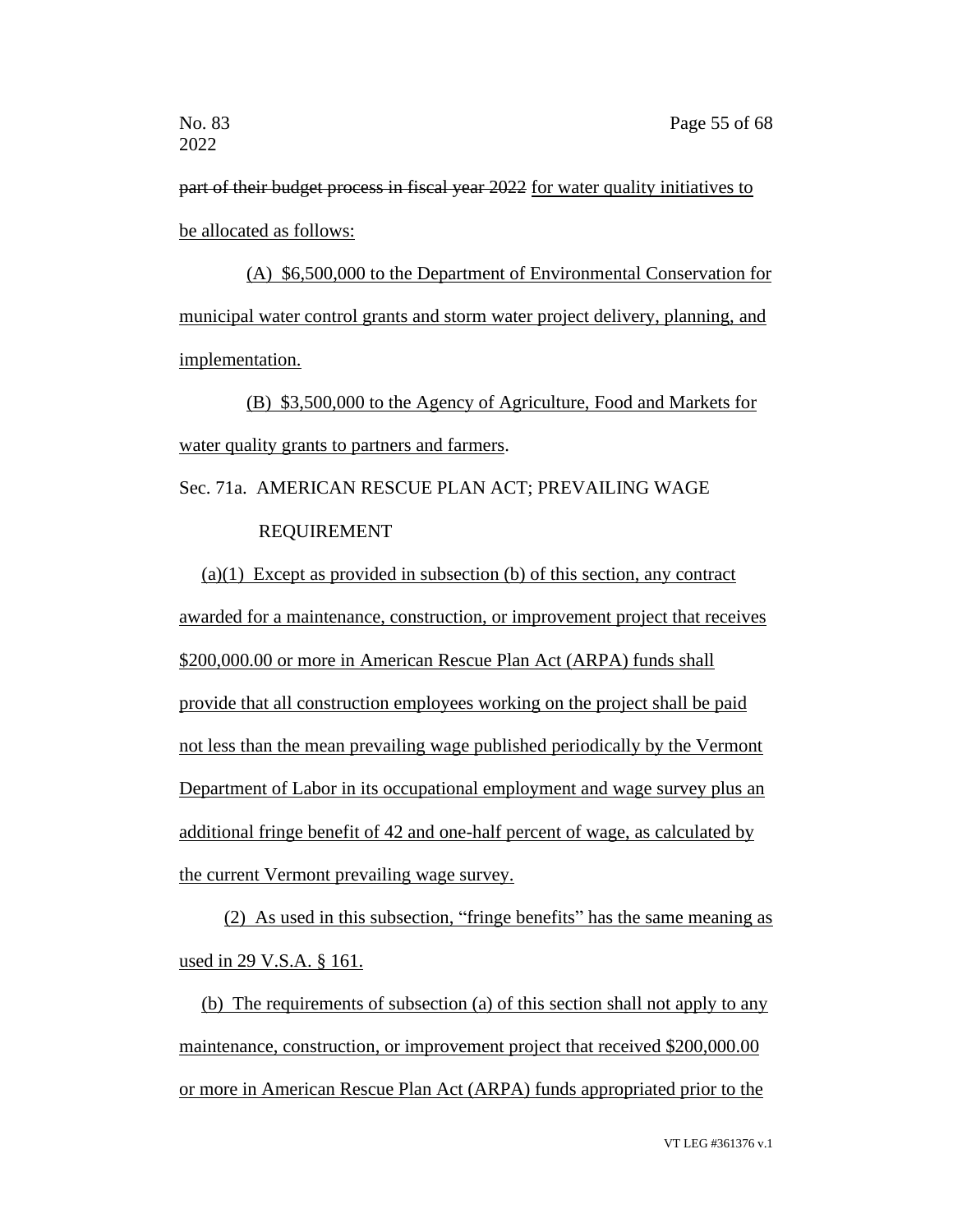effective date of this act if any of the following apply as of the effective date of this act:

(1) the project has been invited or advertised for bid;

(2) the project is under contract; or

(3) the funds are obligated.

(c) Subsection (a) of this section shall not apply to contracts awarded for maintenance, construction, or improvements projects that are required by law to comply with the requirements of the federal Davis-Bacon Act.

# Sec. 72. WORKFORCE RECRUITMENT AND RETENTION INCENTIVE GRANT FUNDING FOR EMPLOYEES OF ELIGIBLE HEALTH CARE AND SOCIAL SERVICE EMPLOYERS

(a)(1) Program established. The Secretary of Human Services shall establish a workforce recruitment and retention incentive grant program for employees of eligible employers, as defined in this section. Eligible employers may apply for a grant within the grant application period determined by the Secretary.

(2) The total grant award amount for each eligible employer shall be calculated at a rate of \$2,000 per full-time equivalent employee (FTE) based on the number of FTEs identified by the eligible employer in its grant application.

(3) In order to be eligible to receive a recruitment or retention incentive payment funded by a grant awarded pursuant to this section, an employee shall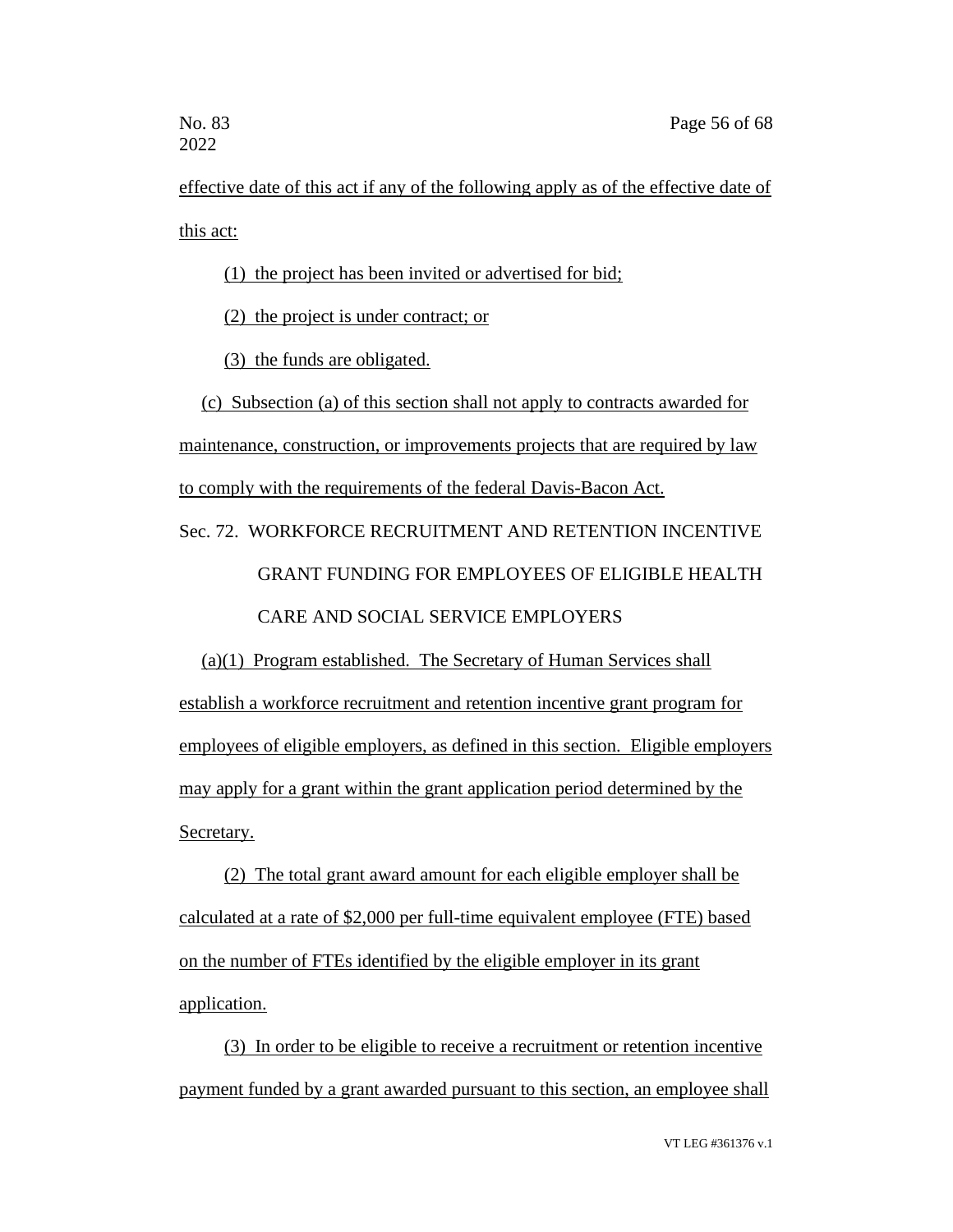commit to continuing employment with the eligible employer for at least one calendar quarter following receipt of the payment.

(4) Eligible employers shall distribute the full amount of their awards

within 12 months following receipt of the grant funds.

(b) Definition. As used in this section, "eligible employers" means:

(1) assisted living residences, as defined in 33 V.S.A. § 7102;

(2) nursing homes, as defined in 33 V.S.A. § 7102;

(3) residential care homes, as defined in 33 V.S.A. § 7102;

(4) home health agencies, as defined in 33 V.S.A. § 6302;

(5) designated and specialized service agencies, including shared living

providers;

(6) substance use treatment providers in the Department of Health's

preferred provider network;

(7) recovery centers;

(8) adult day service providers;

(9) area agencies on aging; and

(10) programs licensed by the Department for Children and Families as residential treatment programs.

(c) Independent direct support providers. For the purpose of administering recruitment and retention incentive payments to independent direct support providers, ARIS Solutions, as the fiscal agent for the employers of independent direct support providers, is authorized to apply for a grant in the same manner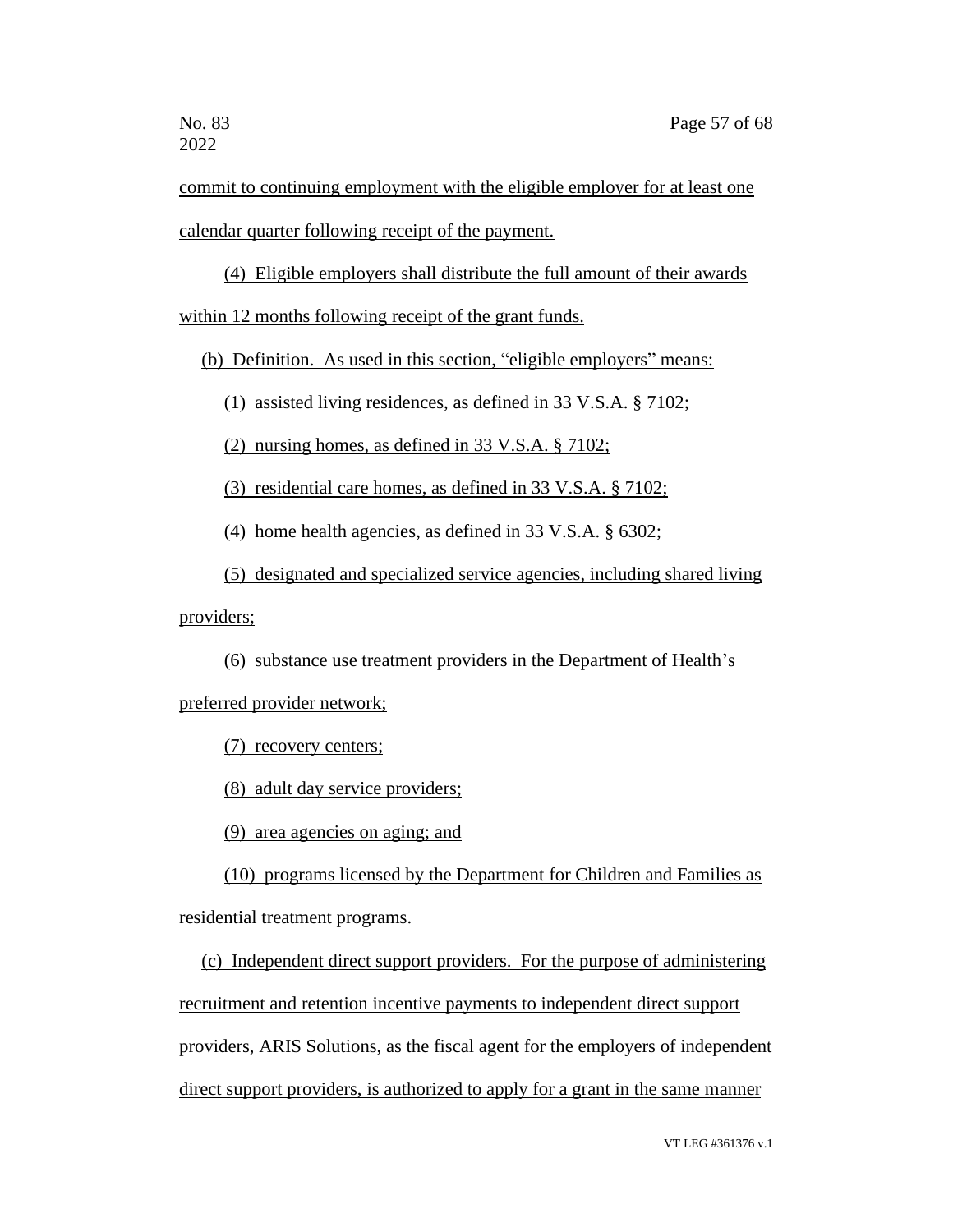as an eligible employer and to disburse incentive payments funded by the grant to eligible independent direct support providers in a manner consistent with ARIS Solutions' payroll practices, to the extent that making those awards is not inconsistent with the terms of the collective bargaining agreement between the Agency of Human Services and the independent direct support providers.

(d) Intent; flexibility; payment disregard.

(1) It is the intent of the General Assembly that the eligible employers awarded funds pursuant to this section shall use the funds to make recruitment and retention incentive payments to their employees and prospective employees. The employers shall be afforded flexibility in determining how best to provide these incentive payments and how best to encourage continued employment beyond the service commitment set forth in subdivision (a)(3) of this section.

(2) Notwithstanding any provision of Vermont law to the contrary and to the extent permitted under federal law, the amount of a recruitment or retention incentive payment received by an existing or prospective employee of an eligible employer under the program established in this section shall be disregarded for purposes of determining the employee's or employee's household's income eligibility for any benefit program.

(e) Available funds.

(1) The sum of \$60,000,000 shall be made available to the Agency of Human Services in fiscal year 2022 to fund the workforce recruitment and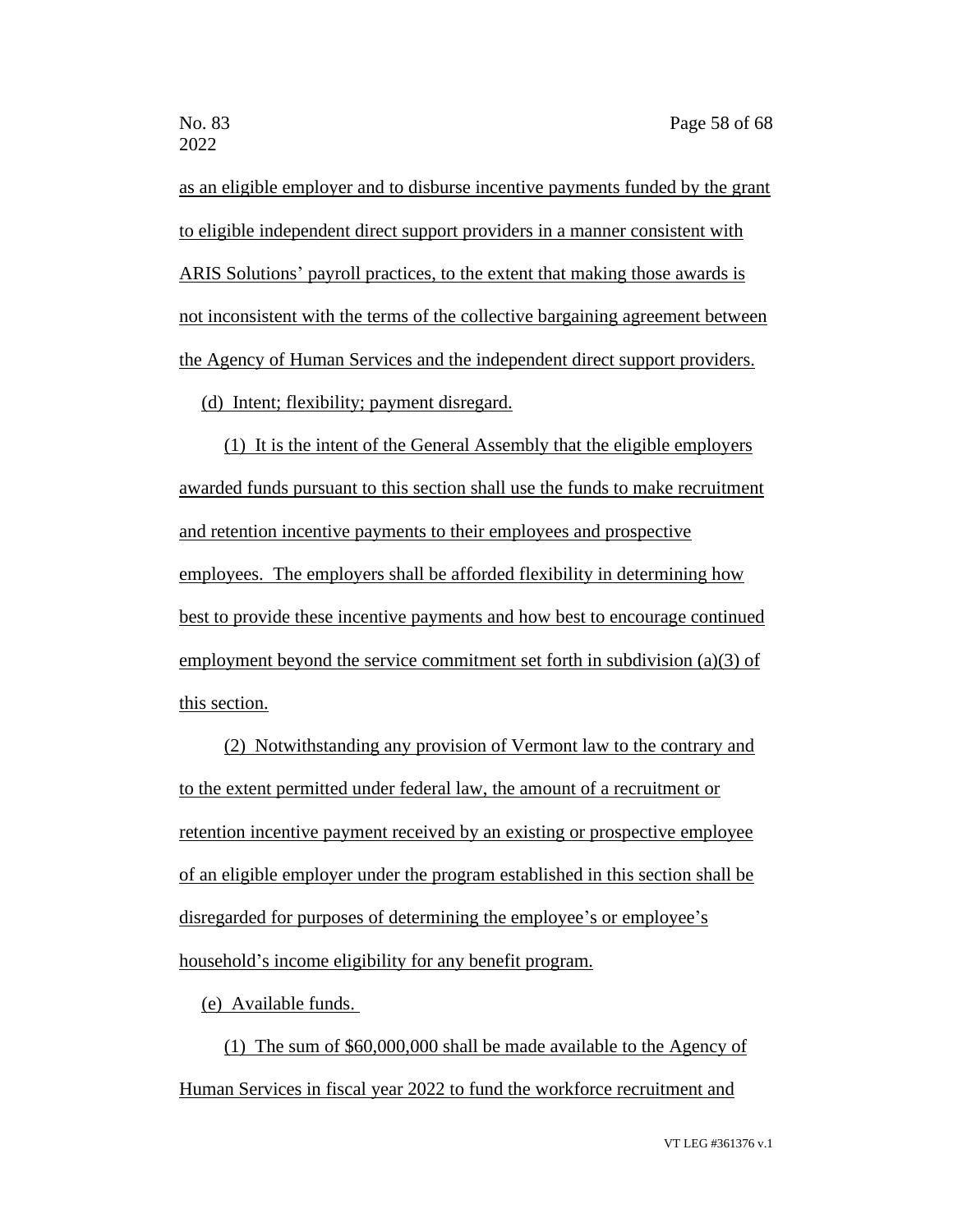retention incentive grant program established in this act, from the following sources:

(A)  $$25,000,000$  as appropriated in Sec. 72a(a)(2) to the Agency of Human Services in fiscal year 2022 from the Global Commitment Fund. The Agency shall amend the American Rescue Plan Act Home and Community-Based Services plan it submitted to the Centers for Medicare and Medicaid Services if needed to reflect this allocation.

(B) \$5,000,000 is appropriated to the Agency of Human Services in fiscal year 2022 from the General Fund. These funds may be included among the Global Commitment appropriations referenced in 2021 Acts and Resolves No. 74, Sec. E.301.2 as available for transfers if it is determined that grants made under this provision can be included and matched in the Global Commitment waiver. These funds shall carry forward if not fully expended in fiscal year 2022.

(C) \$30,000,000 shall be made available to support the program from the funds allocated to the Agency of Human Services from the American Rescue Plan Act of 2021 – Coronavirus State Fiscal Recovery Fund in 2021 Acts and Resolves No. 74, as amended by Sec. 68 of this act.

(2) The Agency of Human Services may use up to 1.5 percent of funds allocated in subdivision (1) of this subsection to administer the program.

(f) Allocations. Of the funds made available in subsection (e) of this section, \$45,000,000 shall be allocated for a first round of funding, to be made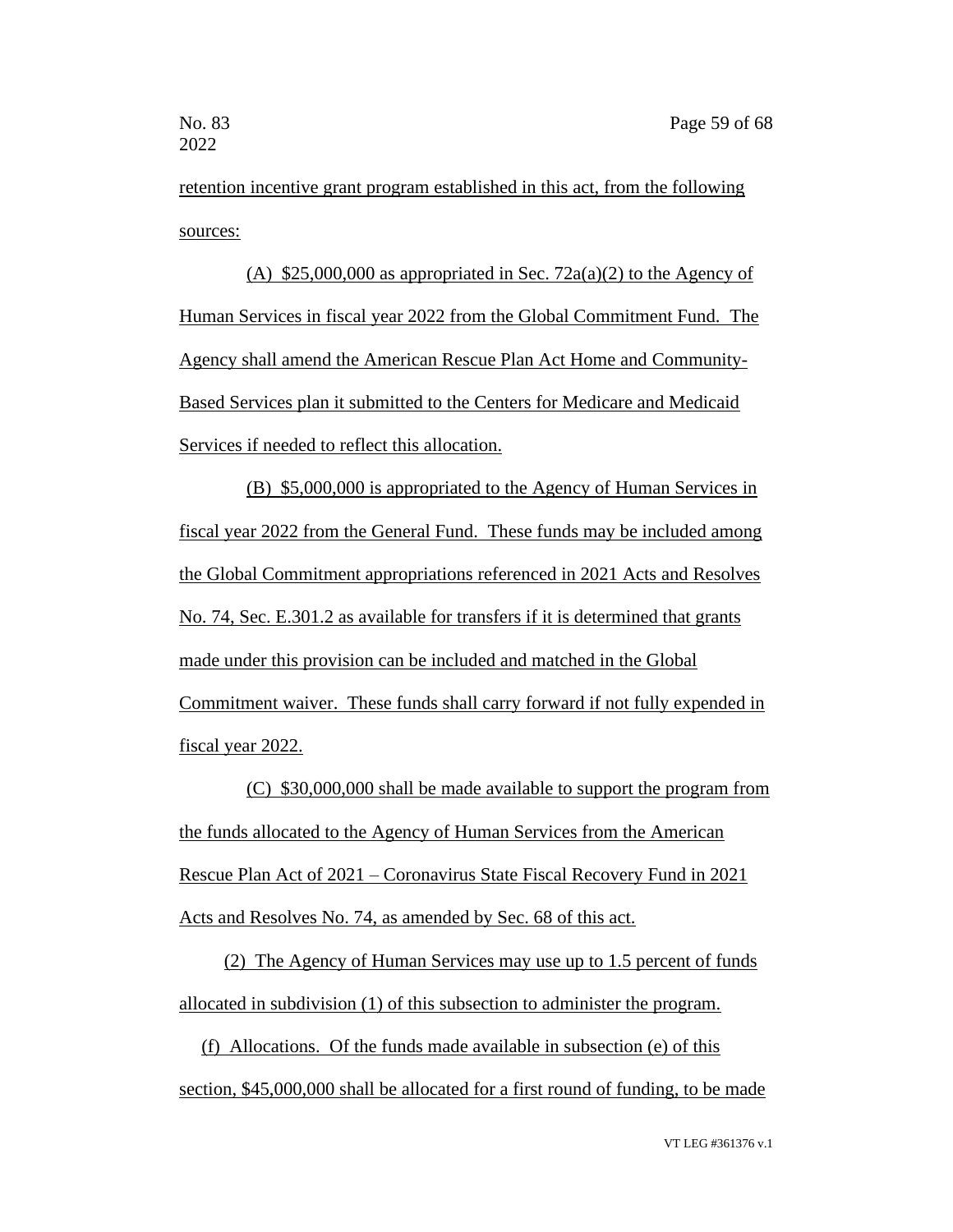available to the eligible employers identified in subsection (b) of this section. The remaining \$15,000,000 shall be reserved for a second round of funding pending identification of a set of additional health care and social service provider employers with a demonstrated need for the recruitment and retention incentive grant funding, as recommended by the Agency of Human Services and accepted by the General Assembly, or by the Joint Fiscal Committee if the General Assembly is not in session, except that the Agency is authorized to access all or a portion of the reserved funding to the extent that a funding deficiency is identified when meeting the needs of the first round of eligible employers.

(g) Reporting requirements.

(1) On or before April 15, 2022, the Secretary of Human Services shall report to the House Committees on Appropriations, on Health Care, and on Human Services and the Senate Committees on Appropriations and on Health and Welfare regarding the status of implementation of the workforce recruitment and retention incentive grant program.

(2) On or before July 1, 2022, the Secretary shall provide an update on the program to the Joint Fiscal Committee, including the amount of funding distributed to date, the amount of funding remaining for distribution, and any anticipated funding deficiency for the first round of grants based on the remaining need.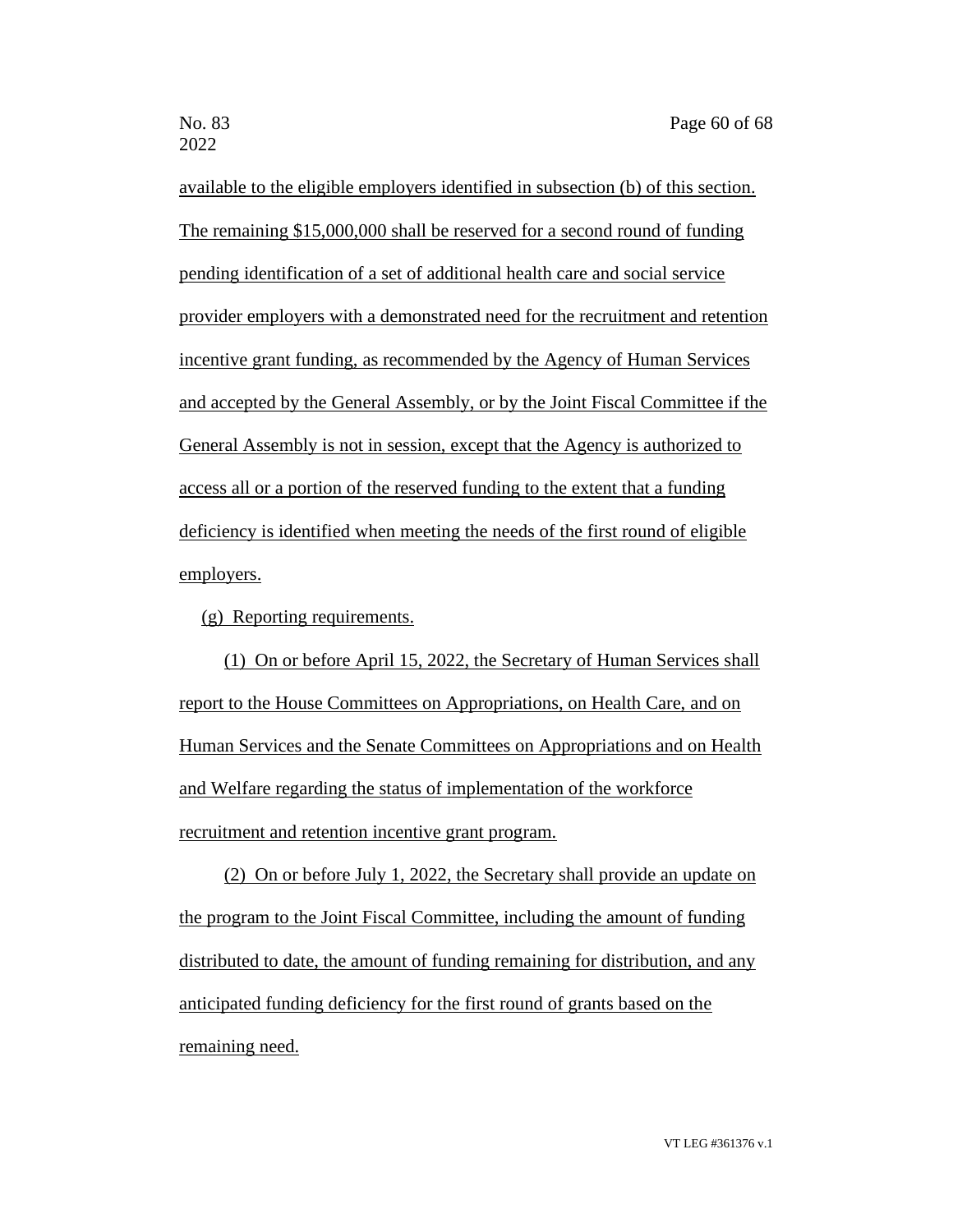# Sec. 72a. MEDICAID HOME- AND COMMUNITY-BASED SERVICES (HCBS) PLAN

(a) Pursuant to Sec. 9817 of the American Rescue Plan Act (ARPA), in October 2021, the State submitted a home- and community-based services (HCBS) spending plan to the Centers for Medicare and Medicaid Services. This plan currently totals \$146,600,000, consisting of the following major components:

(1) \$77,800,000 allocated to improve services;

(2) \$25,000,000 allocated to promote a high-performing and stable HCBS workforce; and

(3) \$43,800,000 allocated to improve HCBS care through data systems, value-based payment models, and oversight.

(b) The Agency of Human Services (AHS) is authorized to transfer General Fund appropriations made in fiscal year 2022 in the Global Commitment line to a new, one-time General Fund HCBS appropriation departmental ID. The amount transferred shall be not greater than the amount accounted for in fiscal year 2022 as a result of the 10 percent match rate allowed under ARPA Sec. 9817. The estimate of this transfer is between \$65,000,000 and \$69,000,000. Up to \$7,540,128 of the funds transferred and appropriated in this subsection may be used in fiscal year 2022 as State matching funds in 2021 Acts and Resolves No. 74, Sec. B.301 for the \$17,136,654 HCBS Global Commitment rate increases provided in 2021 Acts and Resolves No. 74. AHS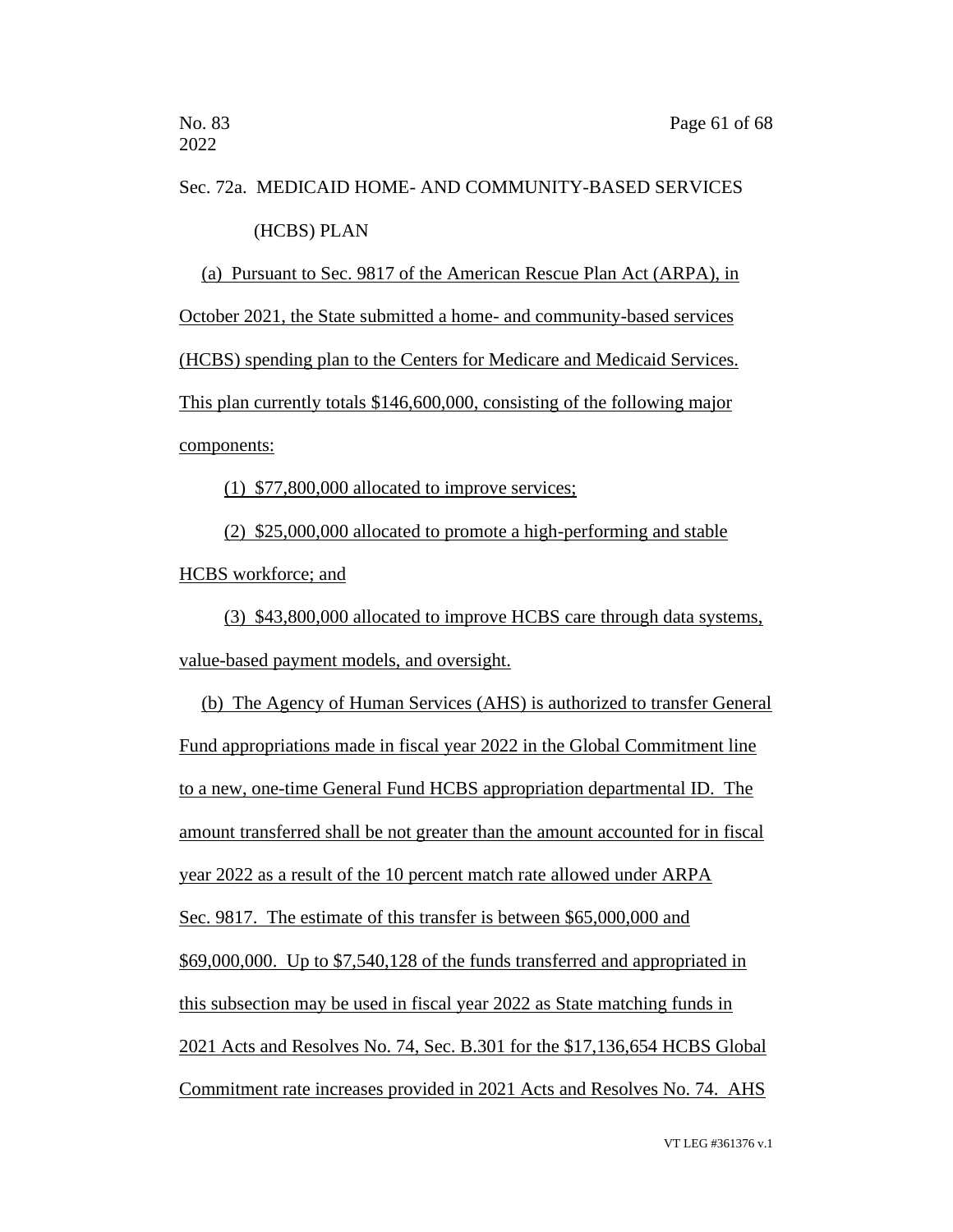shall report to the Joint Fiscal Committee in July 2022 on the actual amount transferred pursuant to this authority and the amount expended as the state match for all the HCBS plan expenditures in fiscal year 2022. Funds transferred and appropriated under this subsection shall carry forward until expended and may only be used as state matching funds for the HCBS plan.

(c) In fiscal year 2022, a total of \$59,457,740 is appropriated from the

Global Commitment Fund to AHS to meet the objectives of the HCBS plan. This appropriation consists of \$17,136,654 as appropriated in 2021 Acts and Resolves No. 74 for a three percent rate increase to HCBS providers, including the assistive community care rates and children integrated services rates, and the following appropriations in distinct one-time departmental IDs:

(1) \$25,000,000 is appropriated for the retention and recruitment grant program for HCBS providers as specified in Sec. 72 of this act.

(2) \$3,447,500 is appropriated to the Agency of Human Services – Secretary's Office.

(3) \$2,370,000 is appropriated to the Department of Disabilities, Aging, and Independent Living.

(4) \$6,171,000 is appropriated to the Department of Mental Health.

(5) \$390,000 is appropriated to the Department of Vermont Health Access.

(6) \$4,942,586 is appropriated to the Department of Health.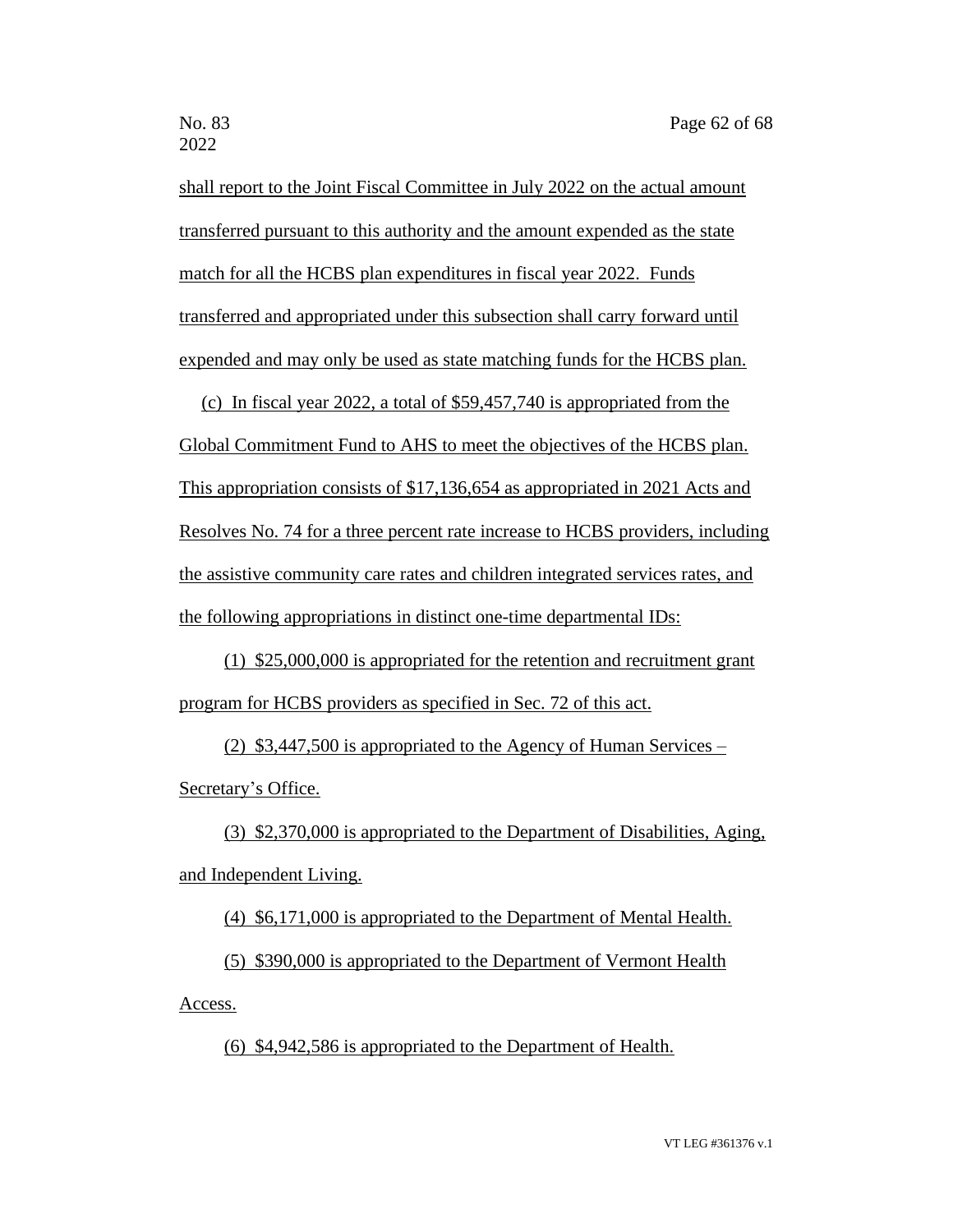2022

(d) The Global Commitment Fund appropriated in subsection (c) of this section may be obligated in fiscal year 2022 for the purposes of bringing HCBS plan spending authority forward into fiscal year 2023. The funds appropriated in subsections (b) and (c) of this section may be transferred on a net-neutral basis in fiscal year 2022 in the same manner as the Global Commitment appropriations referenced in 2021 Acts and Resolves No. 74, Sec. E.301.2. The Agency shall report to the Joint Fiscal Committee in September 2022 on transfers of appropriations made and final amounts expended by each department in fiscal year 2022 and any obligated funds carried forward to be expended in fiscal year 2023. Sec. 73. 2020 Acts and Resolves No. 136, Sec. 7, as amended by 2020 Acts

and Resolves No. 154, Sec. B.1121, and 2021 Acts and Resolves No. 3,

Sec. 50, is further amended to read:

# Sec. 7. AGENCY OF HUMAN SERVICES; HEALTH CARE PROVIDER STABILIZATION GRANT PROGRAM

\* \* \*

(d) Specific allocations. Notwithstanding any provisions of this section to the contrary, of the funds appropriated in subsection (a) of this section, the Agency of Human Services shall make the following allocations for the following purposes:

\* \* \*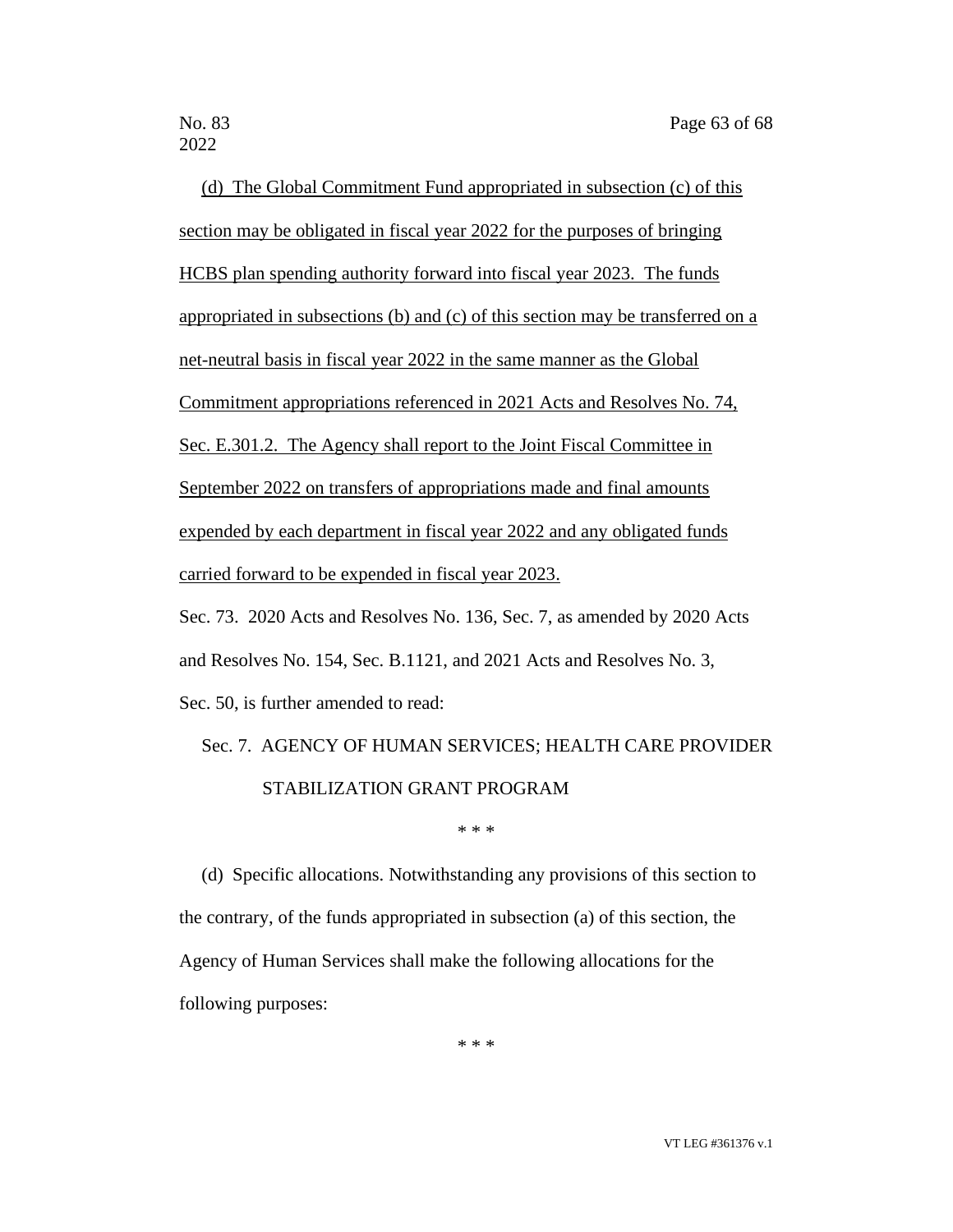(3) Up to \$3,000,000.00 for COVID-19-related expenses incurred by designated and specialized service agencies through December 30, 2020 December 31, 2021.

\* \* \*

# Sec. 74. HEALTH CARE PROVIDER STABILIZATION GRANT PROGRAM; ALTERNATIVE FUND DISTRIBUTION PROCESS

Notwithstanding any provision of 2020 Acts and Resolves No. 136, Sec. 7, as amended by 2020 Acts and Resolves No. 154, Sec. B.1121, 2021 Acts and Resolves No. 3, Sec. 50, and this act to the contrary, the Agency of Human Services may distribute funds from the Health Care Provider Stabilization Grant Program to eligible health care providers using an alternative process to that set forth in 2020 Acts and Resolves No. 136, Sec. 7, as amended, as deemed necessary by the Agency due to emergent and exigent circumstances attributable to the COVID-19 pandemic.

Sec. 75. 2019 Acts and Resolves No. 6, Sec. 105, as amended by 2019 Acts and Resolves No. 71, Sec. 19, is further amended to read:

Sec. 105. EFFECTIVE DATES

\* \* \*

(b) Sec. 73 (further amending 32 V.S.A. § 10402) shall take effect on July 1, 2021 2023.

\* \* \*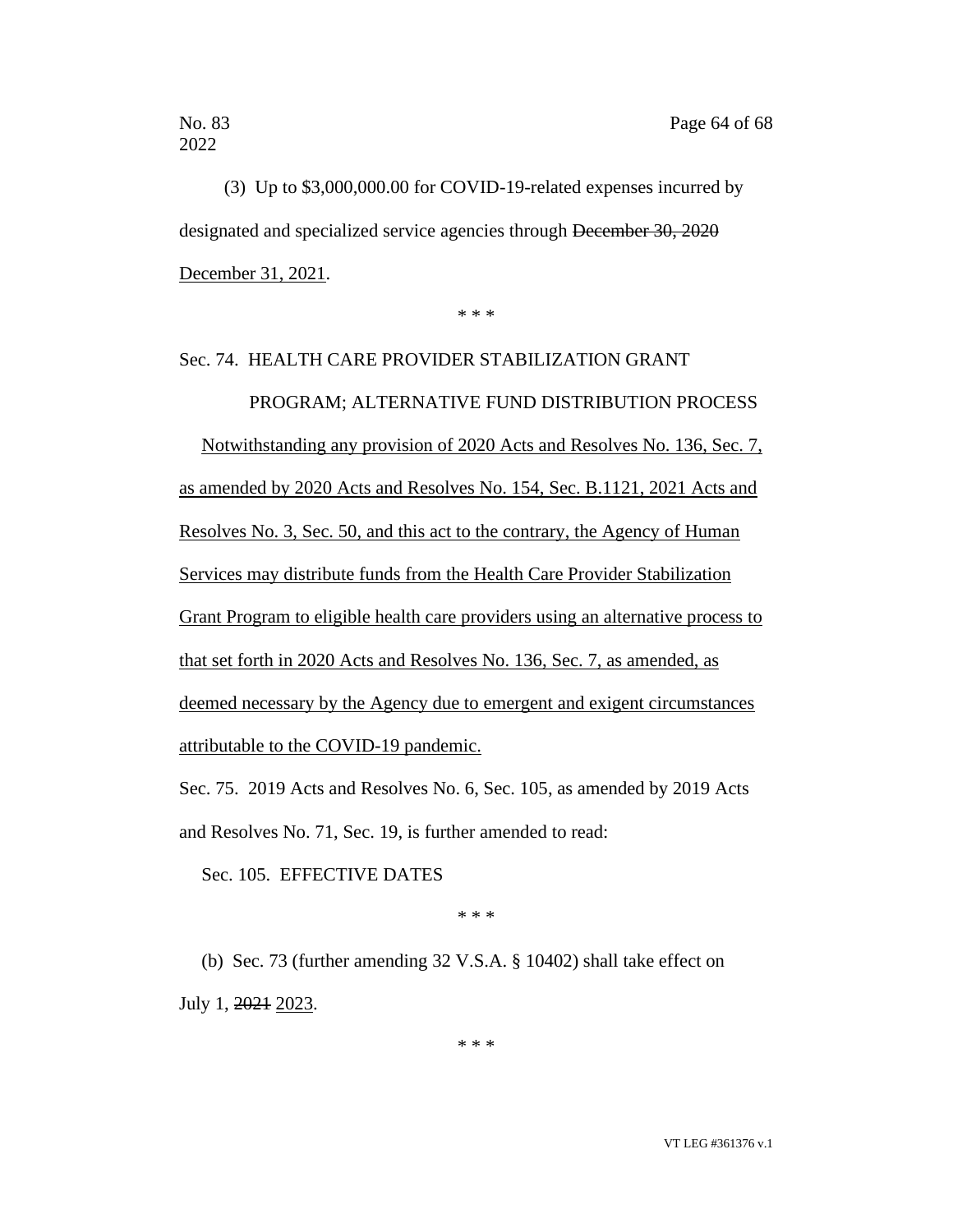## Sec. 76. CARRYFORWARD AUTHORITY

(a) Notwithstanding any other provisions of law and subject to the approval of the Secretary of Administration, General, Transportation, Transportation Infrastructure Bond, Education Fund, Clean Water Fund (21932), and Agricultural Water Quality Fund (21933) appropriations remaining unexpended on June 30, 2022 in the Executive Branch of State government shall be carried forward and shall be designated for expenditure.

(b) Notwithstanding any other provisions of law, General Fund appropriations remaining unexpended on June 30, 2022 in the Legislative and Judicial Branches of State government shall be carried forward and shall be designated for expenditure.

Sec. 77. DAIRY MARGIN COVERAGE PROGRAM; PREMIUM

### **ASSISTANCE**

#### (a) As used in this section:

(1) "Dairy Margin Coverage Program" or "DMC" means a voluntary program authorized under the Farm Act that provides dairy operations with risk management coverage that will pay producers when the difference between the national price of milk and the average cost of feed falls below a certain level selected by the Program participants.

(2) "Farm Act" means the federal Agriculture Improvement Act of 2018, Pub. L. No. 115-334.

(3) "Good standing" means an applicant under this section that: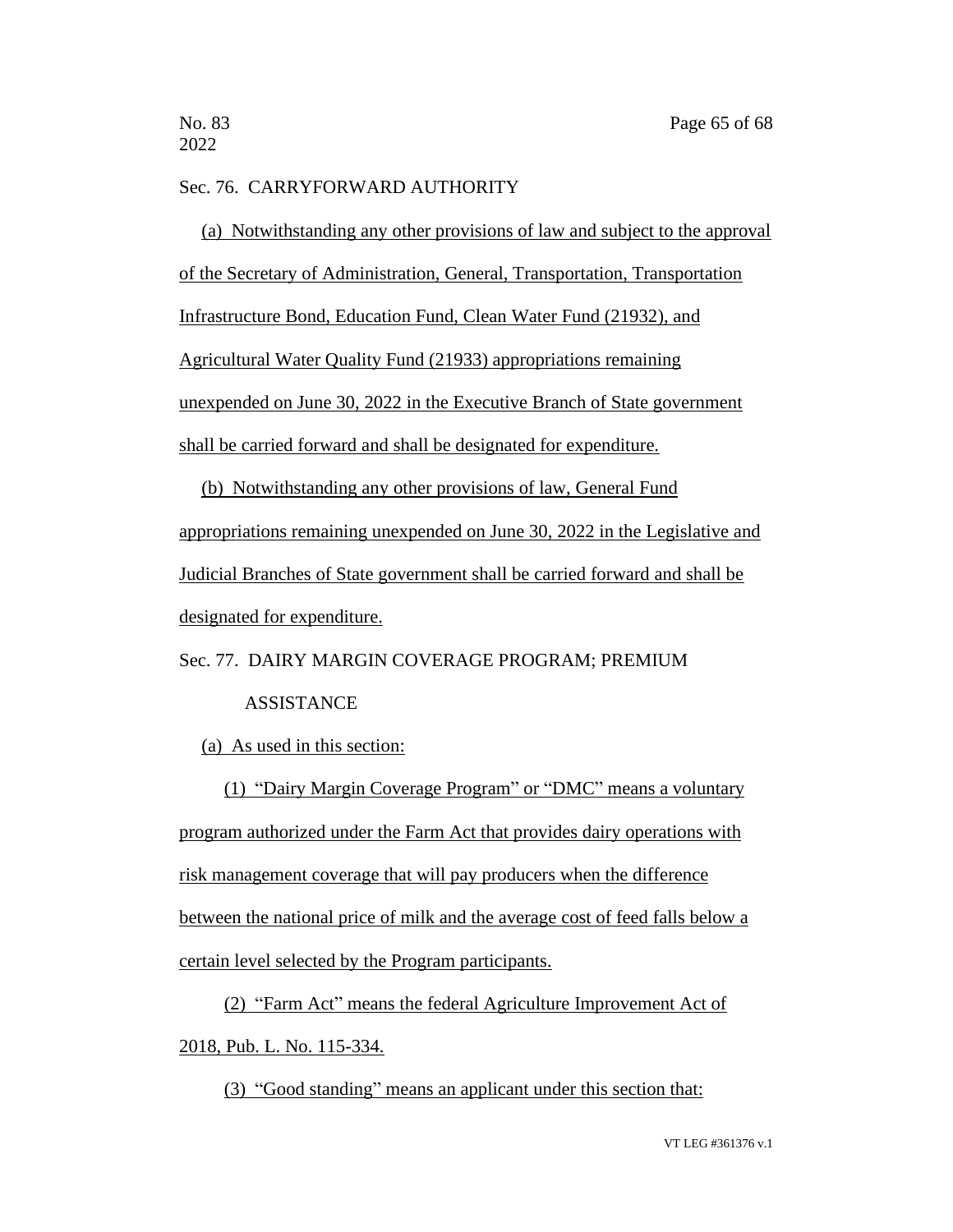2022

(A) does not have an active enforcement violation under any Agency of Agriculture, Food and Markets program that has reached a final order with the Secretary and is not subject to an ongoing enforcement action initiated by the Agency of Natural Resources; and

(B) is in compliance with all terms of a current grant agreement or contract with the Secretary.

(4) "Milk producer" or "producer" means a person, partnership, unincorporated association, or corporation who owns or controls one or more dairy cows, dairy goats, or dairy sheep and sells or offers for sale a part or all of the milk produced by the animals.

(5) "Secretary" means the Secretary of Agriculture, Food and Markets.

(b) The Secretary shall establish the Dairy Risk Management Assistance

Program (Assistance Program) for the purpose of assisting milk producers that participate in the federal DMC management programs. A milk producer in Vermont that participates in the DMC at the first-tier coverage level may apply for reimbursement of premium payments from the Assistance Program. A milk producer shall be eligible for assistance if the producer:

(1) is in good standing with the Agency of Agriculture, Food and Markets and the Agency of Natural Resources; and

(2) provides proof of payment of an annual premium payment for participation in Tier 1 of DMC.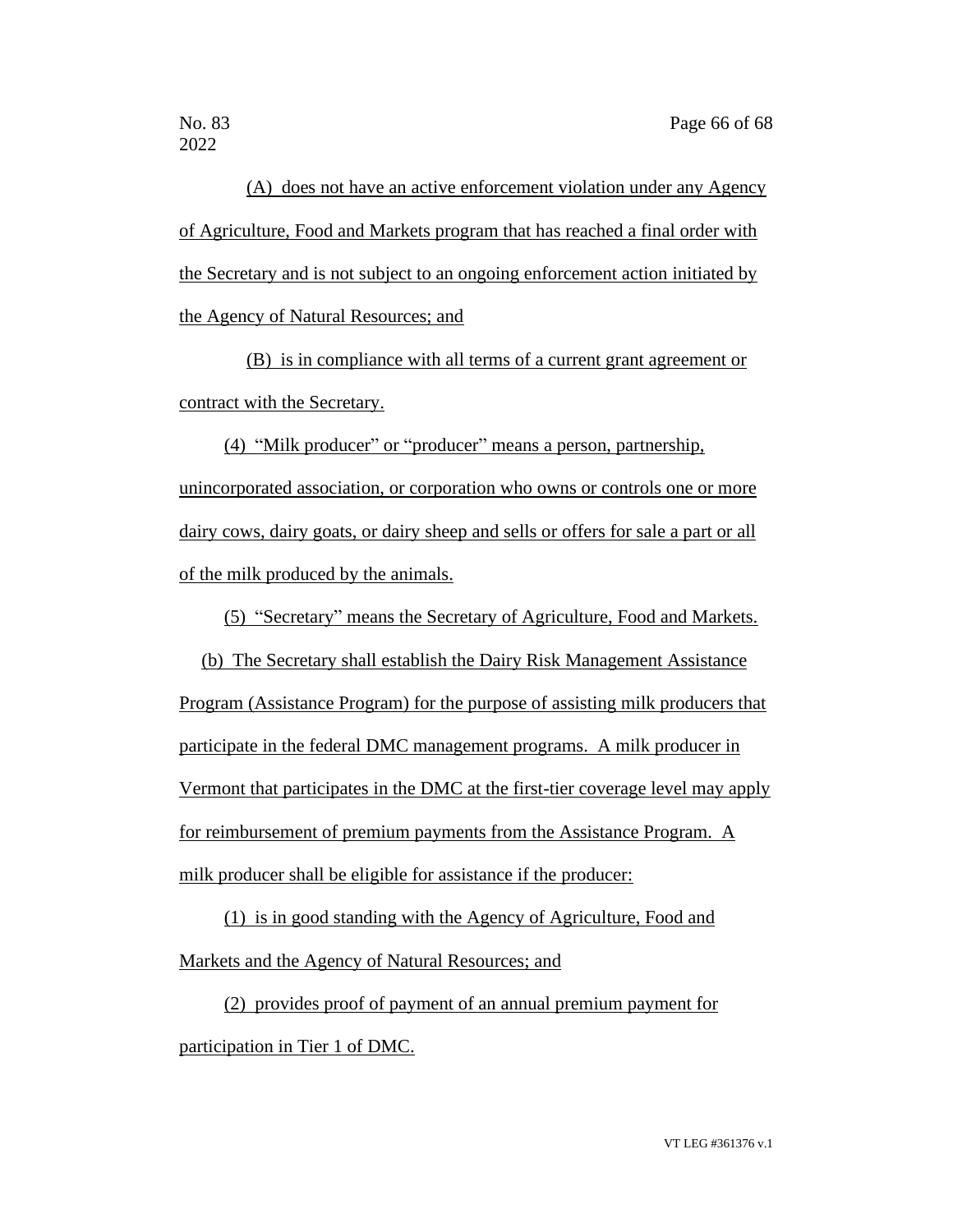(c)(1) A milk producer shall apply to the Secretary on or before July 1, 2022 to participate.

(2) The Secretary shall reimburse eligible applicants in the order in which the Secretary receives administratively complete applications. The Secretary shall have the discretion to determine when an application is administratively complete.

(3) After funds are exhausted, applicants shall no longer be eligible for reimbursement from the Secretary unless or until additional funds are appropriated to the Assistance Program.

Sec. 78. EDUCATION FUND REFUND; CITY OF BARRE TIF DISTRICT; TAX INCREMENT; FISCAL YEAR 2016 – 2019

Notwithstanding 16 V.S.A. chapter 133 and any other provision of law to the contrary, the sum of \$20,962 shall be transferred from the Education Fund to the City of Barre not later than fiscal year 2023 to compensate the City for overpayments of education property taxes in fiscal years 2016 to 2019 due to insufficient retention of tax increment from the City's Tax Increment Financing District Fund.

Sec. 79. 2021 Acts and Resolves No. 55, Sec. 20 is amended to read:

# Sec. 20. MILEAGESMART

(a) The Agency is authorized to spend up to \$750,000.00 in one-time Transportation Fund monies in fiscal years 2021 and 2022 combined and up to \$500,000.00 in one-time General Fund monies in fiscal year 2022 on